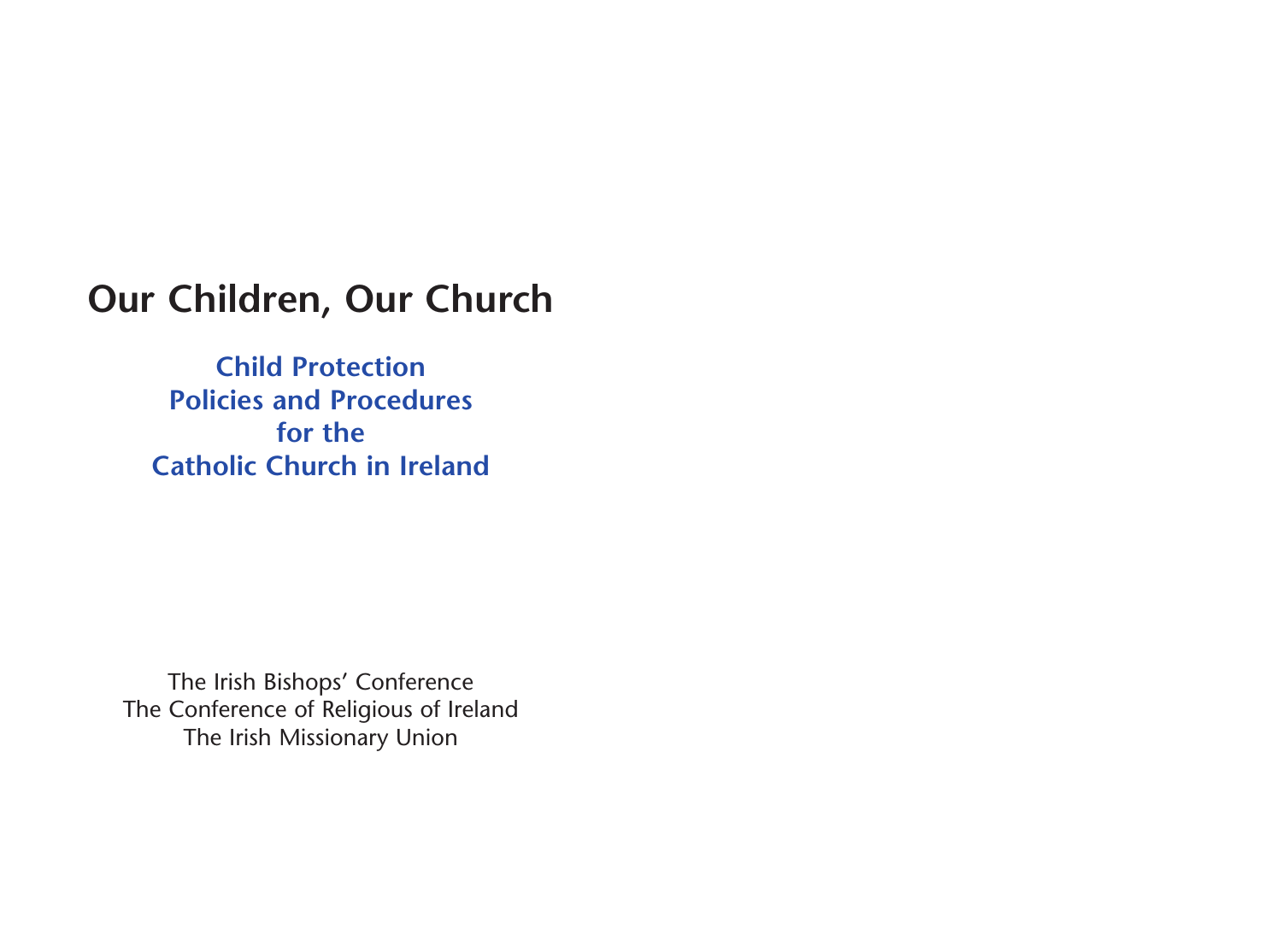*First published 2005 by* Veritas Publications 7/8 Lower Abbey Street Dublin 1 Ireland Email publications@veritas.ie Website www.veritas.ie

ISBN 1 85390 918 1

Copyright © The Irish Bishops' Conference, The Conference of Religious of Ireland and The Irish Missionary Union, 2005.

The material in this publication is protected by copyright law. Except as may be permitted by law, no part of the material may be reproduced (including by storage in a retrieval system) or transmitted in any form or by any means, adapted, rented or lent without the written permission of the copyright owners. Applications for permissions should be addressed to the publisher.

*A catalogue record for this book is available from the British Library.*

Printed in the Republic of Ireland by Betaprint, Dublin

*Veritas books are printed on paper made from the wood pulp of managed forests. For every tree felled, at least one tree is planted, thereby renewing natural resources.*

# **Contents**

| <b>Acknowledgements</b> |  |
|-------------------------|--|
| <b>Introduction</b>     |  |

# **Part One**

| <b>Principles and Structures</b> |  |
|----------------------------------|--|
|----------------------------------|--|

## **Chapter**

| One |     | <b>Guiding Principles</b>                           | 6              |
|-----|-----|-----------------------------------------------------|----------------|
|     | 1.1 | Introduction                                        | 6              |
|     | 1.2 | Principles from Gospel Values                       | 6              |
|     | 1.3 | Principles from International Law                   | 6              |
|     | 1.4 | Principles from Domestic Legislation                | $\overline{7}$ |
|     | 1.5 | Principles for the Church's Child Protection Policy | 7              |
|     | 1.6 | Support for the Role of the Family                  | 8              |
|     | 1.7 | A One-Church Policy                                 | 9              |
|     | 1.8 | Church Organisations and Existing Procedures        | 9              |
|     | 1.9 | Where the Church is, Children will be Safe          | 10             |
| Two |     | <b>Structures</b>                                   | 11             |
|     | 2.1 | Introduction                                        | 11             |
|     | 2.2 | <b>National Structures</b>                          | 11             |
|     | 2.3 | 'Collaborative Units'                               | 13             |
|     | 2.4 | Diocesan and Congregational Structures within the   |                |
|     |     | 'Collaborative Units'                               | 14             |
|     | 2.5 | Parish Structures                                   | 15             |
|     | 2.6 | Non-Parish Institutions                             | 16             |
|     | 2.7 | Annual Audit                                        | 17             |
|     | 2.8 | Review and Evaluation                               | 17             |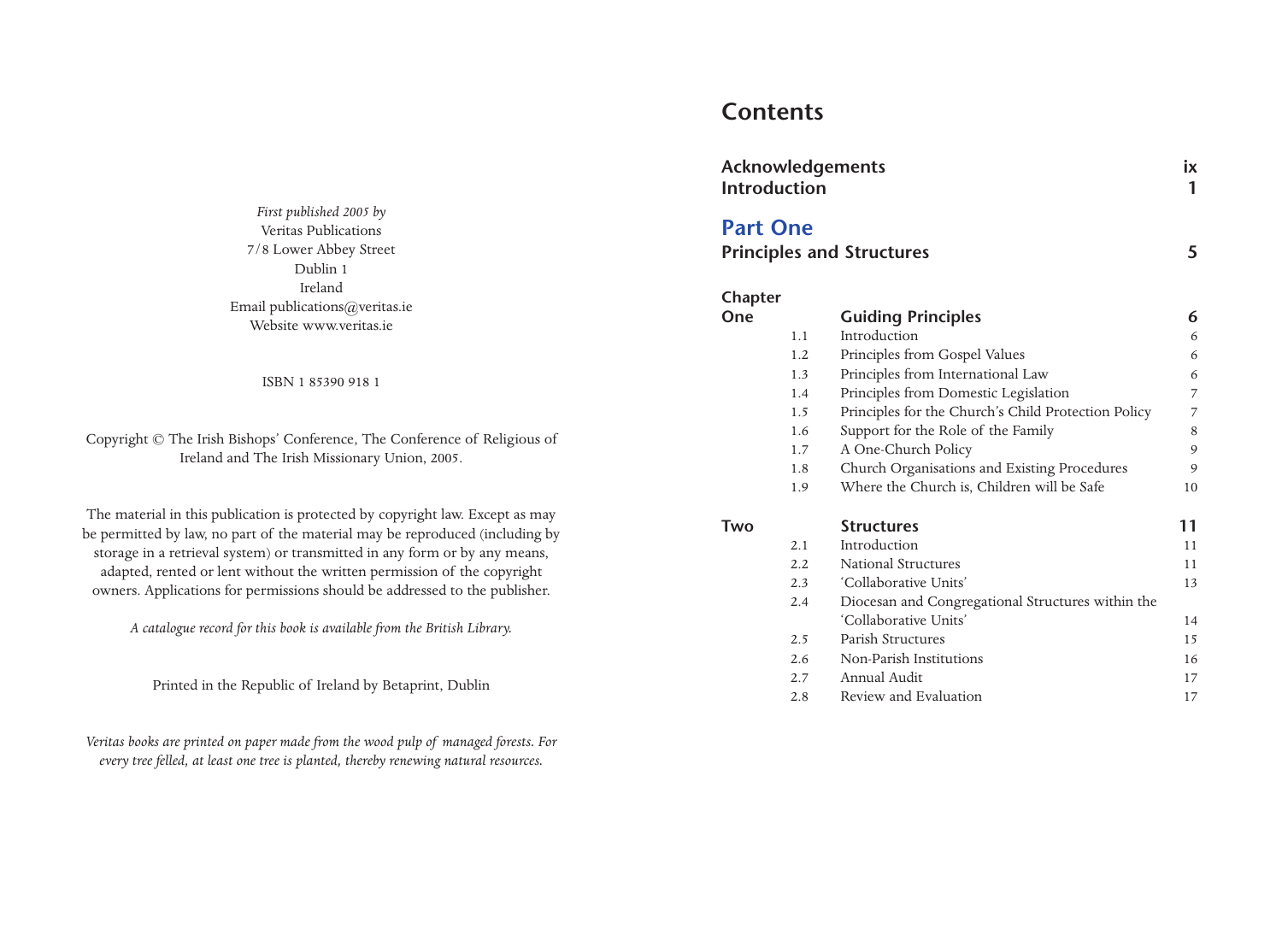# **Part Two**

|              |     | Good Practice for the Safeguarding of Children                    | 19 |
|--------------|-----|-------------------------------------------------------------------|----|
| <b>Three</b> |     | <b>Best Practice in Working with Children</b><br>and Young People | 20 |
|              | 3.1 | Introduction                                                      | 20 |
|              | 3.2 | Code of Good Practice for Church Organisations                    | 20 |
| Four         |     | <b>Recruitment and Training of Employees</b>                      |    |
|              |     | and Volunteers                                                    | 28 |
|              | 4.1 | Introduction                                                      | 28 |
|              | 4.2 | <b>Recruitment Process</b>                                        | 28 |
|              | 4.3 | Induction and Training                                            | 30 |
| <b>Five</b>  |     | Selection and Formation of Candidates for                         |    |
|              |     | the Priesthood and Religious Life                                 | 33 |
|              | 5.1 | Introduction                                                      | 33 |
|              | 5.2 | Selection of Candidates                                           | 33 |
|              | 5.3 | Formation                                                         | 33 |
|              | 5.4 | Transfer from other Dioceses and Jurisdictions                    | 35 |

# **Part Three**

**Responding to Allegations and Suspicions of Child Abuse 37**

| Six   |     | <b>Key Elements of a Response</b>              | 38 |
|-------|-----|------------------------------------------------|----|
|       | 6.1 | Introduction                                   | 38 |
|       | 6.2 | An Inter-Agency Approach                       | 38 |
|       | 6.3 | Exchange of Information                        | 38 |
|       | 6.4 | Referring Child Abuse to the Civil Authorities | 38 |
|       | 6.5 | Reasonable Grounds for Concern                 | 39 |
|       | 6.6 | <b>Existing Procedures</b>                     | 39 |
|       | 6.7 | Confidentiality                                | 39 |
|       | 6.8 | Prompt and Appropriate Response                | 40 |
|       | 6.9 | Recording of Information                       | 40 |
| Seven |     | <b>Definition of Child Abuse</b>               | 41 |
|       | 7.1 | Introduction                                   | 41 |
|       | 7.2 | What is Child Abuse?                           | 41 |
|       | 7.3 | Forms of Child Abuse                           | 41 |
|       | 7.4 | Children with Special Vulnerabilities          | 43 |
|       | 7.5 | Peer Abuse                                     | 43 |
| Eight |     | Initial Response and Reporting Procedures      | 44 |
|       | 8.1 | Introduction                                   | 44 |
|       | 8.2 | Importance of Procedures                       | 44 |
|       | 8.3 | Supports and Structures within the Church      | 44 |
|       | 8.4 | <b>Encountering Allegations or Suspicions</b>  | 45 |
|       | 8.5 | The Church's Dual Responsibility               | 45 |
|       | 8.6 | Procedures for Responding to Allegations of    |    |
|       |     | Child Abuse                                    | 46 |
|       | 8.7 | Procedures for Responding to Suspicions of     |    |
|       |     | Child Abuse                                    | 48 |
|       |     |                                                |    |

8.8 Historical Allegations 50 8.9 Inappropriate Behaviour and Misconduct 51<br>8.10 Allegations or Suspicions not involving Allegations or Suspicions not involving Church Personnel 51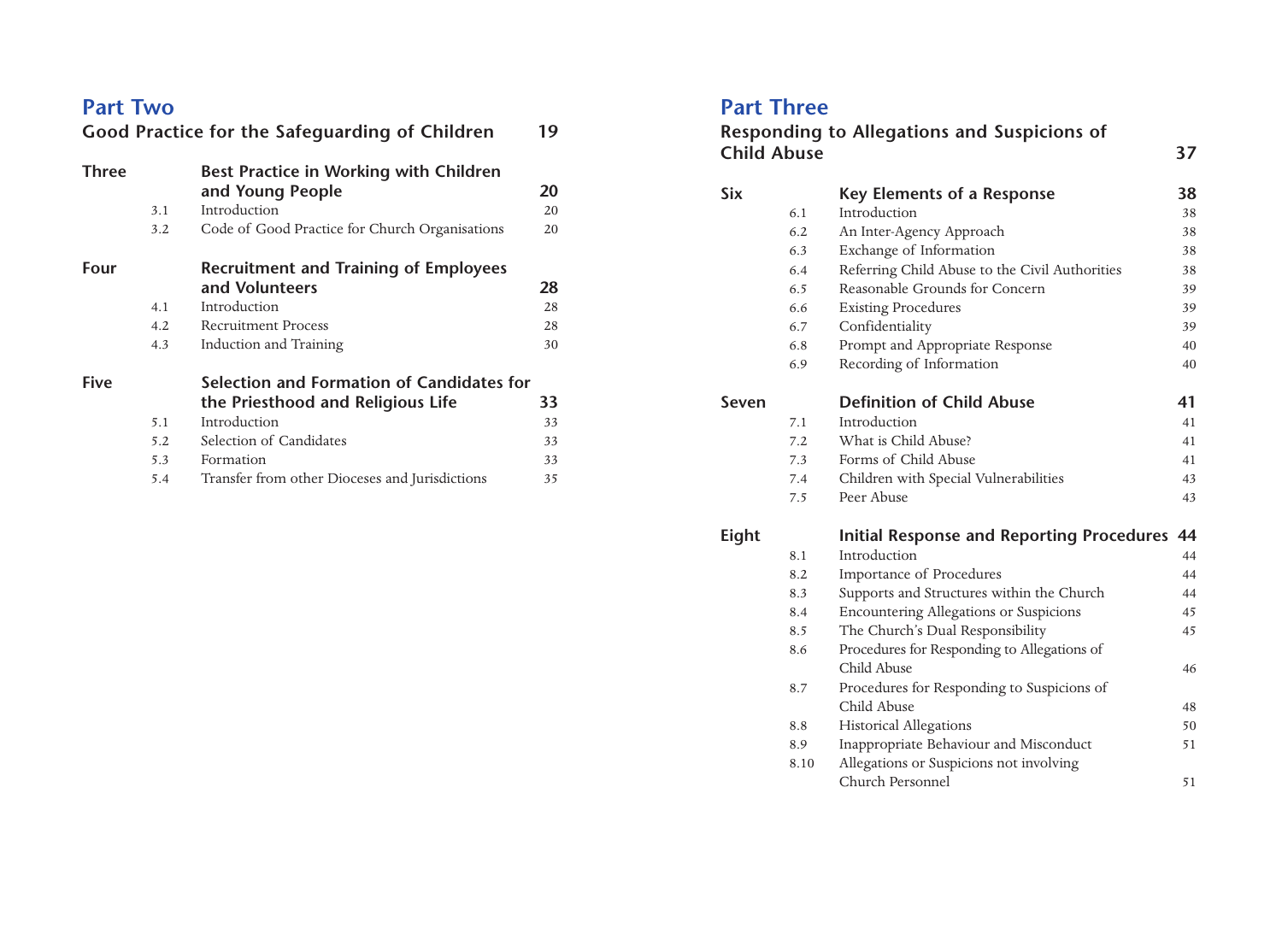| <b>Nine</b>     |      | <b>Post-Reporting Issues</b>                          | 52 |
|-----------------|------|-------------------------------------------------------|----|
|                 | 9.1  | Introduction                                          | 52 |
|                 | 9.2  | <b>Actions Following Reporting</b>                    | 52 |
|                 | 9.3  | Next Stages in Procedures: Priests or Religious       | 53 |
|                 | 9.4  | Next Stages in Procedures: Lay Employees or           |    |
|                 |      | Volunteers                                            | 53 |
| <b>Ten</b>      |      | <b>Canon Law Procedures</b>                           | 55 |
|                 | 10.1 | Introduction                                          | 55 |
|                 | 10.2 | Procedures Relating to Diocesan Priests               |    |
|                 |      | and Religious Clergy                                  | 55 |
|                 | 10.3 | Procedures Relating to Religious who are not          |    |
|                 |      | Ordained                                              | 59 |
|                 | 10.4 | Procedures Relating to a Bishop or Religious Superior | 61 |
|                 | 10.5 | Procedures where Child Abuse is Non-Sexual            | 61 |
| <b>Eleven</b>   |      | <b>Outcome of Civil Investigation</b>                 | 63 |
|                 | 11.1 | <b>Investigation Process</b>                          | 63 |
|                 | 11.2 | Outcome of Investigation                              | 64 |
| <b>Twelve</b>   |      | <b>Protecting Against Future Risk</b>                 | 66 |
|                 | 12.1 | Introduction                                          | 66 |
|                 | 12.2 | Assessment and Treatment                              | 66 |
|                 | 12.3 | Future Status Regarding Ministry                      | 67 |
|                 | 12.4 | Supervision                                           | 69 |
| <b>Thirteen</b> |      | <b>Promoting Healing and Reconciliation</b>           | 71 |
|                 | 13.1 | Introduction                                          | 71 |
|                 | 13.2 | Victims of Abuse and their Families                   | 71 |
|                 | 13.3 | <b>Local Church Communities</b>                       | 73 |
|                 | 13.4 | The Person Accused                                    | 75 |
|                 | 13.5 | Family of the Person Accused                          | 75 |
|                 | 13.6 | Colleagues of the Person Accused                      | 76 |

| 70. |
|-----|
|     |

| One             | Working Group on Child Protection                                                                           | 80 |
|-----------------|-------------------------------------------------------------------------------------------------------------|----|
| Two             | Written Submissions to the Working Group<br>on Child Protection: Main Points                                | 81 |
| <b>Three</b>    | Key Legislative Provisions                                                                                  | 83 |
| Four            | Recommended Supervision Ratios                                                                              | 84 |
| <b>Five</b>     | Sample Application Form for<br>Volunteers                                                                   | 85 |
| <b>Six</b>      | Sample Declaration Form to be Completed by<br>Staff and Volunteers                                          | 87 |
| Seven           | Pre-Employment Consultancy Service<br>(Northern Ireland)                                                    | 88 |
| Eight           | Sample Questionnaire for the Bishop or Religious Superior of a<br>Priest or Religious Applying for Transfer | 89 |
| <b>Nine</b>     | Clearance for a Member of a Religious<br>Congregation Transferring to Ireland                               | 92 |
| Ten             | Role of State Agencies                                                                                      | 93 |
| Eleven          | Signs and Symptoms of Child Abuse                                                                           | 95 |
| <b>Endnotes</b> |                                                                                                             | 99 |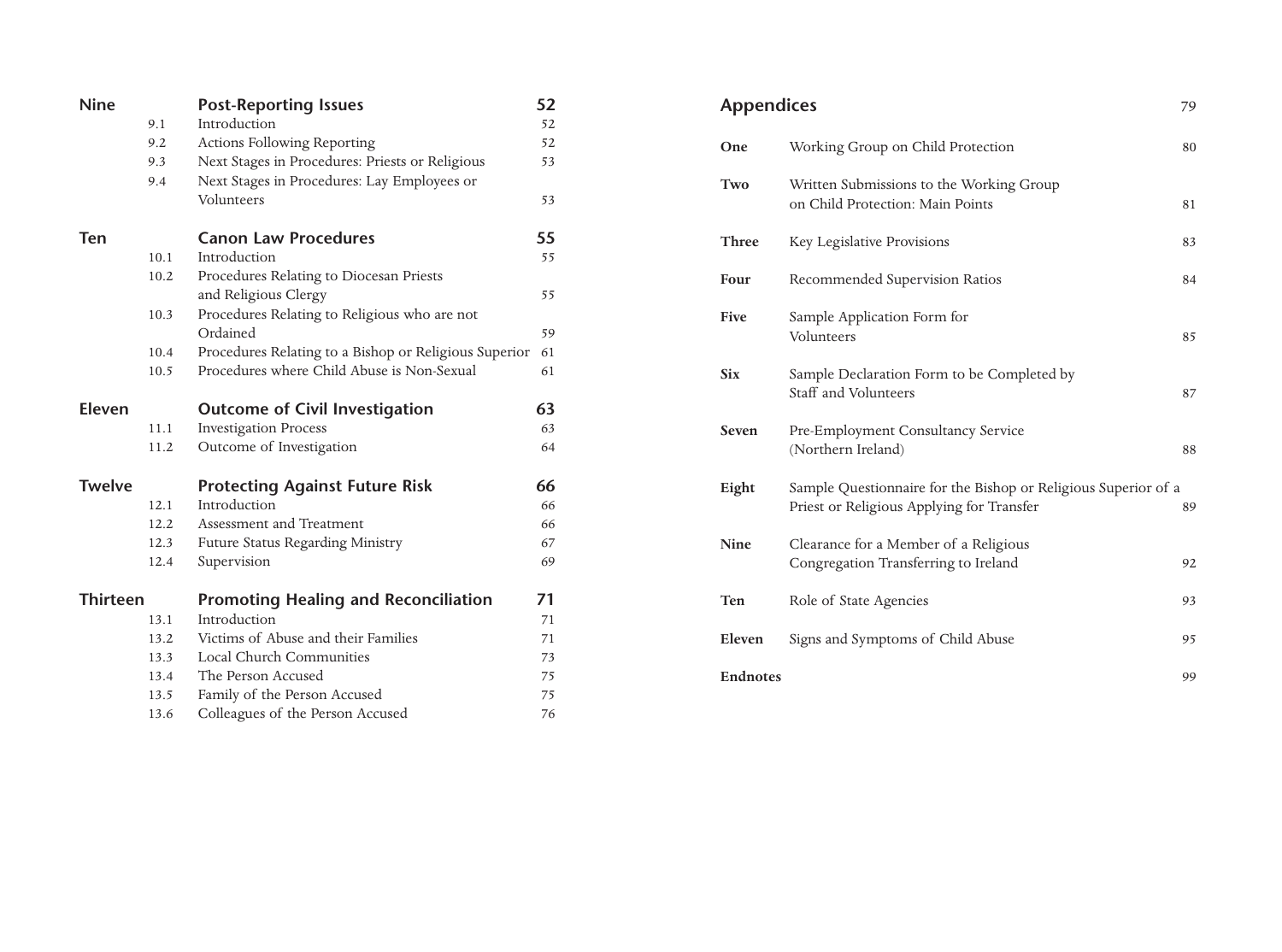# **Acknowledgements**

The Irish Bishops' Conference, The Conference of Religious of Ireland and The Irish Missionary Union (the Sponsoring Bodies) wish to express their gratitude to Ms Maureen Lynott, Chairperson, and to the other members of the Child Protection Working Group for their valuable contribution to the development of the guidelines contained in *Our Children, Our Church*.

The Sponsoring Bodies would also like to thank the many people who contributed in various ways to the work of the Group – including those who attended consultation meetings, the organisations and individuals who made written submissions, those who commented on successive drafts of the document, and the Child Protection Office and Committee of the Irish Bishops' Conference. Their input in preparing these guidelines is greatly appreciated.

Finally, thanks are extended to those who provided editorial expertise and administrative support in the preparation and publication of the document.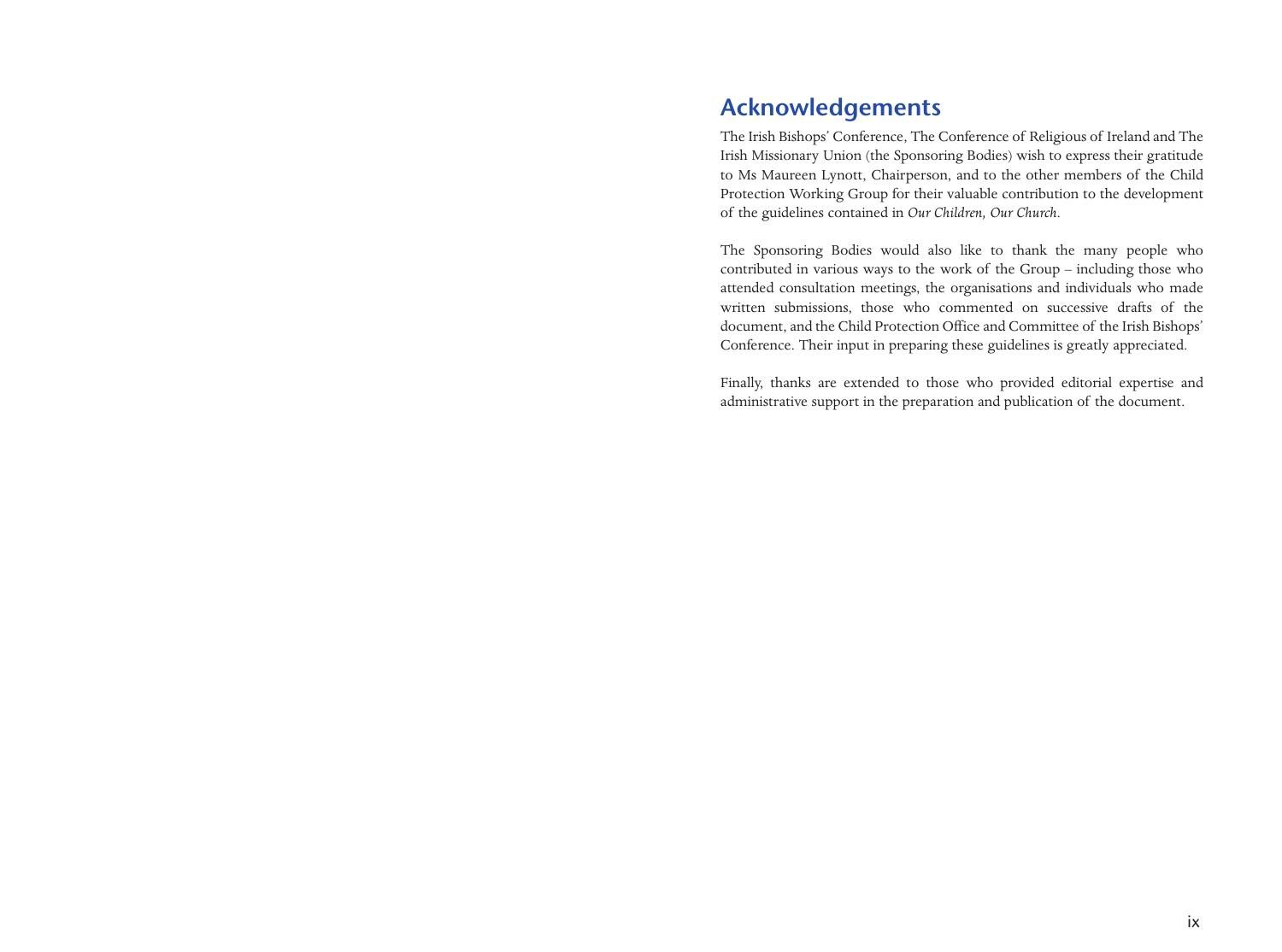# **Introduction**

## **Purpose of this Document**

The purpose of this document is to provide a set of policies and procedures for those who have responsibility for the protection of children and young people in the life of the Catholic Church in Ireland.

The document expresses the commitment of the Church to best practice in this area, including the development of effective structures for safeguarding children, for responding to suspicions or allegations of child abuse and for providing pastoral supports and training.

Following the publication of *Child Sexual Abuse: Framework for a Church Response*<sup>1</sup> in 1996, each diocese and institute of religious life sought to implement the guidelines it provided and to develop them in accordance with its own particular circumstances.

This present document, *Our Children, Our Church*, provides a more comprehensive and unified approach to child protection across the Catholic Church in Ireland. In particular, by proposing a single national structure for the monitoring and managing of child protection issues, it aims to bring greater clarity and consistency to the Church's procedures in relation to child protection.

Whereas *Child Sexual Abuse: Framework for a Church Response* was concerned solely with child sexual abuse, the guidance in this document relates to all forms of abuse – physical, sexual and emotional abuse and neglect. The document also provides principles and procedures for a wider range of issues related to child protection. The guidance it provides is relevant to all who work in Church-based institutions or organisations, in any capacity.

In recent years, the statutory authorities, in both legal jurisdictions in Ireland, have published comprehensive civil guidelines in relation to child protection.2 The guidance contained in this document is based on these official guidelines.

*Our Children, Our Church* also reflects the recommendations of research commissioned by the Irish Bishops' Conference from the Health Research Centre, Department of Psychology, Royal College of Surgeons in Ireland, and published as *Time to Listen: Confronting Child Sexual Abuse by Catholic Clergy in Ireland*. 3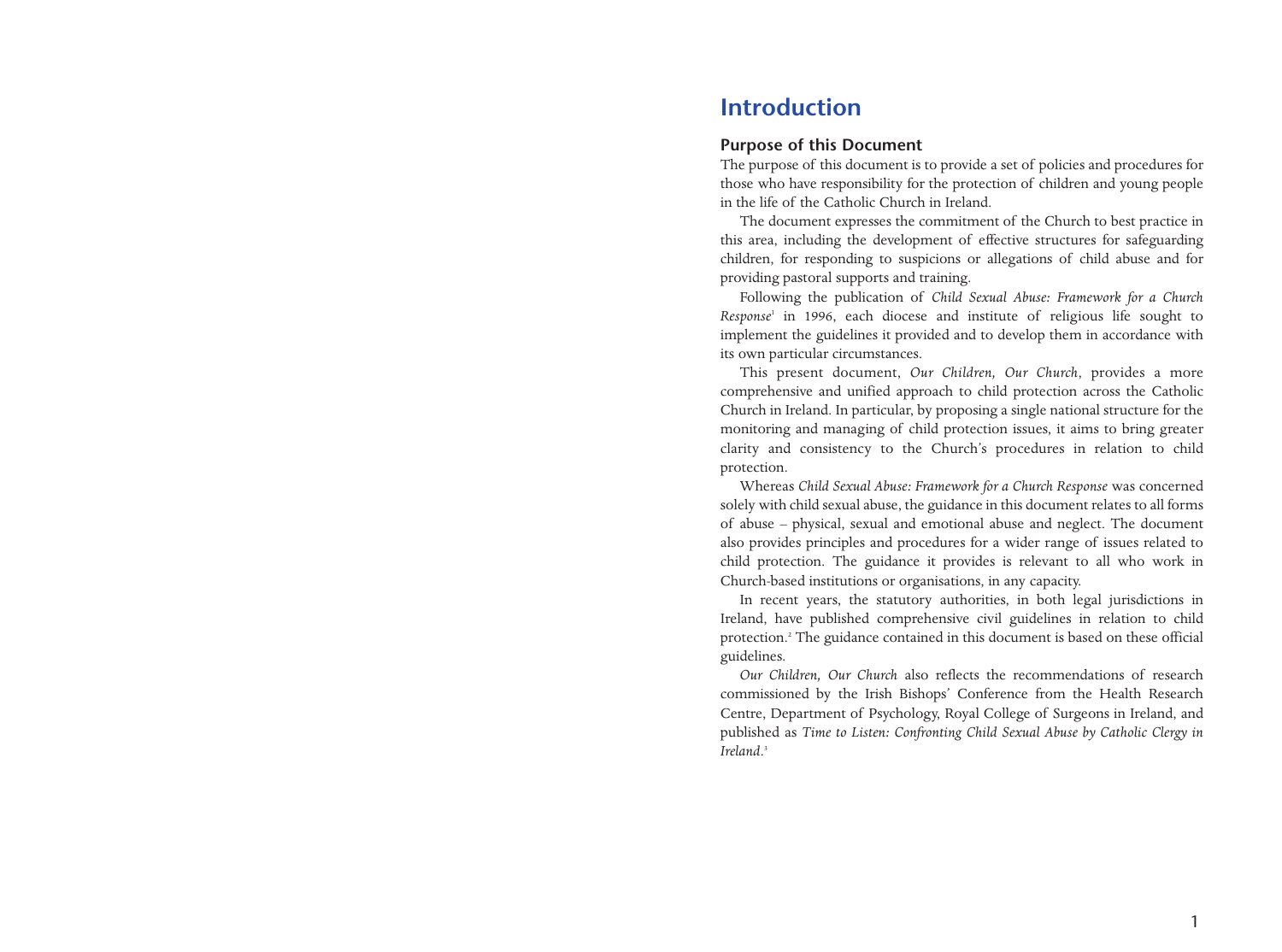## **Child Protection Working Group**

A key element in developing the guidance contained in *Our Children, Our Church* was the advice and expertise of the Child Protection Working Group established in June 2003 by the three Sponsoring Bodies: The Irish Bishops' Conference, The Conference of Religious of Ireland and The Irish Missionary Union. The Working Group, chaired by Maureen Lynott, was commissioned with the task of developing a child protection policy for the Catholic Church in Ireland.4

The terms of reference of the Child Protection Working Group were:

To develop a comprehensive and integrated child protection policy for the Irish Catholic Church. This policy will encompass all Churchrelated activities and personnel (including volunteers) in Ireland, North and South. The policy will be rooted in best practice for the safety and welfare of children, and specific guidance on the management of concerns and allegations regarding child protection. The policy will be consistent with civil law, *Children First*, *Co-operating to Safeguard Children* and relevant statutory procedures. It will also be consistent with all relevant Church Law so as to be normative.

## **Method and Process of the Working Group**

In carrying out its task, the Working Group engaged in a process of listening, consultation, obtaining the advice of experts, reflection and discussion. It considered previous Church policies such as *Child Sexual Abuse: Framework for a Church Response* and the policies of the Catholic Church in other jurisdictions, notably England and Wales, Scotland, the USA and Australia.

## *Consultation with children and young people*

The Working Group consulted with some children and young people to hear about their experiences and their views concerning involvement in the Church, and their suggestions as to how their involvement and participation could be increased.

Key themes that emerged in the listening sessions with children and young people were their strong desire to actively participate in Church life (even though current participation rates are low and activities for children and young people limited); their interest in and identification with the Church of their baptism; their wish to be consulted more about their faith and Church matters relevant to them; their wish to be listened to; their desire to be invited to participate in the activities of the Church.

## *Consultation with adults who suffered child abuse by Church personnel*

The Working Group also listened to representatives of adult groups who had experienced child abuse within the Church. Some of the key points raised were: the need for the Church to listen; the need for training; the need for consistent implementation and monitoring of child protection practices, and clear accountability and leadership; the responsibility of colleagues and other professionals to report child abuse; the need for a process of reconciliation and healing.

The Working Group members reported that the pain which many of those interviewed had experienced, and continue to experience, was palpable at some of the meetings. They also reported that one of the greatest losses felt by some of those who had been abused was their loss of faith, which in some cases had affected subsequent generations of their family. Others spoke of the shattering of their sense of trust in the Church. It was clear that some of those who were abused continue to seek reconciliation with the Church, while all continue to want a sense of closure.

## *Consultation with clergy and religious*

Consultation sessions were held in Belfast, Dublin, Galway, Maynooth and Cork, and included bishops, religious superiors, diocesan priests, members of religious congregations and others working within the Church. The themes which arose most consistently were: the need to see child protection as a 'one-Church' responsibility; the need for consistent implementation of the new policies and procedures; recognition of the pastoral needs of all those affected by child abuse; concerns about the issue of 'stepping aside' and administrative leave; fear of false allegations; balancing the paramountcy of the child's needs with natural justice for the accused person; the need for support and training in relation to child protection.

## *Consultation with parents*

During consultative meetings, parents expressed feelings of distance from the Church but also their strong desire for the Church to move forward in an open and accountable way regarding child welfare and protection. They spoke about the lack of communication with regard to the positive steps that have been taken by the Church in relation to safeguarding children; the lack of information, as well as the lack of prompt, effective and sensitive communication by the Church with those affected by abuse.

## *Written submissions*

The Working Group invited written submissions from a large number of statutory and voluntary organisations. It also advertised in the main national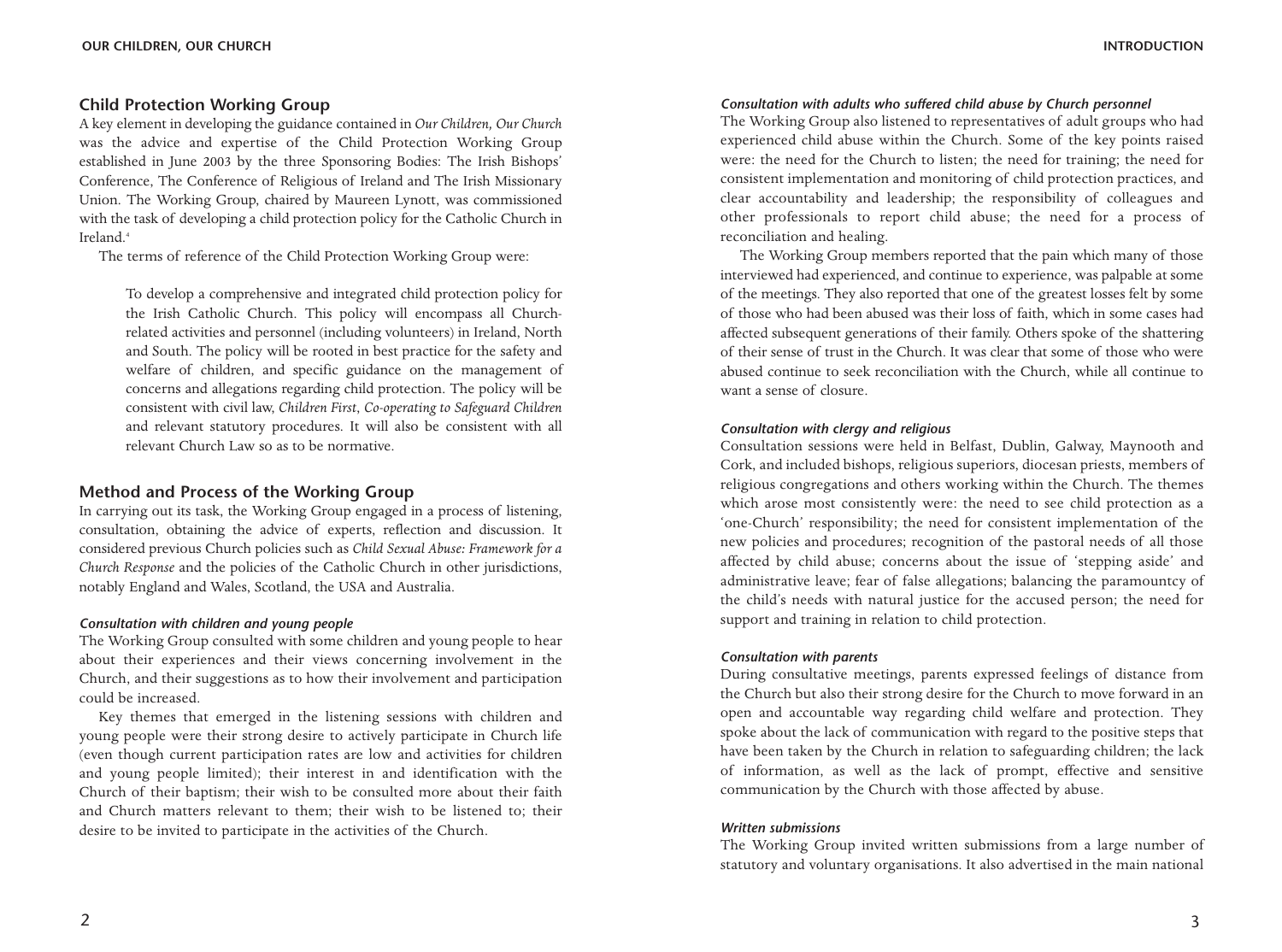newspapers of the Republic of Ireland and Northern Ireland. A total of 113 submissions were received from the general public, the voluntary sector, organisations representing children and young people, religious organisations and statutory agencies, including some health boards, social services trusts and government departments.<sup>5</sup>

## *Completion of the process*

Having drawn together all these responses, and following discussion and analysis, the members of the Working Group prepared a series of drafts of the proposed comprehensive and integrated child protection policy for the Church. In the latter stages of this process, the Sponsoring Bodies, through their representatives on the Steering Committee, worked with Maureen Lynott to resolve outstanding issues.

# **PART ONE**

# **Principles and Structures**

There are two chapters in Part One of *Our Children, Our Church.*

**Chapter One** sets out the principles, derived from both Gospel values and civil guidelines, which inform the Church's policies and procedures for protecting children and for responding appropriately to allegations and suspicions of child abuse.

**Chapter Two** outlines the structures to be established to ensure effective and consistent implementation of the procedures throughout the whole Church and in all parts of the country.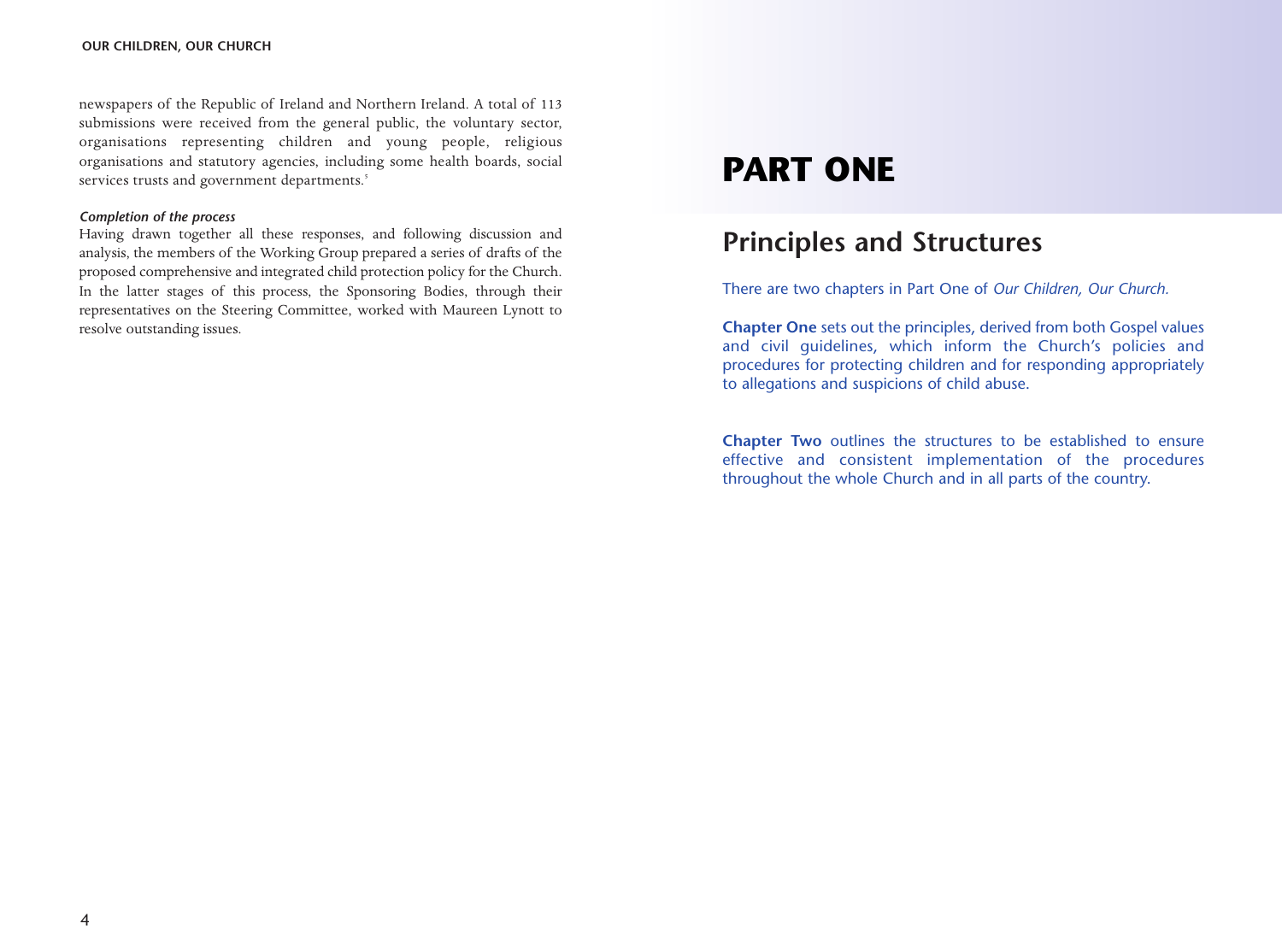# **Guiding Principles GUIDING PRINCIPLES 1**

## **1.1 Introduction**

All children have a fundamental right to be respected, nurtured, cared for and protected. This right is embedded in Gospel values, in international law and in domestic law.

## The rights of the child

… exist because children are human beings with intrinsic dignity and irreducible worth. They do not ask to be born, and justice and freedom are therefore their birthright. For children 'freedom' includes the possibility to grow and develop free from neglect, harm, abuse and exploitation … 'Justice' includes access to basic care and nurture in a safe, permanent, stable environment. This includes freedom from the injustices of abuse, neglect, and exploitation.<sup>6</sup>

## **1.2 Principles from Gospel Values<sup>7</sup>**

Children occupy a central place in the teachings of Jesus, who pointed to the child as the ultimate symbol of the kingdom of God. 'Whoever does not receive the kingdom of God like a child shall not enter it' (Lk 18:17). This places a sacred obligation on the Church, called to bear witness to the presence of the kingdom in the world, to ensure that children are welcomed, cherished and protected in a manner consistent with their central place in the life of the Church. The fact that Jesus reserved some of his severest warnings for those who would knowingly undermine the faith of one of these 'little ones' is a solemn reminder of the collective obligation of the Church to ensure the care and protection of children and young people.

## **1.3 Principles from International Law**

The Preamble to the United Nations Convention on the Rights of the Child, to which Ireland, the United Kingdom and the Holy See are signatories, states that the child is entitled to be brought up 'in the spirit of peace, dignity, tolerance, freedom, equality and solidarity'. The Preamble recalls that the Universal Declaration of Human Rights proclaimed that 'childhood is entitled to special care and assistance'. In specific articles, the Convention states the principle that 'in all actions concerning children … the best interests of the child shall be a primary

consideration'; the right of the child to be protected from all forms of sexual exploitation and sexual abuse and from any other kind of exploitation or abuse; the obligation of States Parties to take all appropriate measures to promote the physical and psychological recovery and social re-integration of children who have been the victims of abuse or exploitation.<sup>8</sup>

## **1.4 Principles from Domestic Legislation**

In both jurisdictions in Ireland, legislation on child welfare, and civil guidelines for child protection,<sup>9</sup> accord central importance to the principle that the welfare of the child should be the first and paramount consideration. This means that in all decisions made and actions taken in response to suspicions or allegations of child abuse, 'the child's welfare must always be paramount and this overrides all other considerations'. 10

## **1.5 Principles for the Church's Child Protection Policy**

The policies and procedures outlined in *Our Children, Our Church* are guided by principles derived from both Gospel values and civil sources, including the principle that the welfare of the child is the first and paramount consideration.

The principles derived from Gospel values are:

- Each child shall be cherished and affirmed as a gift from God with an inherent right to dignity of life and bodily integrity which shall be respected, nurtured and protected by all.
- Everyone in the Church has an obligation to ensure that the fundamental rights of children are respected.
- A child's right to safety and care is inalienable.
- Children have a right to an environment free from abuse or neglect.
- Children have a fundamental right to justice and freedom; they have a right to be listened to and to be heard.
- Children have a right to good role models whom they can fully trust, who will respect them and nurture their spiritual, physical and emotional development.
- Those who have suffered child abuse by Church personnel should receive a compassionate and just response and should be offered appropriate pastoral care as they seek to rebuild their lives.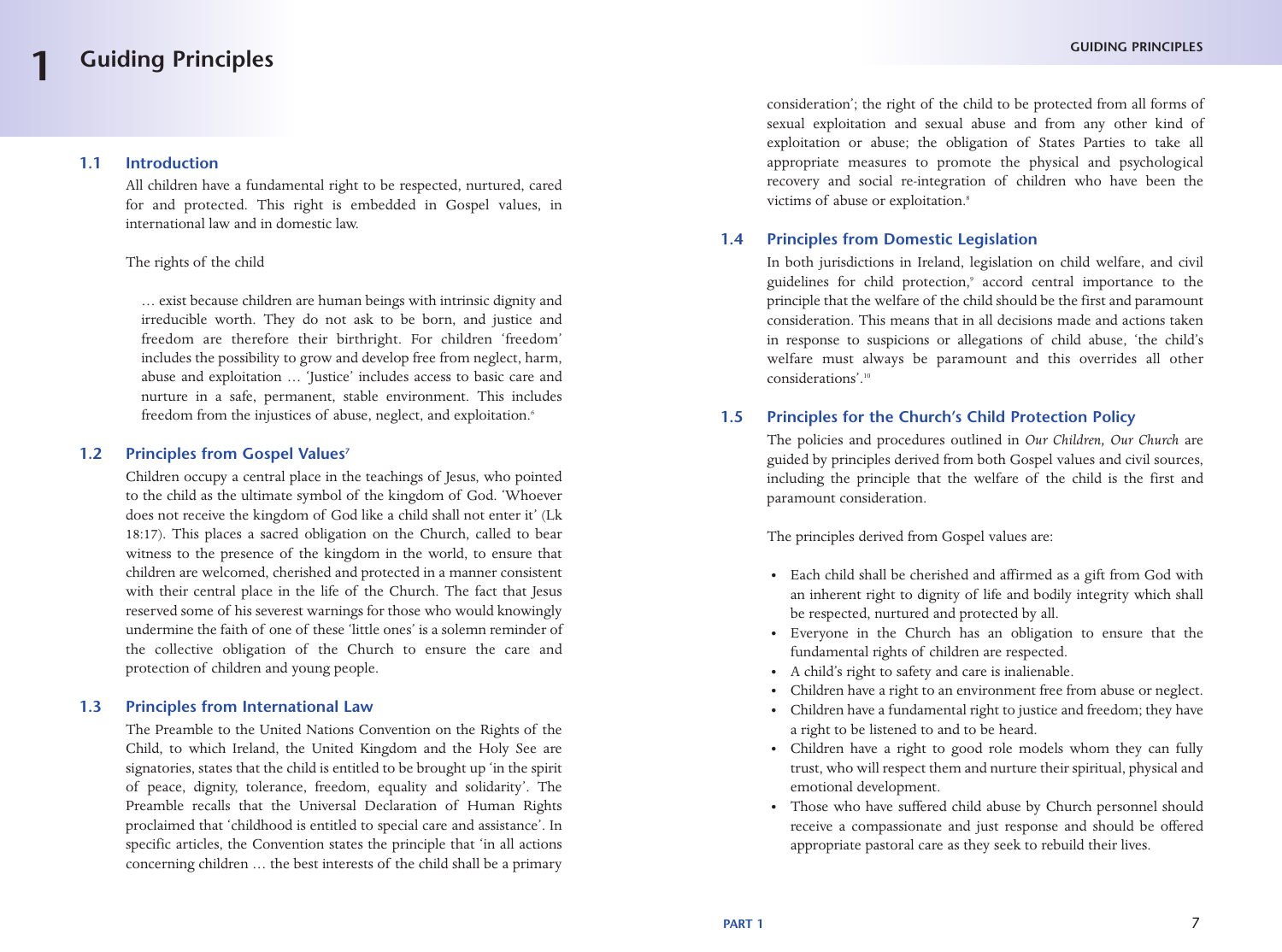The principles derived from civil sources are:

- All adults have a duty to report allegations or suspicions of child abuse, where reasonable grounds for concern exist, irrespective of the status of the person suspected or their relationship to them or to the child.
- Due regard must be given to the criminal dimension of any action.
- It is the statutory duty of the civil authorities, not individuals or organisations, to investigate reports of child abuse.
- A proper balance must be maintained between protecting children and respecting the needs and rights of carers and adults; however, where there is a conflict, the welfare of the child must be paramount.
- Actions taken to protect a child should not in themselves be abusive or cause the child unnecessary distress. Every action and procedure should consider the overall needs of the child.
- Organisations have a corporate responsibility to operate effective systems to assure the protection of children. They should ensure best practice in relation to recruitment and selection processes, provide appropriate training and ensure that all personnel are aware of their responsibility both to prevent child abuse and to report concerns about child abuse.
- All agencies and disciplines concerned with the protection and welfare of children must work cooperatively in the best interests of children.

## **1.6 Support for the Role of the Family**

Parents have primary responsibility for ensuring the education, protection and development of their children. The family is the place where children learn to value themselves and others, to trust and to love.

A fundamental principle of *Our Children, Our Church* is that all personnel working for the Church should act in support of parents and guardians in the exercise of their responsibility for the care and formation of their children. This includes providing parents and guardians with information about all aspects of their child's engagement in the life of the Church.

## **1.7 A One-Church Policy**

This document sets out a one-Church approach to child protection. It aims to ensure that the same principles and procedures for safeguarding children and for responding to allegations or suspicions of child abuse operate at every level and in every place throughout the Church in Ireland.

The care and protection of children is the responsibility of the whole Church and is a requirement that applies regardless of the nature of the Church activities in which children are involved. Everyone who participates in the life of the Church has a role to play in creating an environment in which children can develop and be safe.

A further aim of the one-Church policy is to create a secure and supportive atmosphere in which those who have suffered abuse can disclose this to a trusted person in the expectation of a sensitive, caring and compassionate response.

Support for the implementation of the procedures in *Our Children, Our Church* will be offered to all Church organisations and personnel through the structures outlined in Chapter Two. It is the responsibility of every organisation within the Church and of all Church personnel to ensure that the procedures are applied in their own sphere of activity.

It is also the responsibility of Church organisations to ensure that the principles and procedures contained in this document are widely publicised. Experience shows that awareness and understanding are critical to ensuring the effective implementation of child protection policies and procedures.

In particular, the accessibility of information is of central importance in providing an appropriate response when concerns about child protection arise. Key information to enable people to act on child protection concerns should be available in parishes and all other Church-sponsored organisations, and should be publicly displayed on notice boards in church entrances, in youth clubs and other relevant places.

## **1.8 Church Organisations and Existing Procedures**

Many Church organisations come under the direct responsibility of government departments which already have procedures for reporting allegations and suspicions of child abuse. Where such procedures exist, *they* should be followed rather than the procedures outlined in Chapter Eight of this document.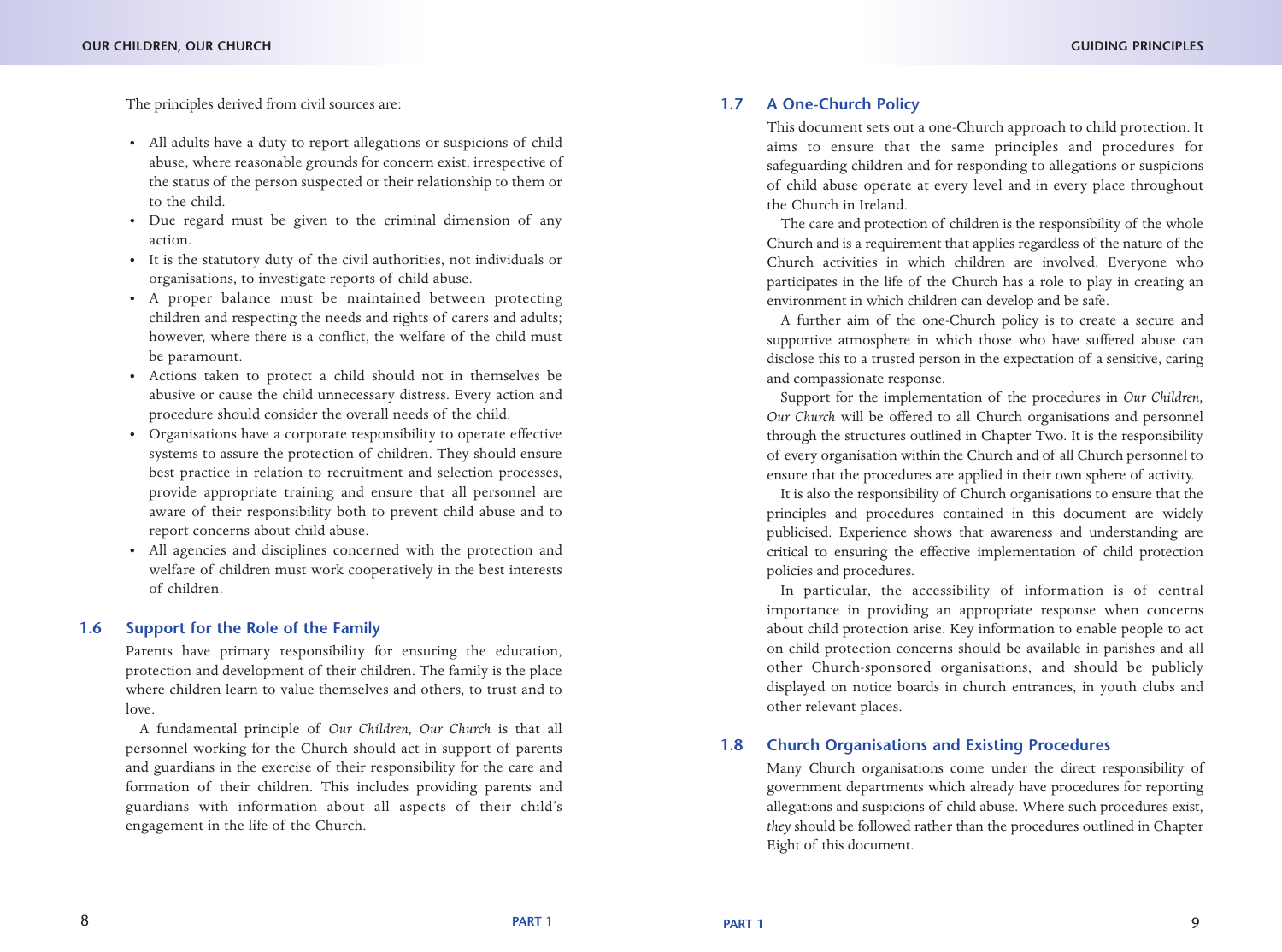## **1.9 Where the Church is, Children will be Safe**

In the light of the principles from civil policy and the teaching of the Church which inform this document, the leadership of the Catholic Church in Ireland undertakes to do all in its power to ensure that where the Church is, children will be safe.

The leadership of the Catholic Church is committed to taking the necessary steps to:

- Cherish and safeguard children and young people.
- Foster best practice.
- Ensure accountability through establishing effective structures.
- Support Church organisations and personnel in safeguarding children.
- Respond effectively to allegations and suspicions of child abuse within the Church and to cooperate with the civil authorities.
- Take just and appropriate action in relation to Church personnel who have abused children and to take effective measures against future risk to children.
- Promote healing and reconciliation.

**2**

## **2.1 Introduction**

The establishment of appropriate structures is required to maximise the effectiveness of child protection procedures throughout the Church in Ireland. The proposed structures reflect the importance of dioceses and religious congregations working in collaboration with one another. The structures are informed by the key principles outlined in Chapter One, which include a commitment to a single set of policies and procedures for safeguarding children and for responding to complaints of child abuse, and a commitment to providing support and training for those who deal with child protection issues.

## **2.2 National Structures**

#### **2.2.1 National Board for Child Protection**

The Sponsoring Bodies will establish a National Board for Child Protection. This Board will include professionals from child care, psychology, theology, law, academia, education and business, and will include parents.

It will be separate from any other secretariat or office of the Irish Bishops' Conference or religious congregations and will have overall responsibility for ensuring that the Church's policies and procedures for child protection are implemented, monitored and publicised.

Its specific functions will be to:

- Oversee the implementation of the policies and procedures contained in *Our Children, Our Church*.
- Liaise regularly with the civil agencies responsible for child protection with a view to ensuring awareness of developments in legislation, policy and practice.
- Advise the Sponsoring Bodies on best practice in relation to child protection policies and procedures.
- Establish a Professional Practice Committee.
- Give professional advice and moral support to the 'Collaborative Units' (Section 2.3) and to other Church organisations.
- Support the 'Collaborative Units' in developing appropriate training strategies.
- Serve as a national training resource for Church personnel.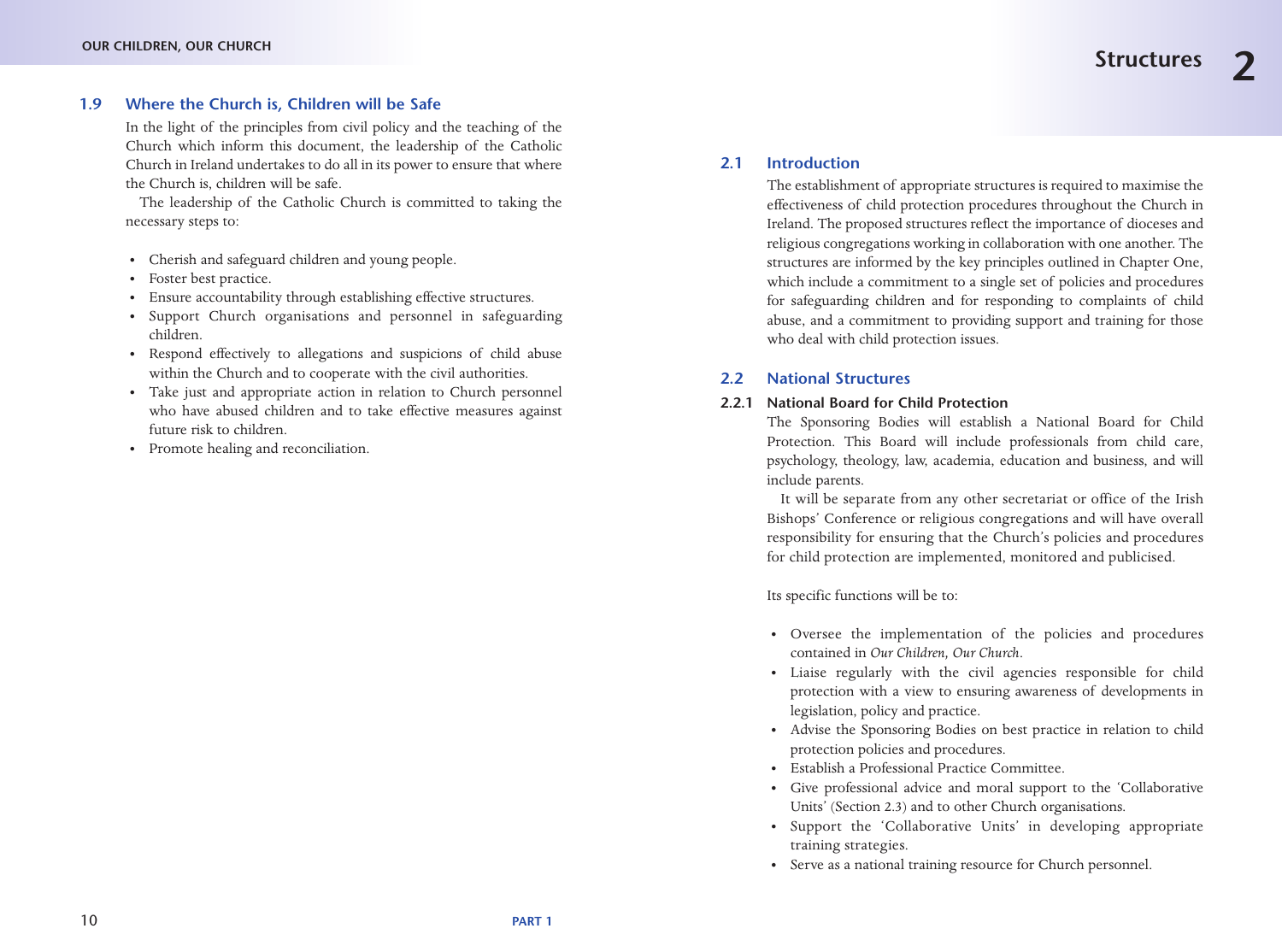- Maintain a central and confidential database of all cases of child abuse involving Church personnel.
- Maintain and publish national statistics in relation to child abuse involving Church personnel.
- Liaise at a central level with the civil authorities, professional bodies, other churches and other national offices for child protection.
- Review and audit the implementation of the policies and procedures of *Our Children, Our Church* in each 'Collaborative Unit'.
- Publish an annual report on the implementation of the policies and procedures contained in *Our Children, Our Church*.

#### *National Office for Child Protection*

The National Board for Child Protection shall establish a National Office for Child Protection to implement its policies and decisions.

#### *Chief Executive*

The National Board will recruit and appoint a Chief Executive and other personnel, with the agreement of the Sponsoring Bodies, to enable the Board to discharge its functions.

#### **2.2.2 Professional Practice Committee**

The National Board for Child Protection shall convene a national resource to be known as the Professional Practice Committee. The function of this Committee will be to advise and support bishops and religious superiors in deciding the future of Church personnel where there has been a conviction for child abuse, or where such abuse has been admitted or established, but there has not been a conviction. The membership of this Committee will comprise experts in child care and child protection, law, psychiatry, psychology and canon law.

Where complainants or accused persons, or both, are dissatisfied with the response of the relevant Church authority to a complaint of child abuse, the option of a review of the procedures undertaken should be available to either party. The review will be an independent evaluation of whether the principles and procedures of the Church as outlined in this document have been observed. A review of whether procedures have been adhered to in a particular case does not entail a review of its actual outcome, unless the Church authority requests the reviewer to consider this aspect. The Professional Practice Committee will appoint the reviewer.

## **2.3 'Collaborative Units'**

## **2.3.1 Process for establishing 'Collaborative Units'**

One of the first tasks of the National Board for Child Protection will be to consider, in consultation with the Sponsoring Bodies, the development of 'Collaborative Units'.

The purpose of these 'Units' will be to ensure that every bishop and religious superior has available to them the necessary advice, support and expertise in relation to child protection issues.

Each 'Collaborative Unit' will ensure that an effective response to allegations and suspicions of child abuse is in place in each diocese and religious congregation within its area of responsibility. Each 'Unit' will have assigned to it a Director of Child Protection to provide professional case management and ensure consistency of practice.

'Collaborative Units' will also ensure ongoing collaboration between bishops and religious superiors in child protection matters, the provision of necessary resources, and effective training and pastoral responses.

The number of 'Collaborative Units' shall be determined by the National Board for Child Protection, in consultation with the Sponsoring Bodies. The decision on the number of Units and the areas they will cover will be guided by an assessment of the needs of each diocese and religious congregation, the desire to ensure that each diocese and religious congregation is part of an appropriate 'Collaborative Unit', and by the need to concentrate the professional expertise required to implement the Church's procedures on child protection.

## **2.3.2 Child Protection Management Group**

Each 'Collaborative Unit' shall have a Child Protection Management Group whose expertise will be available to individual dioceses and congregations within that Unit. The chairperson and members of the Group will be appointed jointly by the relevant bishops and religious superiors. The Group should include child care professionals, a lawyer, a communications officer, a parent representative, an education or youth ministry professional, a canon lawyer, a priest and a religious. Other experts may be called on by the Director of Child Protection as the need arises.

The Child Protection Management Group should meet at least quarterly to monitor the overall response to allegations and suspicions of child abuse within the 'Collaborative Unit', including the appropriate implementation of pastoral care arrangements.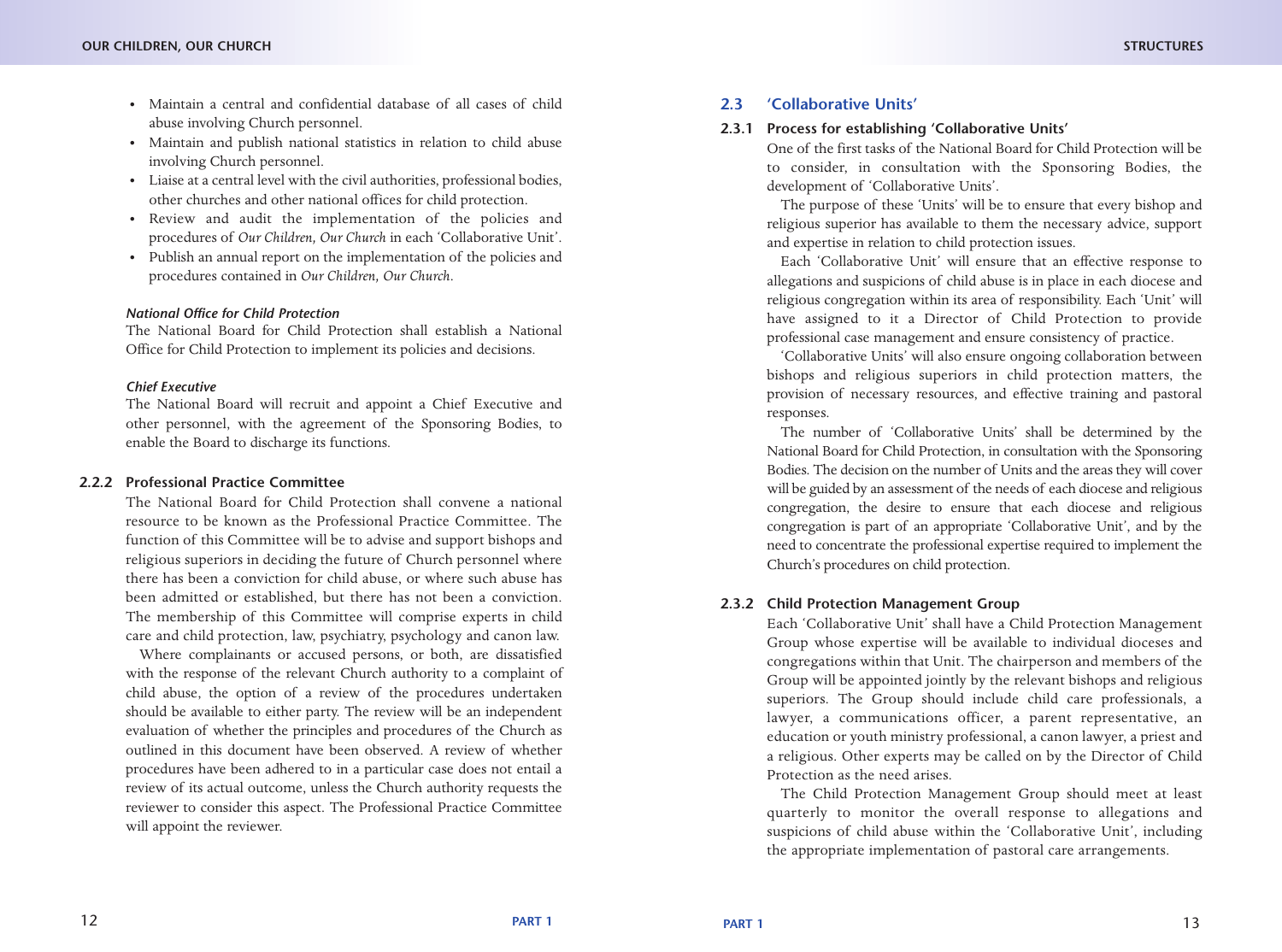#### **2.3.3 Director of Child Protection**

In each 'Collaborative Unit', the relevant bishops and religious superiors shall, with the advice and support of the Child Protection Management Group, appoint a professionally qualified Director of Child Protection to discharge the following functions:

- Receive referrals of allegations and suspicions of child abuse.
- Liaise closely with the bishops or religious superiors regarding specific cases.
- Liaise with the civil authorities and ensure that they are involved with appropriate speed.
- Take account of the immediate danger to children and recommend appropriate action.
- Provide professional expertise and support in regard to decisionmaking in individual cases.
- Ensure appropriate steps are taken in relation to an accused person while enquiries are under way.
- Provide support in relation to the delivery of training.
- Provide support in the delivery of pastoral care.
- Support dioceses and congregations in the discharge of their responsibilities in regard to child protection.
- Liaise effectively with and provide information to the National Office for Child Protection on all issues related to child protection.

Where there is a difference of opinion between the bishop or religious superior and the Director of Child Protection in relation to any recommendation or action to be taken in the implementation of the procedures outlined in this document, this shall be recorded in writing and signed by both parties. Either party can request that the matter be reviewed by the National Board for Child Protection.

## **2.4 Diocesan and Congregational Structures within the 'Collaborative Units'**

#### **2.4.1 Diocesan or congregational Child Protection Committee**

In consultation with the National Board, each bishop and religious superior shall appoint a Child Protection Committee as a resource both for themselves and for their diocese or religious congregation. Smaller religious congregations and dioceses may, where appropriate, jointly appoint a Child Protection Committee or a religious congregation may request a diocesan Child Protection Committee to act on its behalf.

The Child Protection Committee shall include among its membership relevant experts, parish representatives and representatives from appropriate agencies. The Committee shall have responsibility for:

- Ensuring that the diocese or religious congregation implements the guidelines contained in this document and in civil procedures.
- Ensuring that information about child protection is readily accessible in parishes and Church organisations.
- Ensuring that referrals are made promptly to the Director of Child Protection following complaints of child abuse.
- Ensuring that appropriate pastoral care is provided to complainants and their families, to accused persons and their families and colleagues, and to parishes.
- Ensuring the planning and delivery of training in child protection for all Church personnel in the diocese or religious congregation.
- Liaising with the National Office for Child Protection on arrangements and procedures.
- Publishing an annual report outlining developments in regard to each element of the Committee's responsibilities.

## **2.4.2 Diocesan or congregational Child Protection Coordinator**

Each bishop and religious superior will appoint a Child Protection Coordinator. This appointment will be made with the support and advice of the Child Protection Committee, which will oversee the work of the Coordinator.

The Child Protection Coordinator should have the personal qualities, interest and life experience that would fit him or her to undertake the tasks involved. The Coordinator need not be professionally qualified or be employed full-time on child protection matters. However, in some of the larger dioceses and religious congregations, employment of a Coordinator on a full-time basis may be necessary.

He or she will be given a role specification, be required to undergo training and will also be able to draw on expert help and support from the Director of Child Protection.

#### **2.5 Parish Structures**

#### **2.5.1 Commitment at parish level**

Children's involvement in Church activities takes place mainly at parish level. It is at this level, therefore, that the need for awareness of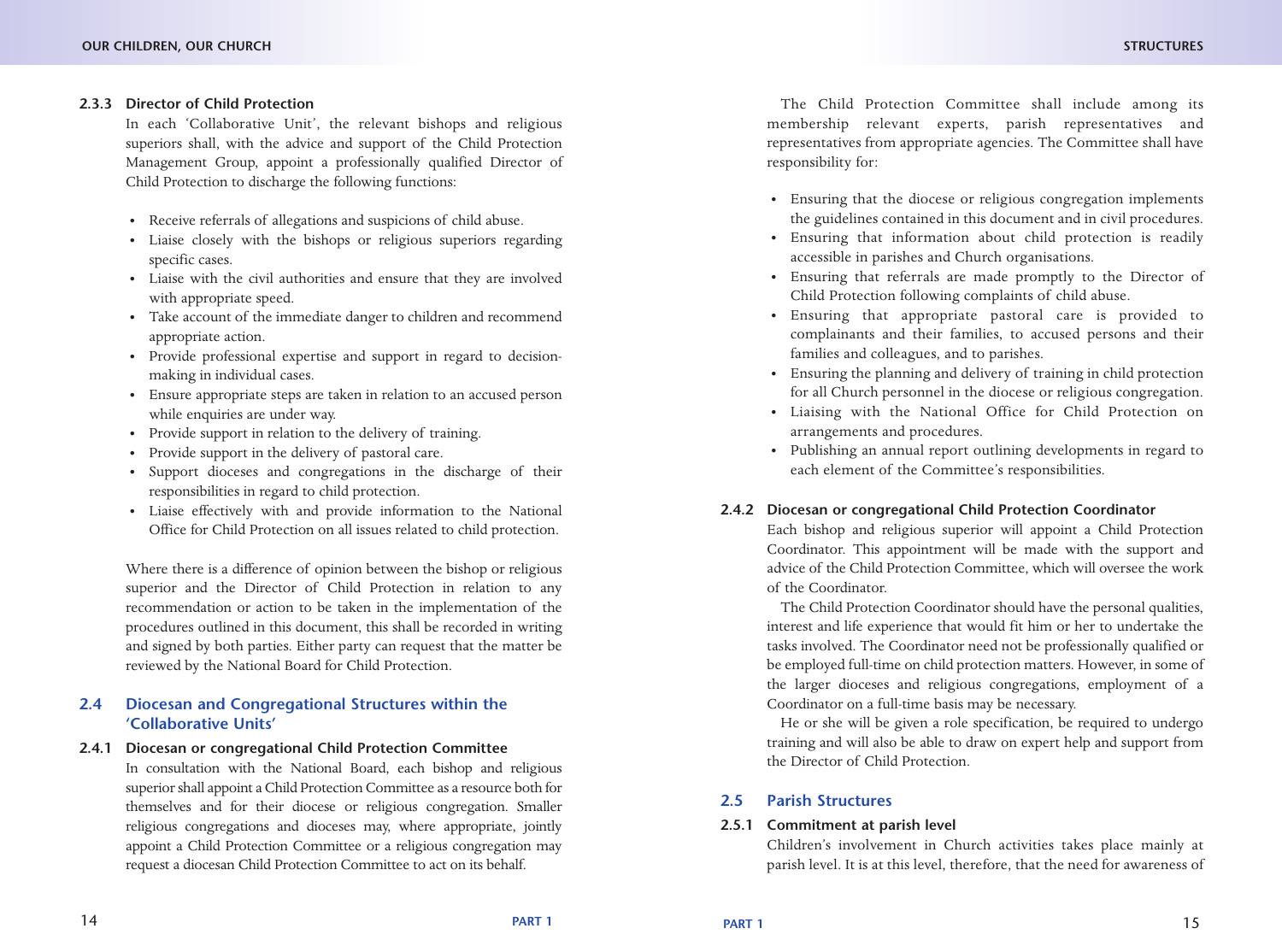principles and procedures for child protection is greatest and where the commitment of everyone involved with children is crucial.

## **2.5.2 Parish Child Protection Representative**

In each parish, a Parish Child Protection Representative will be appointed. In the case of small parishes, a clustering arrangement with a neighbouring parish or parishes may be considered.

The responsibilities of the Parish Child Protection Representative will be:

- To promote awareness of the Church's child protection policies, as outlined in this document.
- To ensure that the public has ready access to contact details for the Director of Child Protection.
- To facilitate anyone in the parish in bringing an allegation or suspicion of child abuse to the attention of the Director of Child Protection, should they wish to have such support.
- The Parish Child Protection Representative should be appointed by the parish after appropriate consultation and agreement with the diocese. The person appointed should have the personal qualities, interest and life experience fitting to the tasks involved. The Representative need not be a paid employee, nor a professional or expert and is likely to be a lay person. He or she will be given a role specification, be required to undergo training and will be able to draw on expert help and support from the Director of Child Protection.

#### **2.5.3 Making information available**

To assist the reporting of child protection concerns, the contact details of the relevant Director of Child Protection will be made widely available at parish level. They will, for example, be displayed in clearly visible and accessible places, such as the entrance to churches and in other relevant community buildings. The contact details for the Parish Child Protection Representative will also be readily accessible.

#### **2.6 Non-Parish Institutions**

All Catholic-run institutions<sup>11</sup> should have similar policies, procedures and arrangements to those in parishes and should therefore have a designated Child Protection Representative.

## **2.7 Annual Audit**

The National Board for Child Protection will conduct an annual audit of the implementation of the policies and procedures contained in this document, including the response of the Church nationally and of each 'Collaborative Unit' to allegations and suspicions of child abuse.

Protocols for this process will be established by the National Board for Child Protection; these will include an opportunity for both the Sponsoring Bodies and the 'Collaborative Units' to indicate, in advance of the publication of the audit, their proposed plan of action in response to its findings.

## **2.8 Review and Evaluation**

The operation of the policies, procedures and implementation structures outlined in *Our Children, Our Church* shall be reviewed and evaluated after a period of three years from the establishment of the National Board for Child Protection.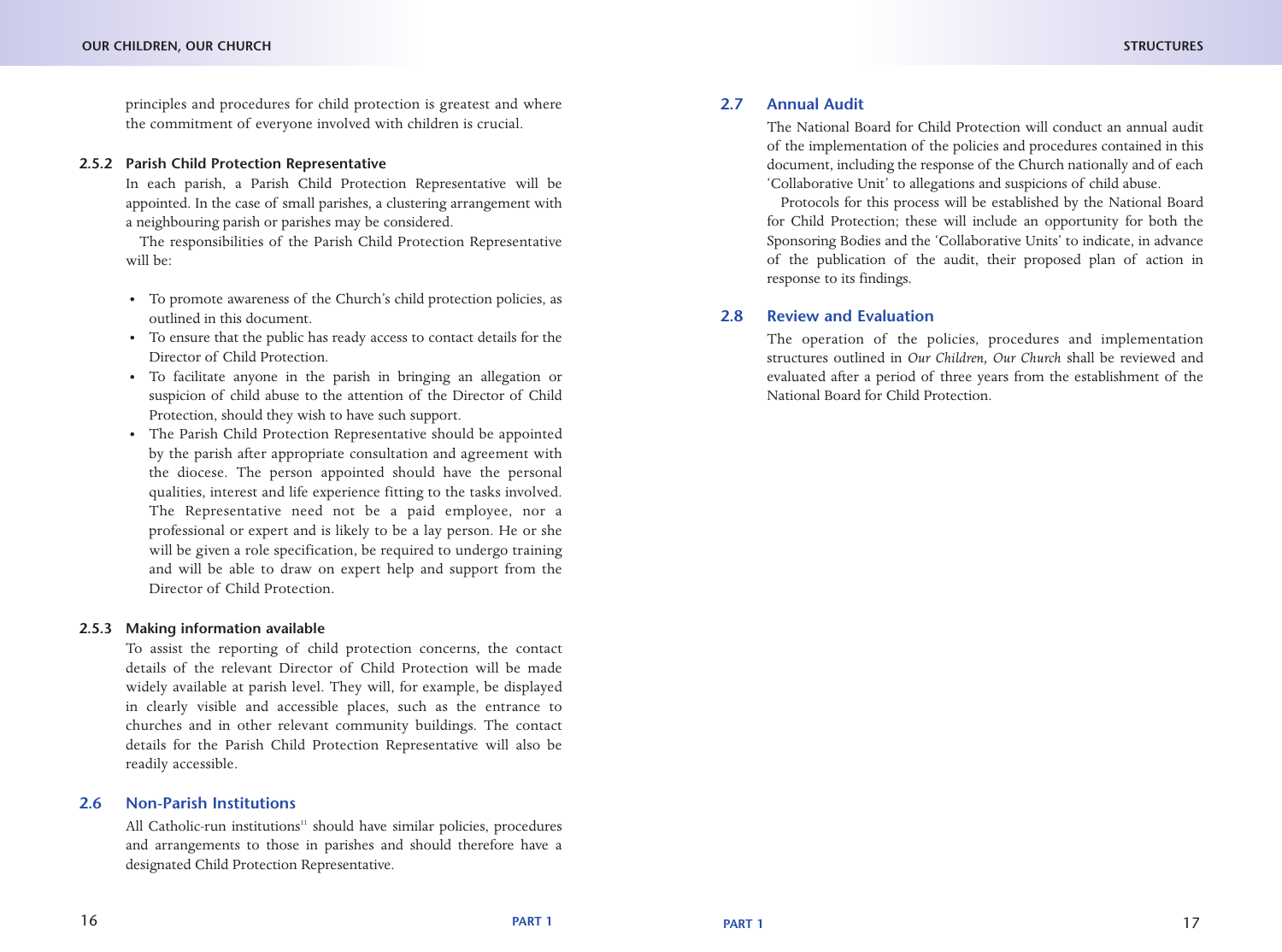# **PART TWO**

# **Good Practice for the Safeguarding of Children**

Part Two of *Our Children, Our Church* covers good practice for ensuring the safety and well-being of children and young people during their participation in the life of the Church and in the activities of Church-related organisations.

**Chapter Three** describes the key elements of good practice for child protection which should be applied by all Church institutions and organisations working with children and young people.

**Chapter Four** outlines good practice procedures for the recruitment, training and management of employees and volunteers.

**Chapter Five** deals with the selection and formation of candidates for the priesthood and religious life. It deals also with requirements regarding child protection which arise in the context of the transfer of a priest or religious from one diocese or religious congregation to another.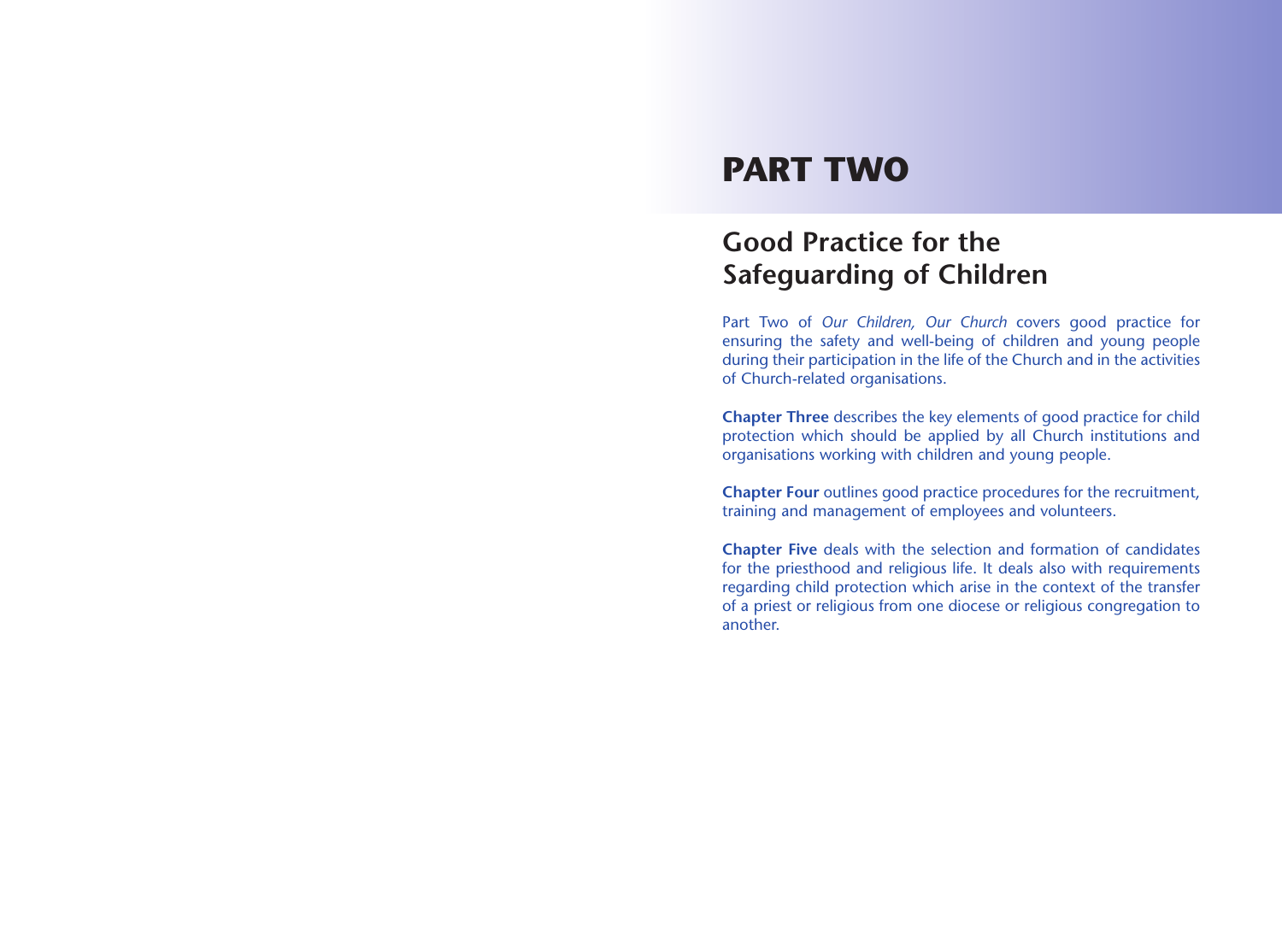## **3.1 Introduction**

**3**

The participation of children and young people in the Church spans a wide range of activities and levels of engagement with Church personnel, including involvement in the celebration of the sacraments, altar serving, choirs, membership of youth clubs, play groups and sports activities.

To enhance and encourage the participation of children and young people in Church life and activities, it is important that they can feel that their contribution will enrich the Church and that their voices will be heard and valued. It is also important to reassure them that their safety and well-being are paramount considerations at all times.

Likewise, it is essential to reassure parents and guardians that all steps have been taken to ensure best practice in relation to the care of their children. Their confidence in the safety of Church activities is of critical importance. Consultation with and involvement of parents and guardians and families is a necessary ingredient in the engagement of children and young people in Church activities.

This chapter gives general guidance on good practice for ensuring a safe environment for children and young people.<sup>12</sup> Any group operating in a Church setting, including visiting groups, should be made aware of the policies and procedures for child protection in operation in the organisation or parish and should be asked to confirm that it will implement these policies and procedures.

## **3.2 Code of Good Practice for Church Organisations**

Children and young people need warmth and security in order to thrive. Fostering a nurturing and affirming environment is therefore an essential element of Church activities. This should always be reflected in the practice of those who work with children and young people.

A customised Code of Good Practice for working with children should be drawn up by all organisations or groups within the Church. The aim of this is to ensure the safety of children and young people, to enhance the work practices of Church personnel, and to reassure parents and guardians, as well as children themselves, that there is a commitment to best practice.

The Code should recognise the imbalance in power inherent in adult–child relationships. It should include positive child-centred statements about the importance of:

- 
- valuing and respecting them as individuals;
- rewarding their efforts as well as achievements;
- involving them in decision making (where appropriate);
- encouraging and praising them.

Each group or organisation should designate a Child Protection Representative and should make known to personnel, and to children and parents, who this person is. The Child Protection Representative will have initial responsibility for dealing with matters relating to child welfare and protection (Chapter Two, Section 2.5.2).

#### **3.2.1 Code of Behaviour for Church personnel**

The Code of Behaviour for Church personnel working with children which is outlined below is a general guide. Although it may need to be adapted for particular situations, its key principles should be adhered to as far as possible.

The Code of Behaviour adopted by a Church organisation should be read, understood and signed by all personnel, including volunteers, on joining or participating in the activities of the group. The Code should include a disciplinary procedure to be used in the event of a worker or volunteer breaching any of its requirements. It should also include a complaints procedure.

The key issues that should be covered in a Code of Behaviour for workers in Church organisations are as follows:

#### *General conduct*

- Physical punishment of children is not permissible under any circumstances.
- Verbal abuse of children or telling jokes of a sexual nature in the presence of children can never be acceptable. Great care should be taken if it is necessary to have a conversation regarding sexual matters with a child or young person.
- Being alone with a child or young person may not always be wise or appropriate practice. If a situation arises where it is necessary to be alone with a child, another responsible adult should be informed immediately, by telephone if necessary. A diary note that the meeting with the young person took place, including the reasons for it, should be made.
- Best practice in relation to travel with children and young people should be observed. Personnel should not undertake any car or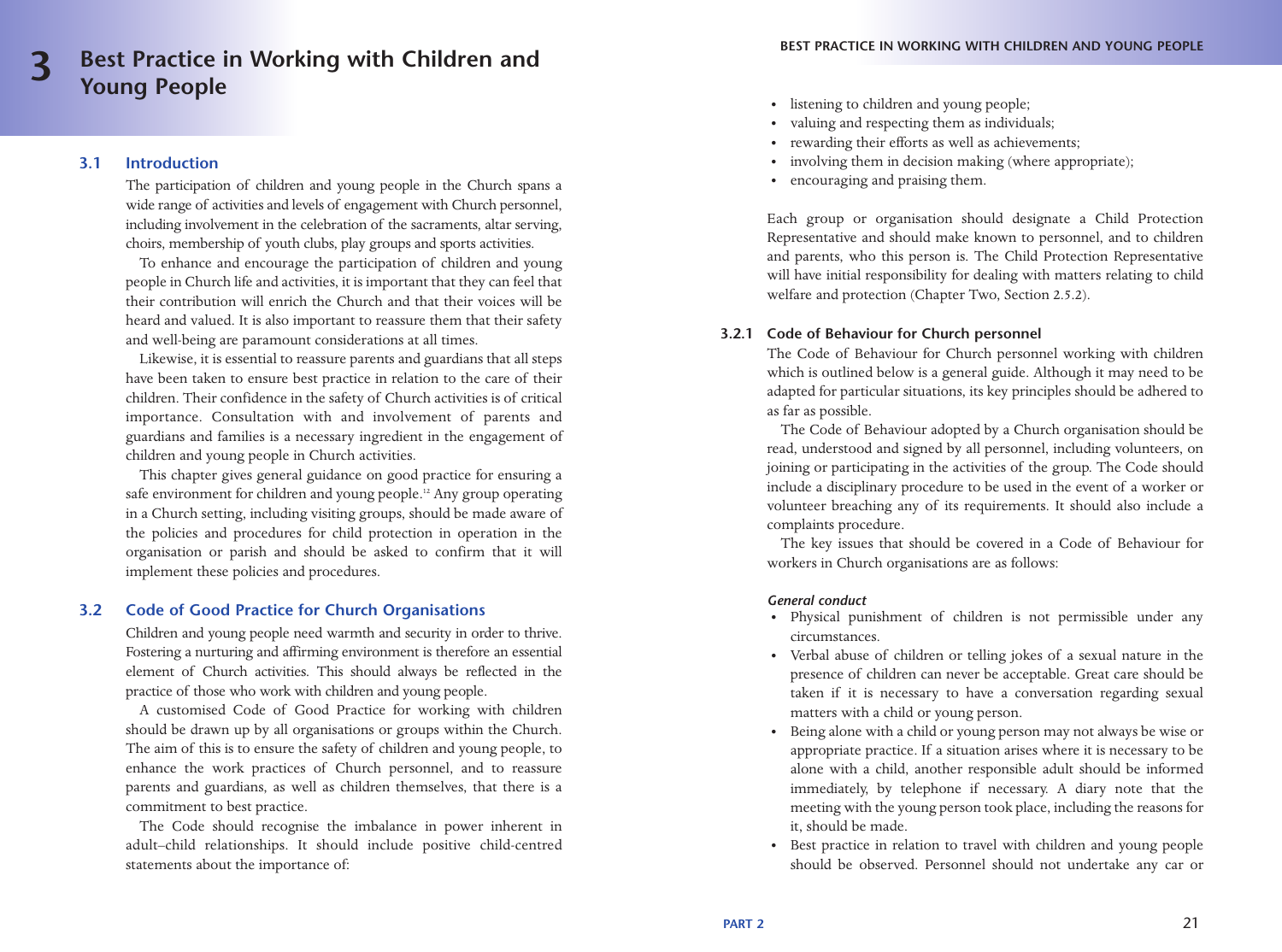minibus journey alone with a child or young person. If, in certain circumstances, only one adult is available, there should be a minimum of two children or young people present for the entire journey. In the event of an emergency, where it is necessary to make a journey alone with a child, a record of this should be made and the child's parent or guardian should be informed as soon as possible.

- Children and young people should not be permitted to work or remain in churches, parish property or schools unless there are at least two adults present.
- All children and young people must be treated with equal respect; favouritism is not acceptable.
- Personnel should not engage in or tolerate any behaviour verbal, psychological or physical – that could be construed as bullying or abusive.
- A disproportionate amount of time should not be spent with any particular child or group of children.
- Under no circumstances should Church personnel give alcohol, tobacco or drugs to children or young people.
- Alcohol, tobacco or drugs must not be used by personnel who are supervising or working with children and young people.
- Only age-appropriate language, material on media products (such as camera phones, internet, video) and activities should be used when working with children and young people. Sexually explicit or pornographic material is never acceptable.

#### *Respect for physical integrity*

- The physical integrity of children and young people must be respected at all times.
- Personnel must not engage in inappropriate physical contact of any kind – including tough physical play, physical reprimand and horseplay (tickling, wrestling). This should not prevent appropriate contact in situations where it is necessary to ensure the safety and well-being of a child (for example, where a child is distressed).

#### *Respect for privacy*

- The right to privacy of children and young people must be respected at all times.
- Particular care regarding privacy must be taken when young people are in locations such as changing areas, swimming pools, showers and toilets.
- Photographs of children or young people must never be taken while they are in changing areas (for example, in a locker room or bathing facility).
- Tasks of a personal nature (for example, helping with toileting, washing or changing clothing) should not be done for children or young people if they can undertake these tasks themselves.

## *Meetings with children and young people*

- If the pastoral care of a child or young person necessitates meeting alone with them, such meetings should not be held in an isolated environment. The times and designated locations for meetings should allow for transparency and accountability (for example, be held in rooms with a clear glass panel or window, in buildings where other people are present, and with the door of the room left open).
- Both the length and number of meetings should be limited.
- Parents or guardians should be informed that the meeting(s) took place, except in circumstances where to do so might place the child in danger.
- Visits to the home or private living quarters of Church personnel should not be encouraged, nor should meetings be conducted in such locations.
- When the need for a visit to the home of a child or young person arises, professional boundaries must be observed at all times.

## *Children with special needs or disability*

- Children with special needs or disability may depend on adults more than other children for their care and safety, and so sensitivity and clear communication are particularly important.
- Where it is necessary to carry out tasks of a personal nature for a child with special needs, this should be done with the full understanding and consent of parents or guardians.
- In carrying out such personal care tasks, sensitivity must be shown to the child and the tasks should be undertaken with the utmost discretion.
- Any care task of a personal nature which a child or young person can do for themselves should not be undertaken by a worker.
- In an emergency situation where this type of help is required, parents should be fully informed as soon as is reasonably possible.

#### *Vulnerable children*

• Since especially vulnerable children may depend on adults more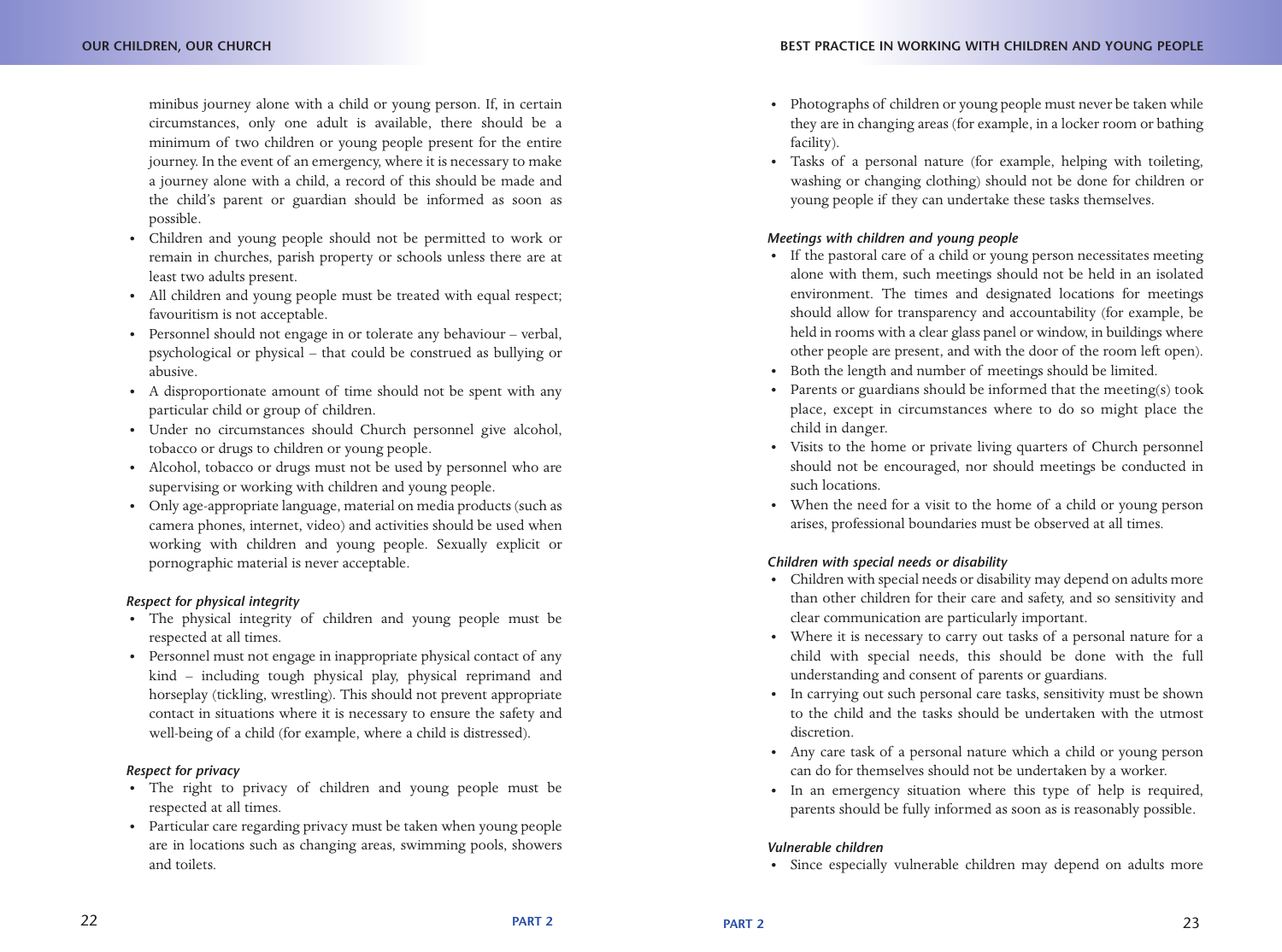than other children for their care and safety, sensitivity and clear communication are of utmost importance.

- Workers should be aware that vulnerable children may be more likely than other children to be bullied or subjected to other forms of abuse, and may also be less clear about physical and emotional boundaries.
- It is particularly important that vulnerable children should be carefully listened to, in recognition of the fact that they may have difficulty in expressing their concerns and in order that the importance of what they say is not underestimated.

## **3.2.2 Code of Behaviour for Children**

## *Developing a code of behaviour*

Children and young people feel more secure when they know the limits of and boundaries appropriate to their own behaviour and that of others. In recognition of this, and in order to create an environment in which children feel valued, encouraged and affirmed, it is important to develop an appropriate Code of Behaviour for Children. To maximise the sense of ownership of a Code of Behaviour, it is recommended that children and young people be consulted and included in the development of the Code for their own particular group. Age-appropriate language should be used as it is essential that children and young people can understand what is and what is not acceptable with regard to their behaviour and that of others.

## *Key elements*

- The Code of Behaviour should reflect the dignity and rights of each child and should encourage respectful behaviour.
- The issue of appropriate response to breaches of discipline and to disruptive behaviour, including bullying, should be covered in the Code.
- The Code should make clear that discipline problems will be handled in partnership with parents and guardians.
- The Code should make reference to the organisation's complaints procedure and how to use it.

## *Implementing the code*

- A copy of the Code should be given to all children and young people participating in activities, and to their parents or guardians.
- The Code should be clearly explained to each child or young person and should be signed by them (where appropriate).
- All staff and volunteers should be fully conversant with the Code of Behaviour for Children and its application.

## **3.2.3 Parental consent**

- Church organisations should ensure that signed consent from parents or guardians is obtained prior to the participation of children and young people in events, activities and groups.
- Parents or guardians should be asked to indicate if their children have any specific dietary requirements, medical needs or special needs.

## **3.2.4 Record keeping**

- An accurate record should be kept for each child and young person participating in activities, including, but not limited to, attendance, programme details and medical information.13 This record should include a copy of the consent form or letter signed by the parent or guardian. It should also contain details of emergency contact numbers.
- A written record of organisers, supervisors, employees and volunteers in attendance at events, such as meetings, choir rehearsals and sports activities, should be kept.
- An Incident Report Form should be completed in the event of an accident or incident relating to a child.

## **3.2.5 Complaints procedure**

- Organisations should develop a clear complaints procedure for use by young people or by parents who are dissatisfied with any aspect of activities or services provided.
- Children and young people and their parents or guardians should be given a copy of the complaints procedure and should be made aware of the procedure for making a complaint.
- All staff and volunteers should be informed about the complaints procedure.

## **3.2.6 Disruptive behaviour**

- Should a child or young person display challenging or disruptive behaviour, it should be dealt with by more than one worker.
- A record should be made describing what happened, the circumstances of the incident, who was involved, whether any injury was sustained, or property damaged, and how the situation was resolved.
- In particular situations, further measures may need to be taken and parents or guardians may need to be involved.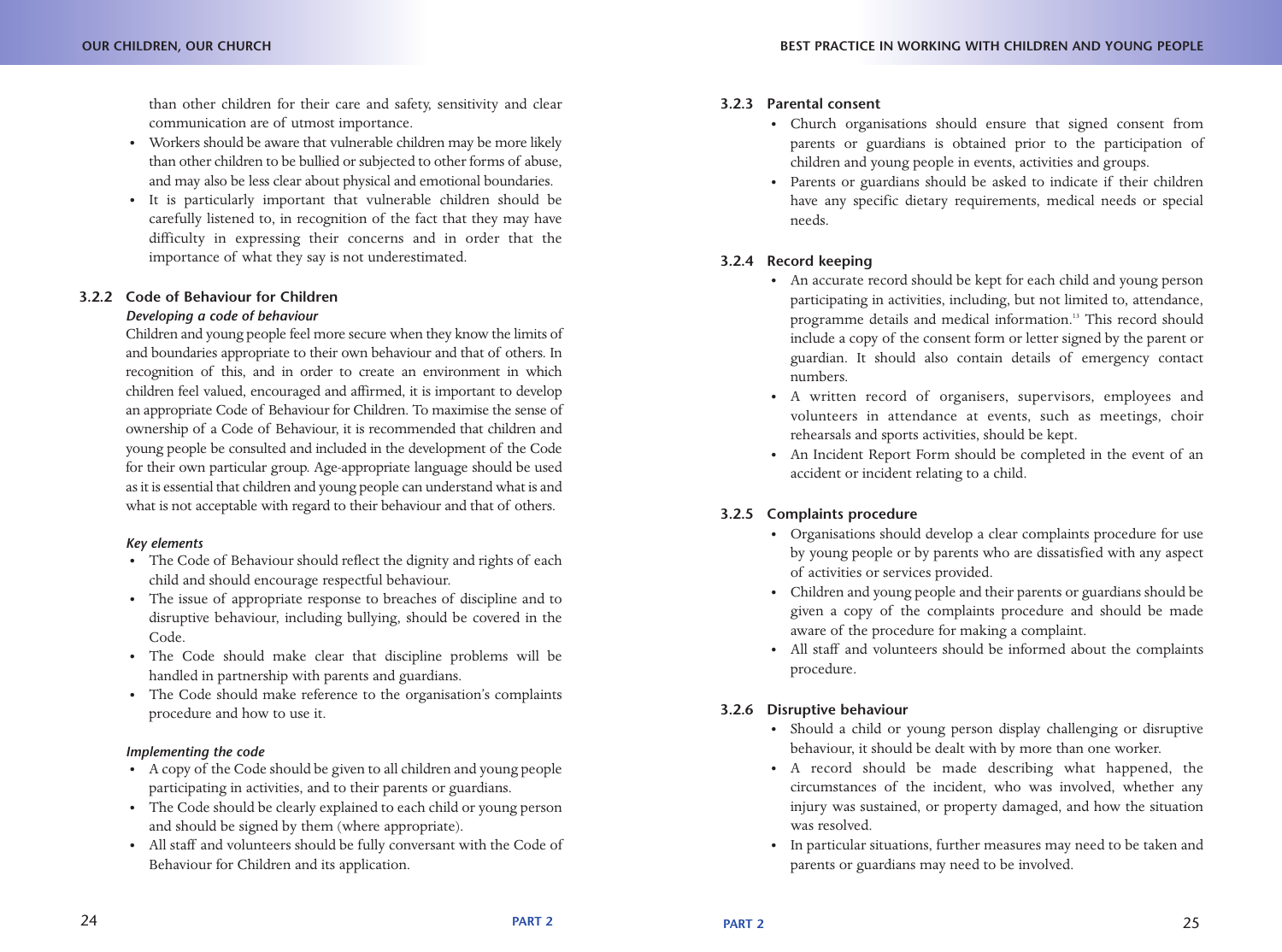## **3.2.7 Health and safety**

- Adequate and appropriate supervision must be provided for all events and activities organised for children and young people (see Appendix Four for recommended ratios).
- Arrangements and procedures for leaving activities or centres should be explicit.
- In places such as changing areas, toilets and showers, separate provision should be made for boys and girls.
- There should be adequate and gender-appropriate supervision of boys and girls in such areas.
- A clear policy should be agreed with parents and guardians on the taking of photographs and the making of video recordings of children or young people involved in Church-related activities or events. This should also cover the generation of computer images. In addition, the policy should address the question of where and for what purpose photographs and images may be displayed.
- There should be regular health and safety reviews of facilities, procedures and practices.

## **3.2.8 Use of computers**

Every Church organisation should have a clear policy in place regarding the use of email and the internet:

- Where a computer is used by more than one person, each person should be obliged to have a unique username and password, or where this is not possible, to maintain a signed record of the date, time and duration of their use of the computer.
- Where a computer in a Church organisation or institution can be accessed by children or young people, it should be accessible only through the use of a username and password unique to each child. Where this is not possible, the children or young people should be obliged to provide a signed record of the date, time and duration of their use of the computer.
- Computers which can be accessed by children or young people should always have appropriate filtering software.
- All computers in Church organisations and institutions should be monitored regularly to ensure that they are being used in accordance with the stated policy. Where there is any suspicion or doubt, a person with specialist knowledge of computer hardware and software should be asked to assess the purposes for which the computer has been used.

## **3.2.9 Trips away from home**

- All trips, including day trips, overnight stays and holidays, need careful advance planning, including adequate provision for safety in regard to transport, facilities, activities and emergencies. Adequate insurance should be in place.
- Written consent by a parent or guardian specifically for each trip and related activities must be obtained well in advance.
- A copy of the itinerary and contact telephone numbers should be made available to parents and guardians.
- There must be adequate, gender-appropriate, supervision for boys and girls.
- Arrangements and procedures must be put in place to ensure that rules and appropriate boundaries are maintained in the relaxed environment of trips away.
- Particular attention should be given to ensuring that the privacy of young people is respected when they are away on trips.
- The provision of appropriate and adequate sleeping arrangements should be ensured in advance of the trip.
- Sleeping areas for boys and girls should be separate and supervised by two adults of the same sex as the group being supervised.
- At least two adults should be present in dormitories in which children or young people are sleeping. Under no circumstances should an adult share a bedroom with a young person.
- If, in an emergency situation, an adult considers it necessary to be in a children's dormitory or bedroom without another adult being present they should (a) immediately inform another adult in a position of responsibility and (b) make a diary note of the circumstances.

#### **3.2.10 Pilgrimages and retreats**

Pilgrimages and retreats are an important part of the Church's pastoral and spiritual engagement with children and young people. Those involved in the planning and delivery of pilgrimages and retreats should adhere to the same guidance as outlined for other activities with children and young people within the Church.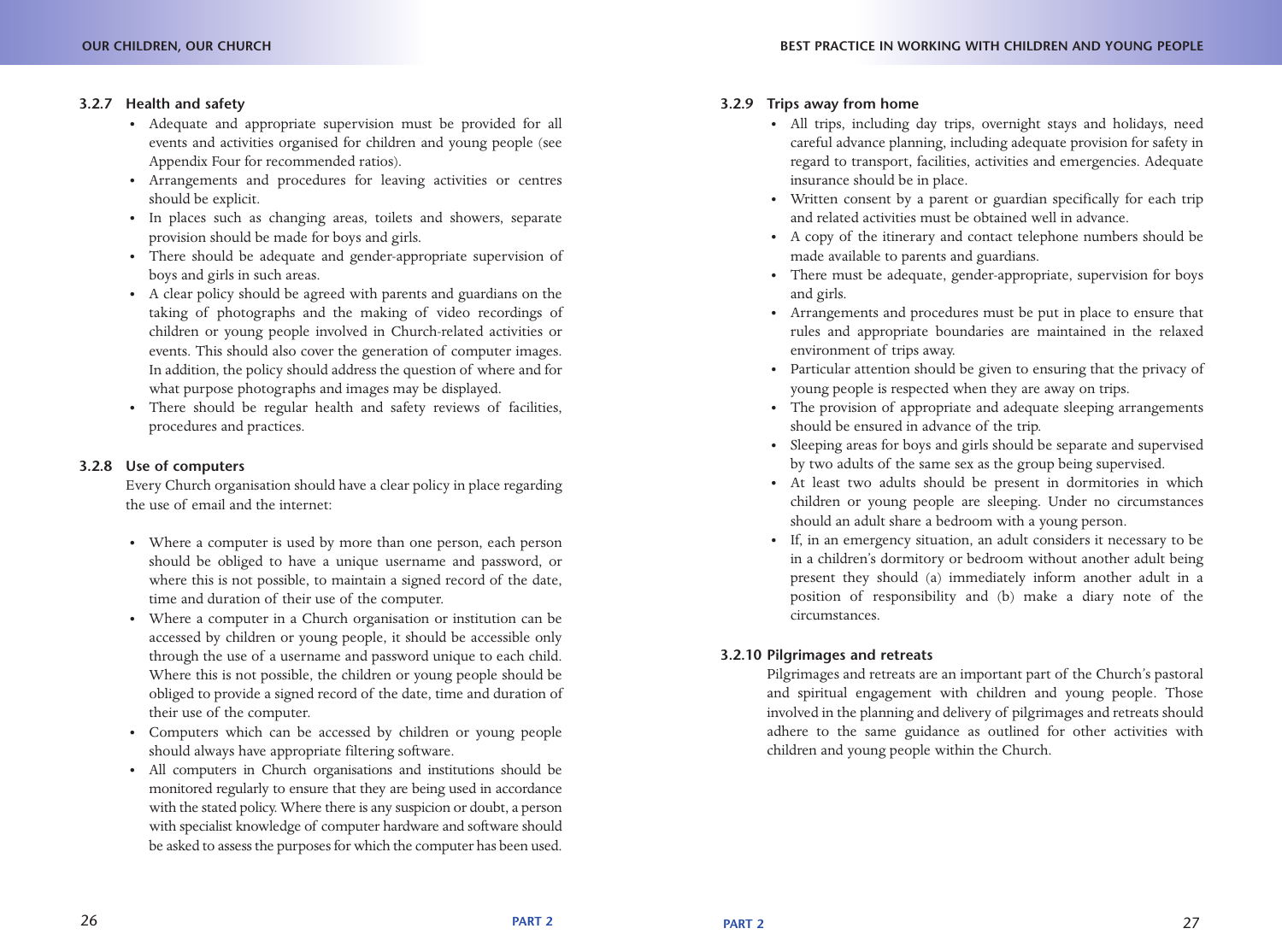# Recruitment and Training of Employees and<br> **Recruitment and Training of Employees and Volunteers**

## **4.1 Introduction**

This chapter deals with those policies and procedures in regard to recruitment, training and management of Church employees and volunteers which help to protect children and young people and which develop the knowledge, skills and understanding of those entrusted to care for them.

## **4.2 Recruitment Process**

#### **4.2.1 General principles**

'Safe practice starts with safe recruitment procedures.' <sup>14</sup> Most people who apply to work with children and young people in the Church are well-motivated and potentially suitable for the various tasks involved. It is most important, however, that all reasonable steps are taken to ensure that this is, in fact, the case. As well as enhancing the prospects of identifying the best person for the post, rigorous recruitment procedures can act as a deterrent to unsuitable applicants.

Some of the principles which enhance the safety of recruitment include:

- Always applying thorough selection procedures regardless of who the applicant is and whether the position is full-time, part-time, permanent, temporary, paid or voluntary.
- Judging the suitability of applicants across a broad range of criteria, through interview.
- Ensuring that interviews are conducted by more than one person and that at least one of those interviewing has established competence in interviewing and selection for posts involving work with children.
- Taking all reasonable steps to exclude unsuitable candidates by insisting on and verifying references, qualifications and previous records of employment.

#### **4.2.2 Key issues in recruitment processes**

The safety of recruitment processes can also be enhanced by ensuring that due attention is paid to the key issues outlined below.

#### *Clear definition of role*

A clear definition of role includes being specific about the roles and responsibilities that the person will be required to undertake, and identifying the personal qualities and skills needed to carry out the work. A detailed job description and information about the organisation or group responsible for the post should be sent to all applicants.

#### *Written application*

Applicants should be asked to supply information in writing. If an application form is used, it should be designed to collect all relevant information about the applicant, including past and current experience of working with children.<sup>15</sup> The information supplied by the applicant should be seen only by those directly involved in the recruitment process.

#### *Interviews*

Interviews should always be conducted by more than one representative of the group or organisation. The interview is a critical opportunity to explore with candidates the information provided in their written application and to assess their attitudes and skills, in particular their commitment to the welfare and protection of children.

The recommendation for appointment agreed by the interview panel should be submitted for ratification to the management committee of the organisation or group making the appointment.

#### *Declarations*

All applicants should be required to sign a declaration stating that there is no reason why they would be considered unsuitable to work with children or young people and declaring any past criminal convictions or cases pending.<sup>16</sup>

#### *References*

An applicant should be expected to supply the names of two referees, who are not family members, who will testify to their general character, their suitability for working with children and young people, and any other detail relevant to their ability to perform the tasks associated with the post. At least one referee should have first-hand knowledge of the applicant's previous work with children or young people.

An acceptable reference will indicate that the person is known to the referee and is considered by them to be suitable to work with children and young people. All references should be provided in writing and later verified by telephone, or in person.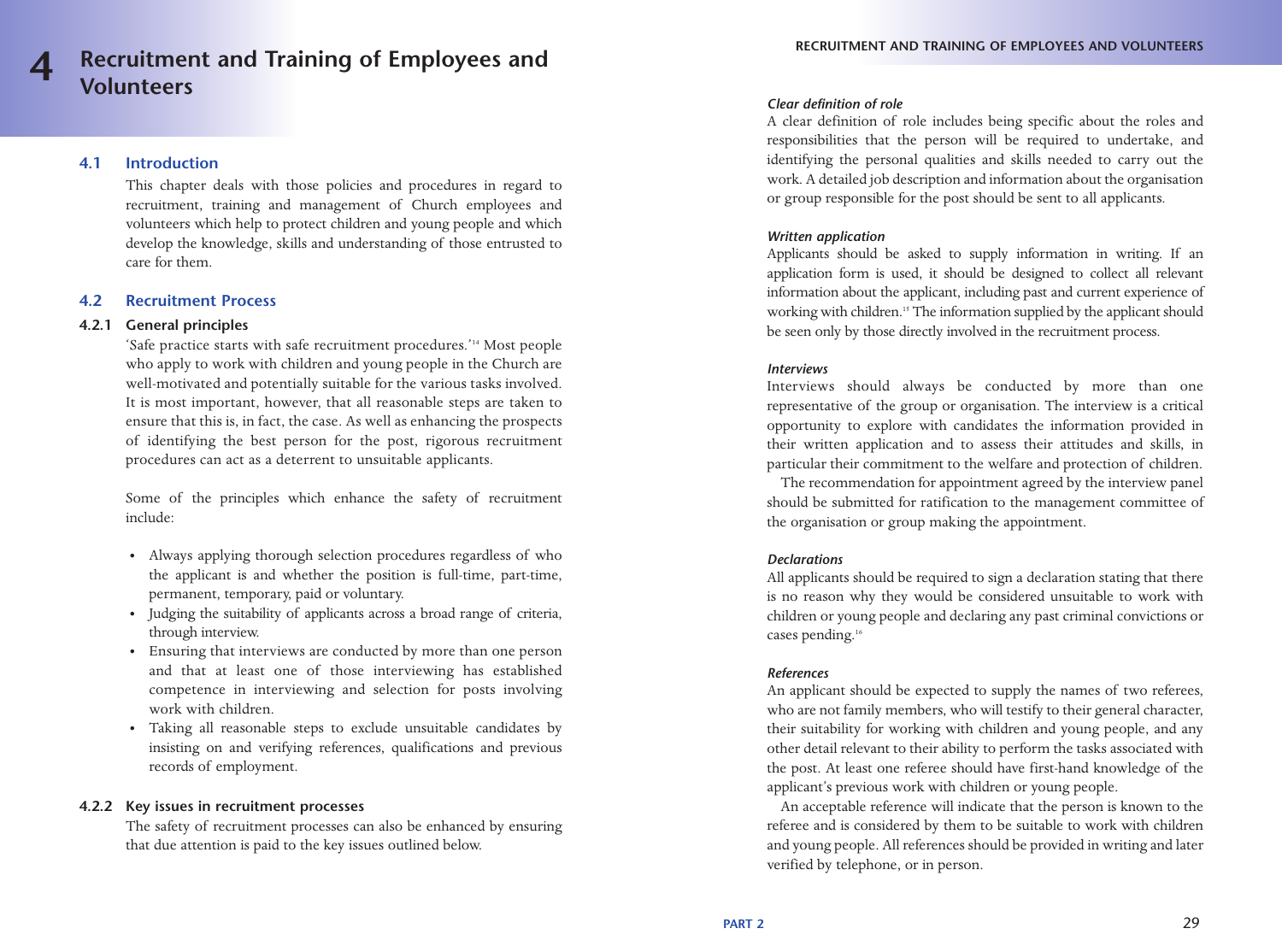References should be kept on file as part of the record of the recruitment process.

## **4.2.3 Vetting procedures**

Once a person has been selected, and before they take up their appointment, the vetting procedures in the relevant jurisdiction should be utilised. This applies whether the person is clerical, religious, fulltime or part-time, a lay employee or a volunteer.

In the Republic of Ireland, Garda vetting has been available only to the health authorities and some other designated agencies. However, following the expansion of the Garda Central Vetting Unit, vetting will be made available from early 2006 to all organisations employing staff to work with children and young people. Later, vetting will be extended to include volunteers.<sup>17</sup>

In Northern Ireland, personnel who have 'substantial access' to children, regardless of whether they are paid or not, should, where possible, be checked by the Pre-Employment Consultancy Service (PECS) prior to taking up work with children or young people.18

## **4.2.4 Records**

Details of the selection and induction processes should be recorded and placed in the personnel file of the person appointed along with notes made during any part of the selection process, the application form, references and any other associated documentation.

A written record must be kept of the assessments made for each applicant for at least one year after they have been sent a letter stating that their application was unsuccessful. This is necessary because an unsuccessful applicant may bring a claim alleging discrimination in the selection process. Such a claim can be brought 'for up to six months after the date of the alleged act of discrimination, and an extension of six months is allowed where a good cause for not referring the claim within six months is established.' 19

## **4.3 Induction and Training**

#### **4.3.1 Good practice following recruitment**

Following the recruitment of a new employee or volunteer, there are key elements of good practice which should be implemented to ensure the protection of children and young people.

#### **4.3.2 Induction**

A well-planned induction programme can help the new employee or volunteer's successful integration into an organisation or group. This programme may include: introductions to colleagues; immediate training in the organisation's child protection policy; explanation of day-to-day processes; clarification of expectations; outlining of conditions and procedures for dealing with discipline and grievances; familiarisation with the ethos of the organisation or group. Familiarisation with lines of management and supervision are particularly important.

## **4.3.3 Trial or probationary period**

Confirmation of appointment should be made subject to the successful completion of a trial or probationary period, the length of which should be decided at the outset (usually six months with a review at three months). This gives an opportunity to assess the suitability of the new member of staff and his or her commitment to the organisation's policies and practices in relation to the safety of children.

## **4.3.4 Training**

All Church personnel should be offered training in child protection policies and procedures, including information about how to respond to suspicions and allegations of child abuse.

To maintain high standards and good practice generally, training should be provided on an ongoing basis. The nature of the training will depend on the range of services provided by the group or organisation and the needs of staff and volunteers.

## **4.3.5 Supervision and support**

Supervision of personnel is an essential part of ensuring the welfare of children and young people. Supervision will include the opportunity to provide feedback and support. This will involve arranging to observe those working with children and young people at regular intervals, on their own or in small groups, and giving members of staff the opportunity to raise any questions they may have, to highlight any problems they are experiencing or to present any suggestions for change that they may wish to make. Supervision also allows managers to assess the need for change in policies or practice, or for additional training.

It is important that supervision procedures include the opportunity to identify and address sources of anxiety or stress for personnel, and for personnel to raise any concerns they may have regarding a child or young person.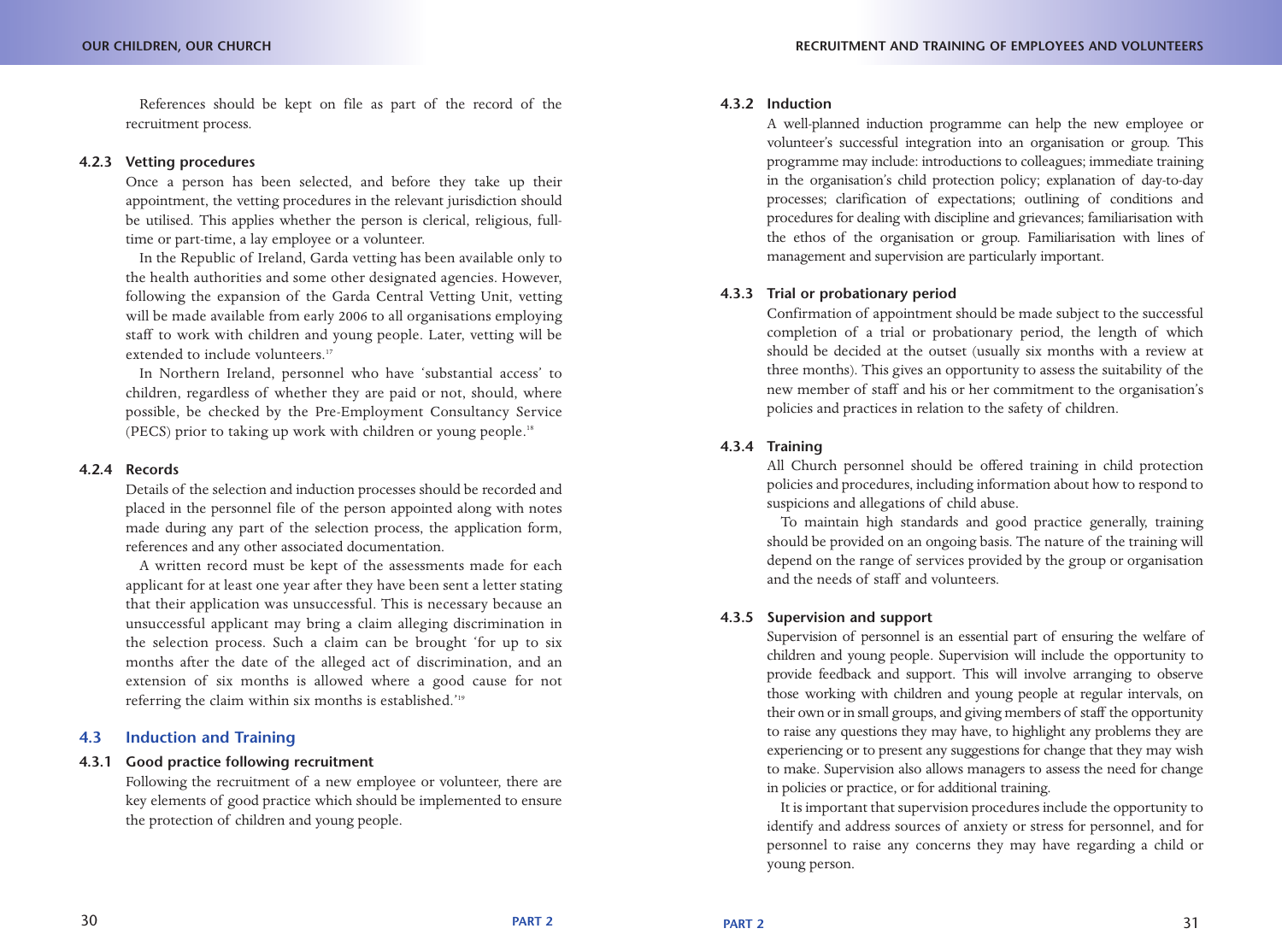#### **4.3.6 Grievance, disciplinary and complaints procedures**

Effective grievance, disciplinary and complaints procedures, which seek to resolve difficulties promptly and with fairness,<sup>20</sup> are essential elements of good employment practice.

#### **4.3.7 Written statement of terms**

All new employees should receive a written statement of terms of employment, or contract, within two months of commencing employment. This statement will normally include the names and addresses of the employer and employee, a clear job description, hours of work, holidays and sick pay, and reference the organisation's policies on grievance, complaints and disciplinary matters.

On appointment, each person should be given the name of the Director of Child Protection and advised of the role of the Director in relation to child protection procedures. They should also be given a copy of the organisation's Code of Good Practice for working with children and young people.

#### **4.3.8 Policy on the use of computers**

Every parish and Church-based organisation shall ensure that it has in place a clear policy regarding the use of email and the internet. The policy should include a clear statement that intentionally using a computer that is the property of a Church organisation or institution to send offensive emails or to receive, view or send pornography of any kind, or other forms of offensive or inappropriate material, will be subject to disciplinary proceedings. These procedures should be clearly described within the policy.

Where it is suspected that a computer in a Church organisation has been used to receive, view or send pornographic images of children or young people, this should be regarded as a child protection issue requiring immediate action in accordance with the procedures for responding to suspicions or allegations of child abuse described in Chapter Eight.

## **5.1 Introduction**

The proper selection and formation of those who present themselves for priesthood and religious life has a vital part to play in ensuring the care and protection of children and young people in the Church. This is true in relation to both the personal formation of candidates and their training in best practice in pastoral engagement with children and young people.

#### **5.2 Selection of Candidates**

It is important that those who are accepted into formal training for the priesthood or religious life are determined to have achieved a sufficient level of maturity – particularly affective and emotional maturity – to allow them to engage in and benefit from a programme of formation. In making this determination, the bishop or religious superior shall seek the assistance of those competent in this area, as well as those who know the prospective candidate.

The selection of candidates for priesthood and religious life needs to be seen as an integral process involving the vocational director, the interview board and the bishop or religious superior.

Oral references from responsible people who have known candidates over a long time are also important aids to the selection process. Good examination results, along with school or other references, cannot be considered adequate by themselves.

#### 5.3 Formation<sup>21</sup>

#### **5.3.1 Personal formation**

In keeping with the recommendations of a number of Church documents,<sup>22</sup> the programme of formation shall include a sound human formation and draw on the insights of the human sciences.

It is particularly important that the process of formation fosters the growth and integration of the affective life of the individual, including his or her sexuality in the context of a celibate lifestyle.

It is also essential that formation personnel are satisfied that the future priest or religious can relate appropriately both to children and adults before presenting him or her for ordination or final vows.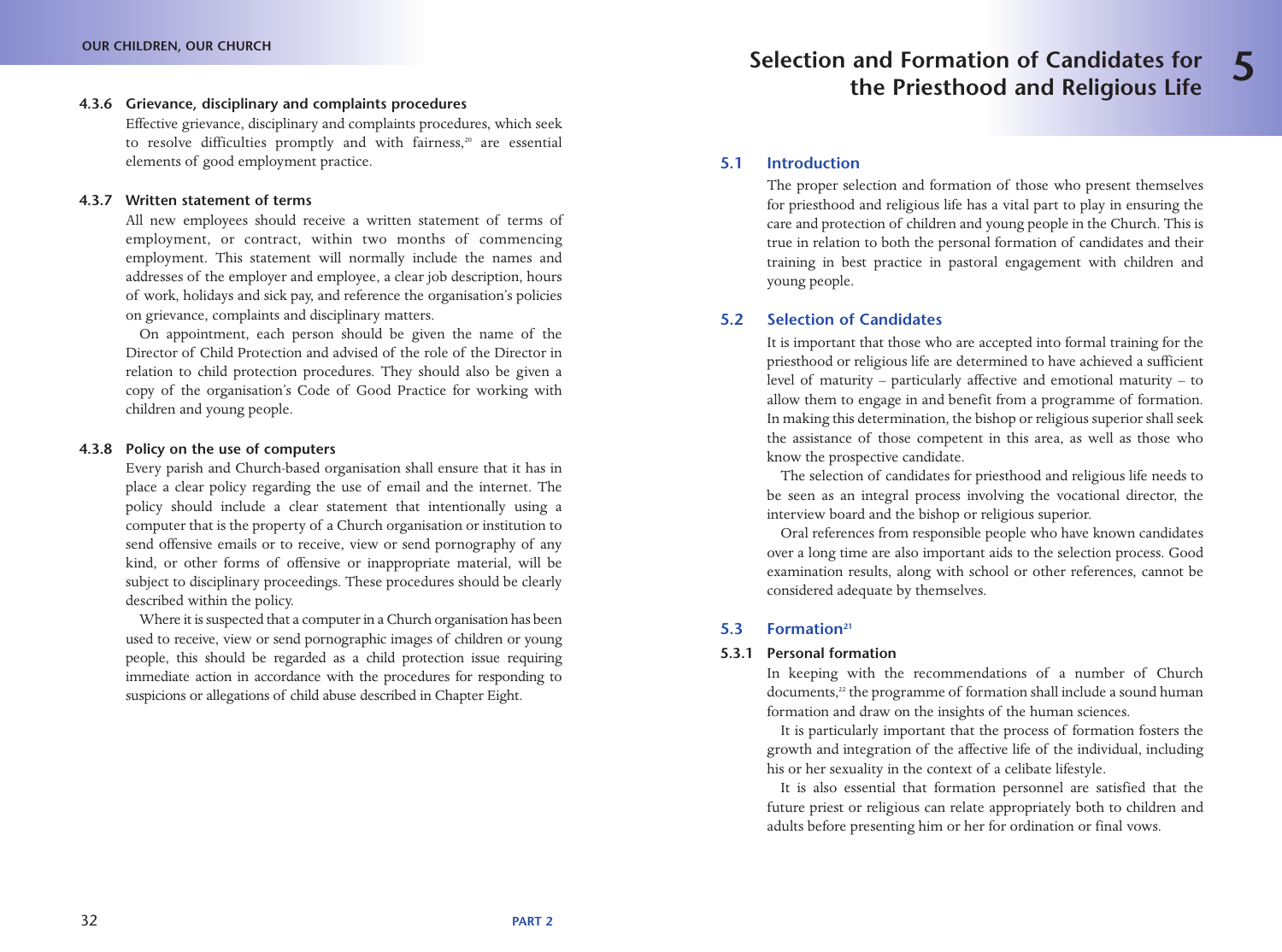## **5.3.2 Training in best practice**

Those in formation for priesthood and the religious life shall be given comprehensive training in safe and best practice in working with children and young people.

This training will include, at the earliest possible stage, the provision of clear information about how to respond if concerns about child protection arise in the context of formation or outside it. All those in formation shall be provided with the name and contact details of the relevant Director of Child Protection and shall be made aware of the procedures for reporting suspicions or allegations of child abuse outlined in this document. They shall be made aware of the commitment in the Church's procedures to act in accordance with the principle that the welfare of children is always the paramount consideration.

Other issues which should be covered in formation include the absolute importance of respecting appropriate boundaries in interaction with children; knowledge of the theories associated with sexual abuse, how abusers operate and the elements of treatment for abusers; awareness of the immediate and long-term impact of abuse of all kinds, and the pastoral needs of all those affected by child abuse.

The placement of a candidate for the priesthood or religious life in pastoral situations allows those responsible for formation to observe and assess the ability of candidates to relate to those with whom they will be expected to minister following ordination or profession. Facilitating candidates with opportunities to reflect on their pastoral experience and to learn from it is intrinsic to the formation process.

Placement in any pastoral situation that involves working with children and young people requires careful planning, supervision and assessment. The vetting procedures in the relevant jurisdiction should be utilised. Candidates should expect and receive the same formal supervision as other trainees and staff.

It is essential that those entrusted with the formation of priests and religious are themselves properly trained in the area of child protection and that their work with those in formation is adequately supported and supervised.

Similarly, sound pastoral and professional practice suggests that in the early years of ministry it is important to provide for:

- ongoing pastoral supervision;
- continuing professional development;
- a system of personal support and mentoring;
- periodic personal reviews of experience in ministry.

## **5.4 Transfer from other Dioceses and Jurisdictions**

Visiting clergy and religious may come to a parish for various reasons, including, for example, taking on a full-time appointment, providing cover in the absence of a priest of the parish, leading a parish retreat or mission, or making an 'appeal'. The Church's responsibility for the safety and well-being of children and young people includes ensuring that proper procedures are in place in relation to visiting clergy and religious.

Each diocese and religious congregation shall apply the following principles and procedures:

- Prior to permitting any priest or religious to take up an appointment, a bishop or religious superior shall seek detailed information about the suitability of the person for ministry from his or her sending bishop or religious superior, whether from inside or outside of the country. (See Appendix Eight and Appendix Nine.)
- The sending bishop or religious superior shall in turn assess and indicate clearly to the receiving bishop or religious superior the suitability of the priest or religious proposed for assignment or incardination. This assessment shall be based upon the personal knowledge of the bishop or religious superior of the person concerned, upon a review of the written record of the person proposed for ministry and upon enquiry among other knowledgeable persons who are able to offer an assessment of the suitability of the priest or religious for ministry in the receiving diocese or religious congregation.
- In particular, this assessment will clearly indicate whether the priest or religious proposed for ministry has previously exhibited any behaviour which would indicate that they are a risk to children or which could be considered in any other way improper. The failure to provide such information shall be considered sufficient grounds to deny a request for permission to minister in the receiving diocese or religious congregation, or to transfer.
- All visiting priests and religious shall be made aware of the Code of Good Practice for working with children and young people operating in the parish or organisation in which they will be ministering and shall be asked to give an undertaking that they will abide by it.
- Every bishop and religious superior shall undertake to ensure that no priest or religious who has been deemed to have committed any form of child abuse is transferred for ministry.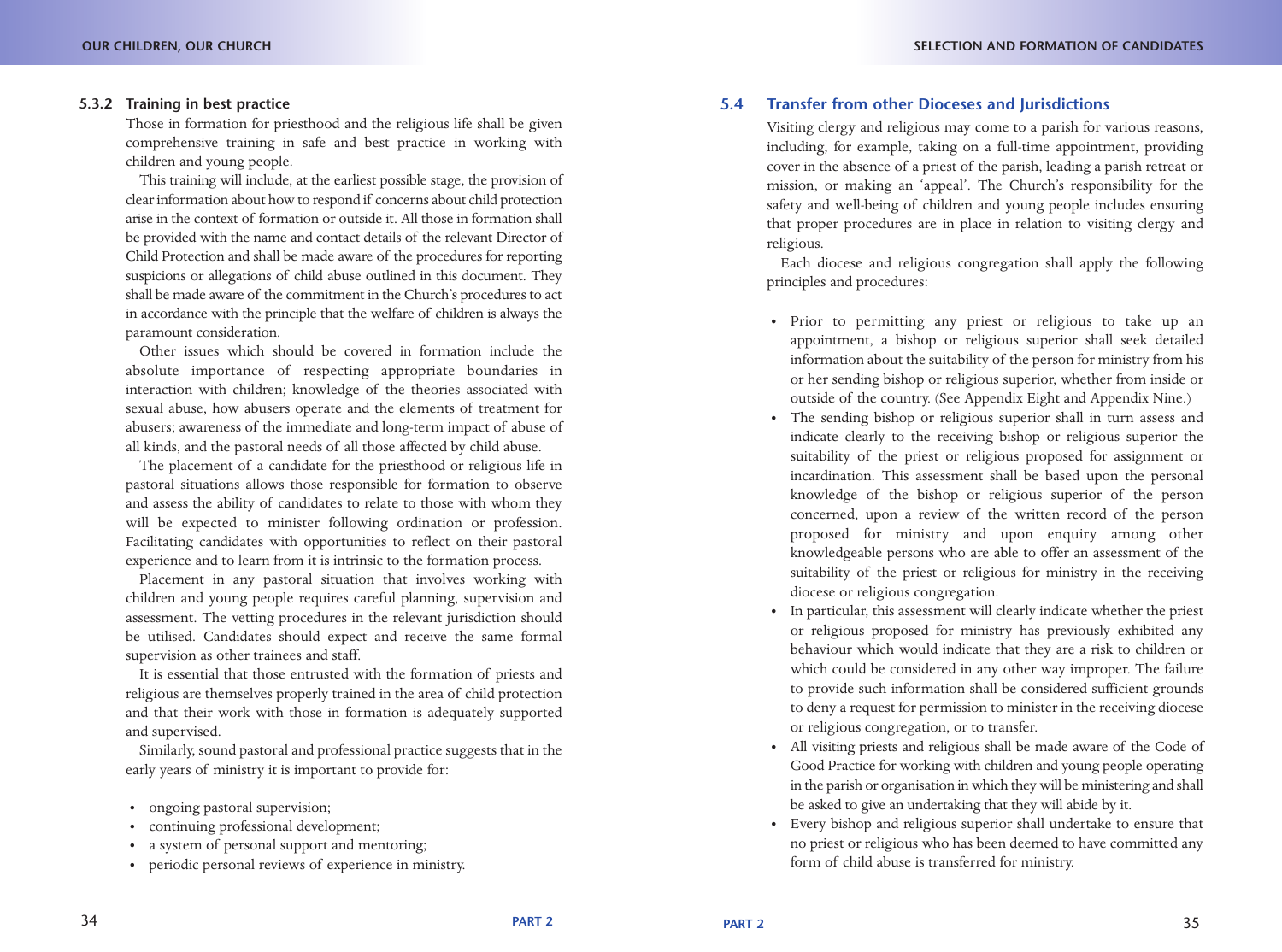# **PART THREE**

# **Responding to Allegations and Suspicions of Child Abuse**

Part Three of *Our Children, Our Church* outlines procedures to be followed when an allegation or suspicion of child abuse comes to the attention of Church personnel.

**Chapter Six** sets out key elements of a response to allegations or suspicions of child abuse.

**Chapter Seven** summarises the definitions, provided in the civil guidelines, of the various forms of child abuse.

**Chapter Eight** outlines the steps to be taken when an allegation or suspicion arises, including the procedure to be followed when reporting to the civil authorities.

**Chapter Nine** describes actions to be taken by a Church organisation following the reporting of an allegation or suspicion.

**Chapter Ten** deals with canon law procedures where an allegation of child abuse concerns a priest or religious.

**Chapter Eleven** relates to the outcome of investigations by the civil authorities.

**Chapter Twelve** outlines issues relating to future risk where priests or religious are convicted of child abuse or where there are continuing concerns.

**Chapter Thirteen** deals with responding to the pastoral needs of those who have been affected by child abuse by Church personnel.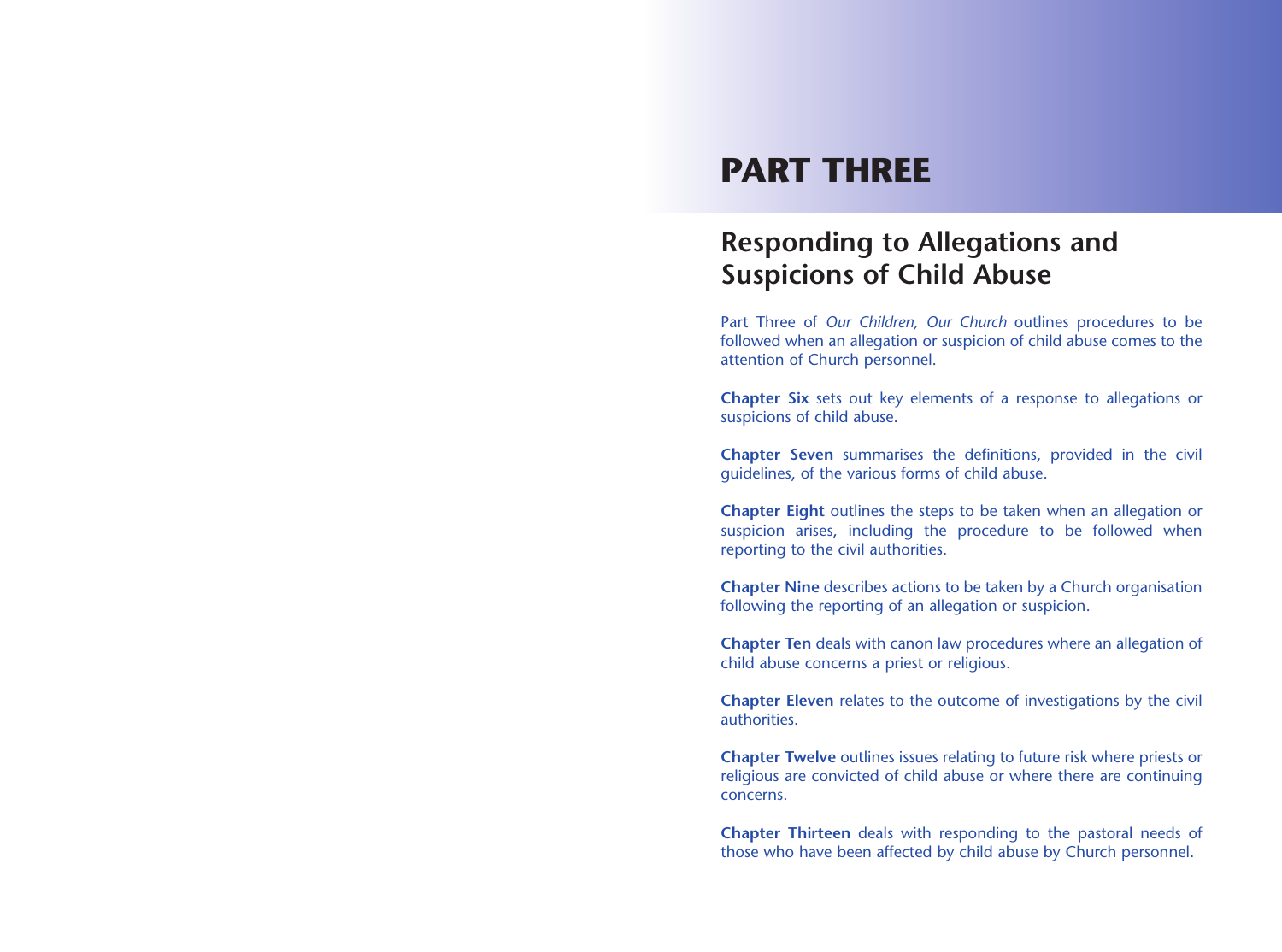# **6 Key Elements of a Response**

## **6.1 Introduction**

The Church's response to allegations and suspicions of child abuse will be informed by the guiding principles set out in Chapter One, principles that include the paramount importance of ensuring the child's right to safety and care; the right of those who have suffered abuse to a just and compassionate response; the right of an accused person to a fair process which respects natural justice. In addition, there are a number of key elements in an appropriate response to alleged or suspected child abuse, which are outlined below.

#### **6.2 An Inter-Agency Approach**

The management and appropriate handling of child protection and welfare is a skilled and delicate task which requires knowledge, expertise and sensitivity. It also requires a coordinated and inter-agency approach. Such an approach ensures effective use of the breadth of expertise that is located in different agencies, communication between those necessarily involved, clarity of respective roles, information-sharing, pooling of resources, a comprehensive response and mutual support.

The roles of State agencies involved in the safety and protection of children and young people – the Government, the Health Service Executive in the Republic of Ireland, Health and Social Services Boards and Trusts in Northern Ireland, An Garda Síochána and the Police Service of Northern Ireland (PSNI) – are outlined in Appendix Ten.

## **6.3 Exchange of Information**

The exchange of information between all relevant agencies is a key element in safeguarding the welfare of children and in providing an appropriate response where child abuse occurs. Effective communication between Church organisations and the civil authorities is therefore essential.

#### **6.4 Referring Child Abuse to the Civil Authorities**

While mandatory reporting is not provided for in the legislation of either the Republic of Ireland or Northern Ireland, the civil policies in both jurisdictions place an obligation on all adults and organisations to report child abuse to the civil authorities.

## **6.5 Reasonable Grounds for Concern**

The civil guidelines emphasise that where any person encounters a situation which gives rise to concern that a child has been, or is being, abused, or is at risk of abuse, the matter should be reported to the civil authorities. *Children First* states:

The following examples would constitute reasonable grounds for concern:

- i. specific indication from the child that (s)he was abused;
- ii. an account by a person who saw the child being abused;
- iii. evidence, such as an injury or behaviour, which is consistent with abuse and unlikely to be caused in any other way;
- iv. an injury or behaviour which is consistent both with abuse and with an innocent explanation but where there are corroborative indicators supporting the concern that it may be a case of abuse. An example of this would be a pattern of injuries, an implausible explanation, other indications of abuse, dysfunctional behaviour;
- v. consistent indication, over a period of time, that a child is suffering from emotional or physical neglect.<sup>23</sup>

#### **6.6 Existing Procedures**

Many Church-based organisations, within the health and education sectors in particular, come under the direct responsibility of government agencies which have specified child protection policies, including procedures for reporting allegations and suspicions of child abuse. For such organisations, their existing procedures, rather than those in this document, are to be followed.

#### **6.7 Confidentiality**

The relationship of Church personnel with children and young people in their care is based on trust and confidentiality.<sup>24</sup> There may be times, however, when a child or a young person – or indeed an adult – confides in a person who works for the Church information which indicates that child abuse may have occurred or that the safety of children or young people is at risk, and they may ask that the matter be treated as completely confidential. In this situation, the person working for the Church should carefully explain that although they respect the sensitive nature of the information, they are unable to give an assurance of complete confidentiality: they will need to inform the relevant authorities so that action may be taken to protect children and young people from potential harm.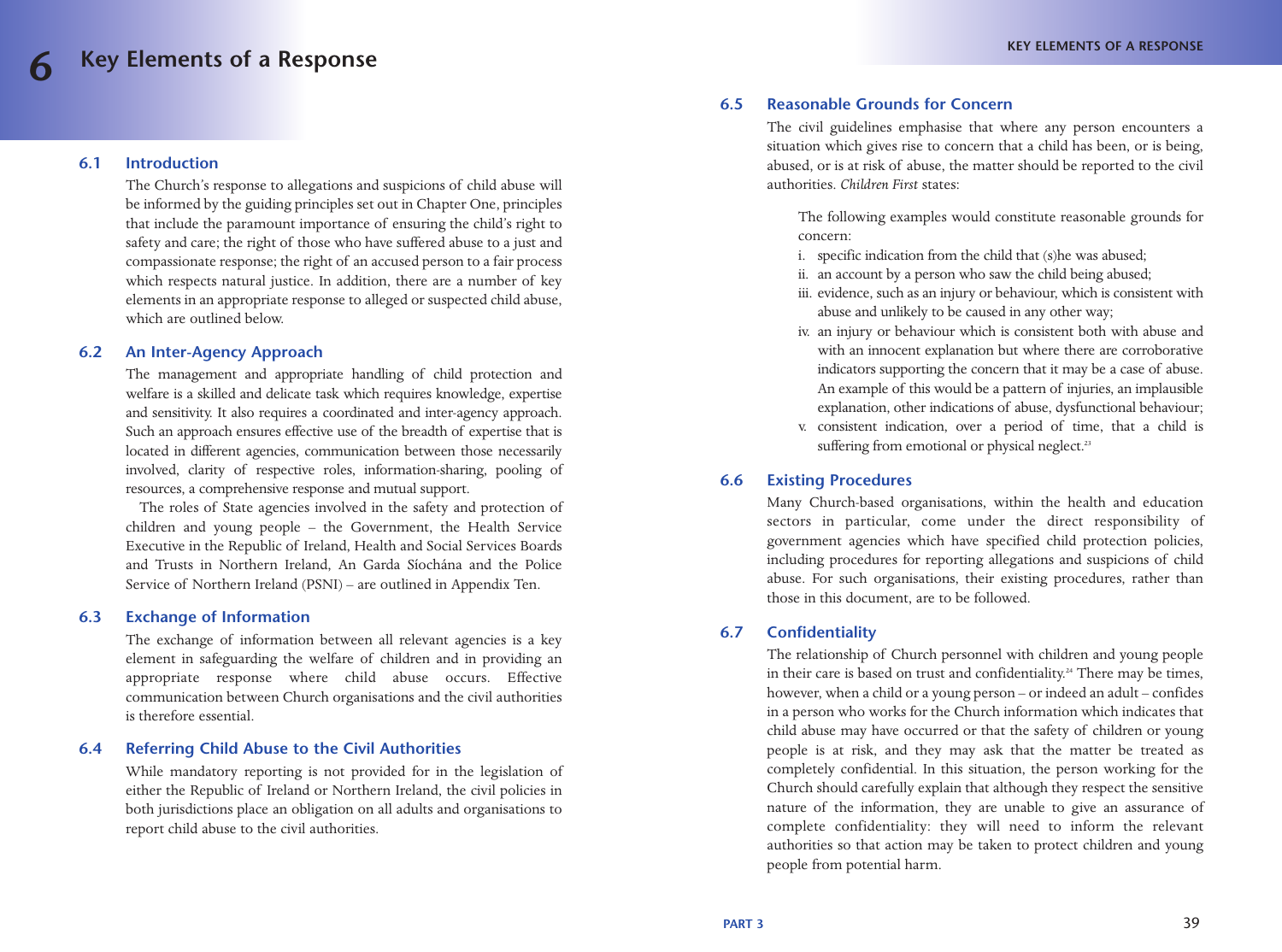*Children First* highlights key issues in regard to confidentiality as follows:

- All information regarding concerns about child abuse should be shared on a 'need to know' basis in the best interests of children.<sup>25</sup>
- No undertakings regarding secrecy can be given.<sup>26</sup> This should be made clear to all parties involved. Giving information to others for the protection of a child is not a breach of confidentiality.
- Information obtained for one purpose must not be used for another without consulting the person who provided that information.<sup>27</sup>

#### **6.7.1 The Seal of Confession**

The maintenance of trust in the Sacrament of Reconciliation requires the guarantee of absolute confidentiality, allowing for no exceptions. This is known as the Seal of Confession and guarantees to the penitent that anything revealed to the confessor will not be divulged to anyone else (canon 983). It is not desirable for the confessor to undertake to divulge matters revealed in confession, even when the penitent gives consent.

Pastoral wisdom would advise that in the event of a child or young person disclosing in confession that they have been abused, the confessor should sensitively reassure the child or young person that they are not at fault. The confessor should encourage the child or young person to disclose the abuse to an adult they trust (for example, a relative, teacher, friend) and to have that person report the abuse. The confessor must at no time act in any manner that might violate the seal or compromise the Sacrament of Reconciliation in the eyes of the faithful.

When an abuser confesses to a priest previously undisclosed child abuse, the priest should advise the penitent to seek the professional help they require immediately, for their own well-being and in order to prevent any recurrence of abuse.

#### **6.8 Prompt and Appropriate Response**

It is imperative that those who receive allegations of child abuse, or have suspicions that abuse may have occurred, should act promptly and sensitively. However, they should not exceed their role in any way. Neither children nor parents should be interviewed in detail about the alleged abuse.

## **6.9 Recording of Information**

Where child abuse is alleged or suspected, it is vital that the person who receives the allegation, or who suspects abuse, records in writing, as accurately as possible, what has been revealed. The written record should include all the relevant information that has been disclosed or observed, including, for example, dates, times, names, locations and context.

## **7.1 Introduction**

In considering child protection issues, it is necessary to understand the nature of child abuse, its different forms, how to recognise it and what steps to take when it is encountered. The aim of this chapter is to give an overview of the definitions of child abuse outlined in the civil guidelines so as to enable Church personnel to be alert to the indicators of possible abuse.

## **7.2 What is Child Abuse?**

Child abuse occurs when the behaviour of someone in a position of greater power than a child or young person abuses that power and causes harm to that child or young person. The common denominator of all child abuse is that it makes children and young people feel diminished or threatened, and that it causes them harm. All forms of child abuse constitute a betrayal of trust and an abuse of power by an adult over a child or young person.

Child abuse is generally categorised into four broad groups: neglect, emotional abuse, physical abuse and sexual abuse. Consistent with civil guidelines in both jurisdictions, all forms of child abuse are covered in this document.

Each form of child abuse must be treated seriously; there can be no suggestion that some forms are of less significance than others. Accounts from survivors and child care experts have pointed to the devastating and long-lasting effects that any form of child abuse can have on children and young people and how these effects can continue long into adulthood.

It is accepted, however, that there is a distinction between sexual abuse and other ways in which children can be harmed in that the motivation and circumstances for the sexual abuse of children can be very different from those which are involved when people physically or emotionally abuse children, or cause them to be neglected.

## **7.3 Forms of Child<sup>28</sup> Abuse**

Children may be abused in a range of settings, by those known to them or, more rarely, by a stranger.<sup>29</sup> As already noted, there are four principal categories of child abuse – neglect, emotional abuse, physical abuse and sexual abuse – and a child may be subject to more than one form at any time during his or her childhood. (See list of indicators of the various forms of child abuse, Appendix Eleven.)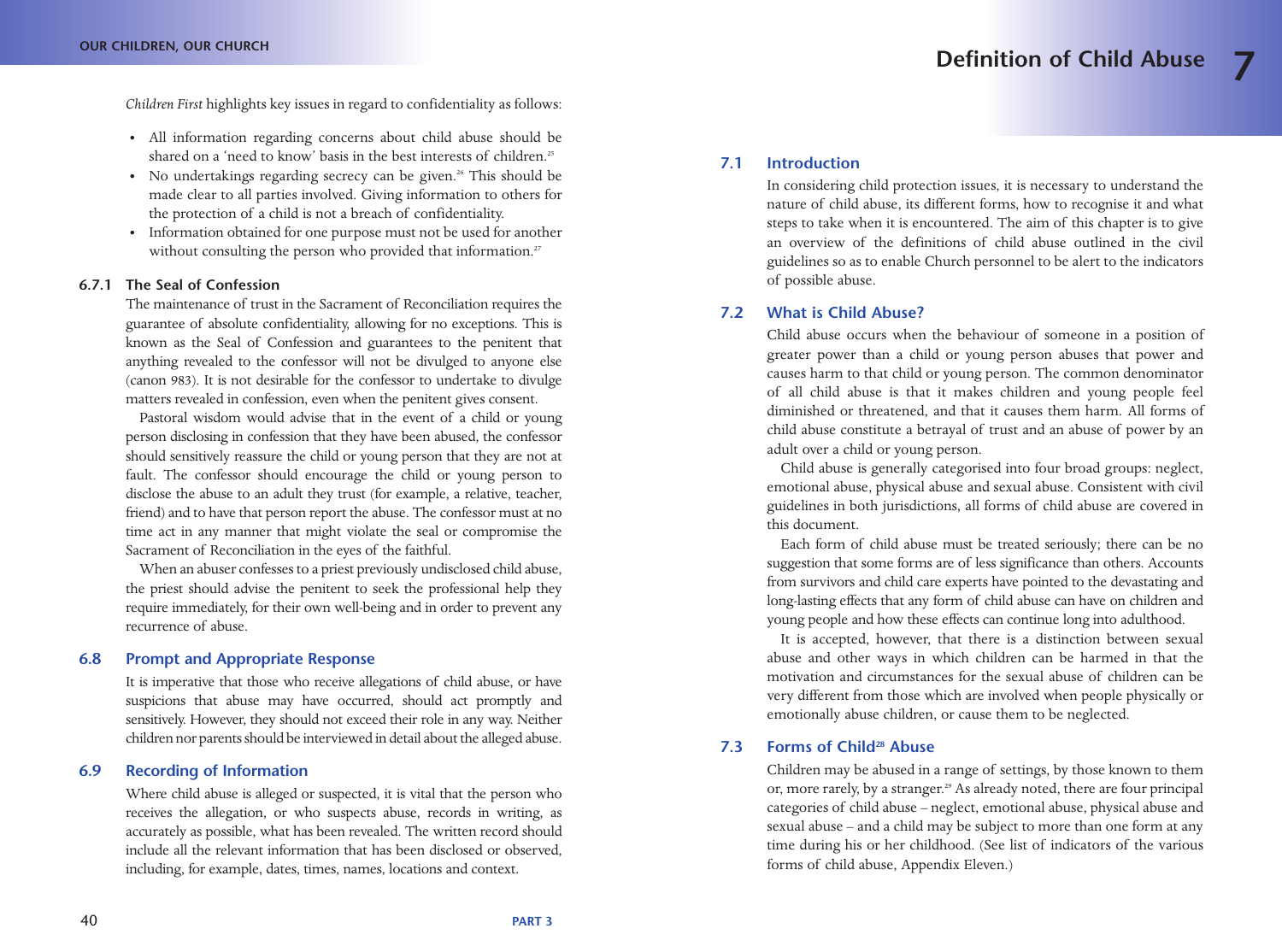#### **7.3.1 Neglect**

Neglect can be defined in terms of an omission, where the child suffers significant harm or impairment of development by being deprived of food, clothing, warmth, hygiene, intellectual stimulation, supervision and safety, attachment to and affection from adults, and medical care.<sup>30</sup>

Neglect generally becomes apparent in different ways over a period of time rather than at one specific point.<sup>31</sup> It is the persistent failure to meet a child's physical, emotional and/or psychological needs that is likely to result in significant harm.<sup>32</sup>

Examples of neglect include:

- Where a child suffers a series of minor injuries as a result of not being properly supervised or protected.
- The consistent failure of a child to gain weight or height may indicate that they are being deprived of adequate nutrition.
- Where a child consistently misses school, this may be due to bullying or deprivation of intellectual stimulation and support.<sup>33</sup>

#### **7.3.2 Emotional abuse**

Emotional abuse is the persistent emotional ill-treatment of a child such as to cause severe and persistent adverse effects on the child's emotional development.<sup>34</sup>

Emotional abuse is normally found in the relationship between a care-giver and a child rather than in a specific event or pattern of events. It occurs when a child's need for affection, approval, consistency and security is not met. Unless other forms of abuse are present, it is rarely manifested in physical signs or symptoms.<sup>35</sup>

#### **7.3.3 Physical abuse**

Physical abuse is any form of non-accidental injury, or injury which results from wilful or neglectful failure to protect a child. Examples of physical injury include the following:

- shaking a child;
- using excessive force in handling;
- deliberate poisoning;
- suffocation;
- allowing or creating a substantial risk of significant harm to a child.<sup>36</sup>

#### **7.3.4 Sexual abuse**

Sexual abuse occurs when a child is used by another person for his or her gratification or sexual arousal, or for that of others.<sup>37</sup> Any form of sexual behaviour engaged in by an adult with a child or young person is sexual abuse, and is both immoral and criminal.<sup>38</sup>

There may also be 'indirect abuse' of children, for instance, where children have been photographed, videotaped or filmed for pornographic purposes.<sup>39</sup> Indirect abuse also includes the subjecting of children to gross and obscene language or indecent images. The use or possession of child pornography in any form is illegal and there is an obligation to report information concerning anyone possessing such material to the police authorities.

## **7.4 Children with Special Vulnerabilities**

The civil guidelines pay particular attention to children with special vulnerabilities. These are children who, for one reason or another, may be more vulnerable to abuse than others. They could include children with disabilities; children who are separated from their parents or other family members and are reliant on others for their care and protection, either in foster care or residential settings; and homeless children. The same categories of abuse as described above are applicable but may take a slightly different form. For example, abuse may take the form of deprivation of basic rights, harsh disciplinary regimes or the inappropriate use of medications or physical restraints.<sup>40</sup>

#### **7.5 Peer Abuse**

In some instances of child abuse, the alleged abuser may be another child or young person. In such situations, there are important child protection issues in relation to both children and the needs of each should be considered separately.41 The civil authorities should be notified of such cases.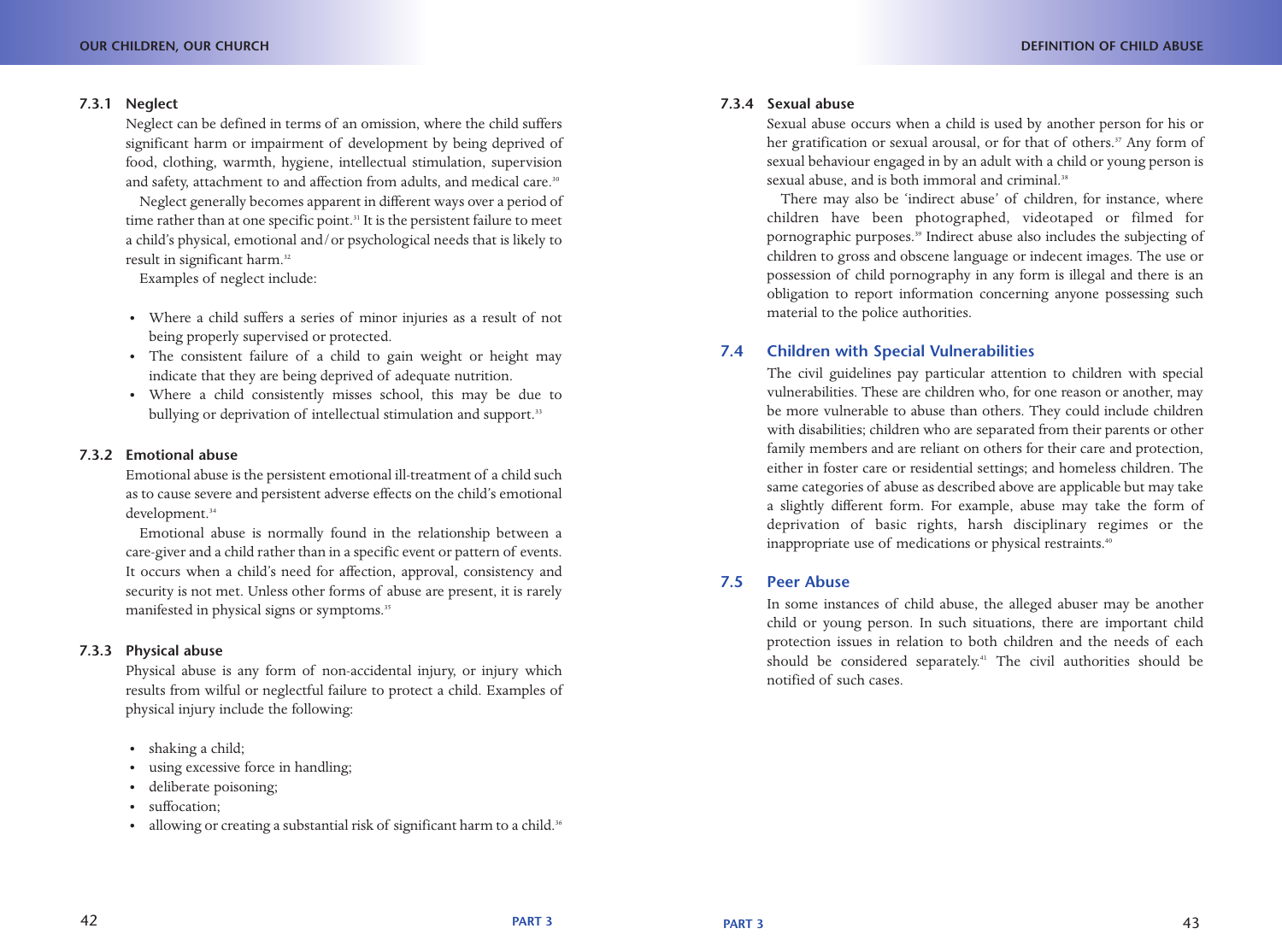# **8 Initial Response and Reporting Procedures**

## **8.1 Introduction**

This chapter deals with the initial response to allegations or suspicions of child abuse which come to the notice of personnel working within the Church, and with the procedures for reporting allegations or suspicions to the civil authorities.

What follows is concerned primarily with allegations or suspicions involving Church personnel (clergy, religious, lay employees or volunteers). However, since people who work for the Church may also encounter allegations or suspicions of child abuse that do not involve Church personnel, some general guidance for this situation is also given (see Section 8.10).

## **8.2 Importance of Procedures**

Those who experience child abuse and who disclose it to a person working for the Church have a right to expect a sensitive, prompt and appropriate response. The existence of clear procedures which are known and understood by Church personnel can help to ensure that such a response is provided.

For those working in the Church, the experience of encountering an allegation or suspicion of child abuse can be deeply distressing and can have a profound effect on them as individuals, as well as on their organisation or group. Clear procedures, together with training and supports, will help to equip people to deal with the situation in a calm, sensitive, fair and appropriate manner.<sup>42</sup>

#### **8.3 Supports and Structures within the Church**

As described in Chapter Two (Section 2.3.3), each bishop, religious superior and chairperson of a Church organisation will have available to them a Director of Child Protection who acts on their behalf and who provides professional expertise, advice and support in relation to matters of child protection. The Director of Child Protection is a professionally trained person whose function corresponds to that of the Designated Person outlined in the civil guidelines; he or she has responsibility for referring allegations and suspicions of child abuse involving Church personnel and for implementing the appropriate procedures.

Each parish (or cluster of parishes) will have a nominated Parish Child Protection Representative (Section 2.5.2) who will facilitate and

support anyone in the parish in bringing an allegation or suspicion to the attention of the Director of Child Protection, should they wish to have such support.

## **8.4 Encountering Allegations or Suspicions**

Child abuse may come to light in a number of different ways. In essence, it may be alleged or suspected. An allegation of child abuse is direct, specific and supported by some sort of evidence. In this document, the term 'allegation' may include the following situations:

- Where a person, either an adult or a child, alleges that they have been abused and they name the alleged perpetrator.
- Where a person alleges that they have been abused but are unable or are unwilling to name the perpetrator.
- Where a person alleges that they have been abused but the perpetrator has died.
- Where a person reveals that another person has told them of being abused; or where they themselves have witnessed abuse.

A suspicion is less direct or specific. However, in either case, it is necessary to take further action. The specific procedures for dealing with allegations are outlined in Section 8.6; the procedures for dealing with suspicions are in Section 8.7.

## **8.5 The Church's Dual Responsibility**

When an allegation or suspicion of child abuse arises in relation to a person working for the Church, the Church organisation holds a dual responsibility:

- *The safeguarding of children:* this at all times must take priority. The Church organisation must ensure that all appropriate procedures are followed in relation to reporting the matter to the civil authorities and it must do all within its power to ensure that no child continues to be exposed to the risk of being abused.
- *Dealing with the person accused:* the Church organisation must ensure that proper procedures are followed in relation to the person against whom the complaint has been made, in line with both fair procedures and natural justice. The accused person should be treated as innocent unless the contrary is established.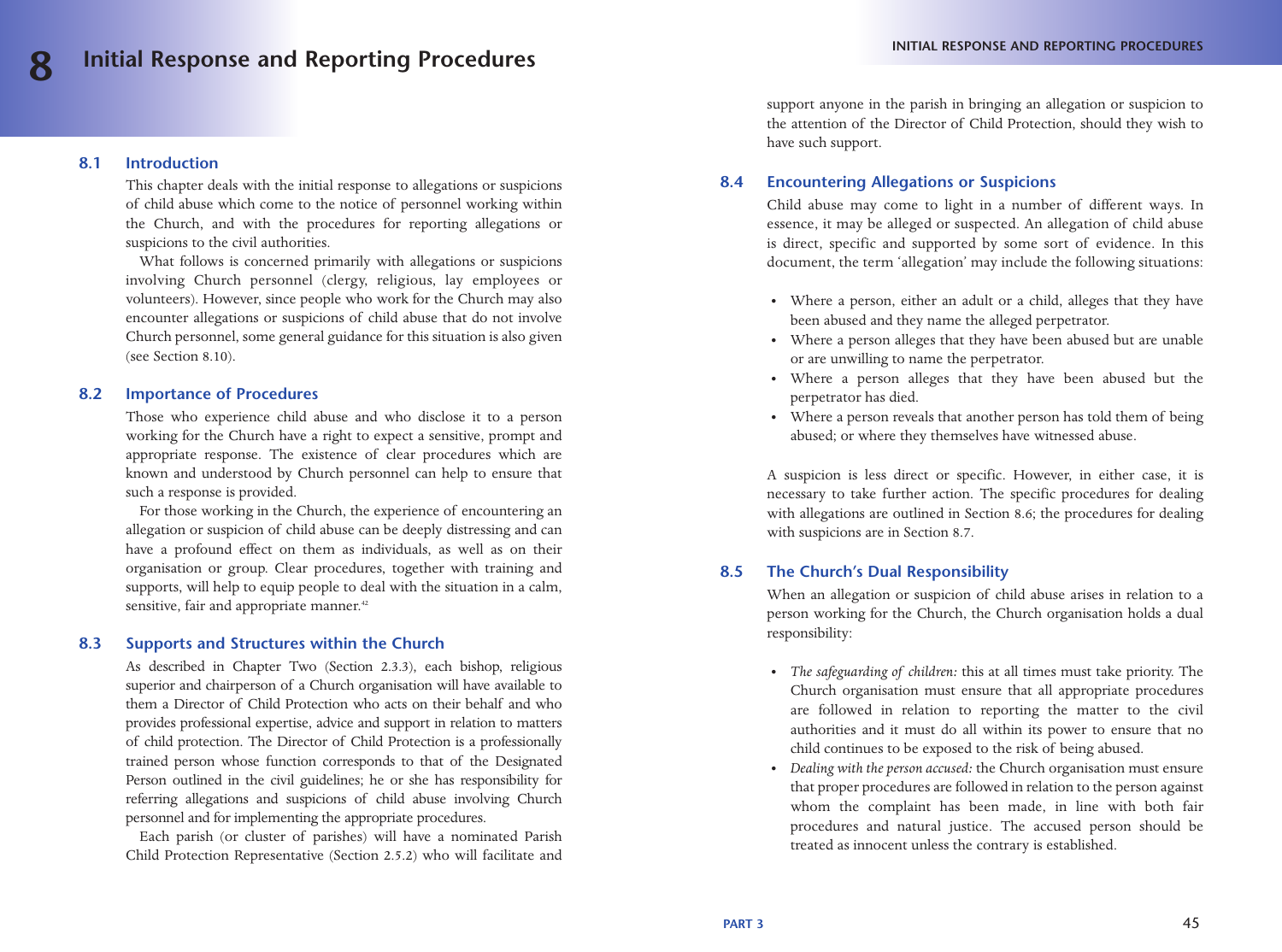## **8.6 Procedures for Responding to Allegations of Child Abuse**

## **8.6.1 First response on receiving an allegation**

Where a child or young person discloses child abuse to a person working in any capacity in the Church, it is important that the situation is handled sensitively and compassionately. It should be borne in mind that the child or young person may feel they have taken a huge risk in disclosing the abuse.

The following general guidance should be observed:

- The person receiving the allegation should remain calm and not show an extreme reaction. They should listen to the child or young person with sensitivity and understanding; they should facilitate them to tell about the problem, but avoid interviewing them.
- The person receiving the allegation should be conscious that the child may feel very frightened and need reassurance and support that they have done the right thing in disclosing the abuse.
- It should be made clear that the person receiving the allegation is not in a position to promise to keep the information secret. However, reassurance can be given that it will be treated as confidential and will be shared only with those who have a right to hear it.
- The person receiving the disclosure should avoid appearing judgemental about the person against whom the allegation is being made.
- The child or young person should not be questioned unless the nature of what is being said is unclear. It may be necessary to clarify that what was said has been correctly understood, but leading questions should be avoided.
- The steps that are likely to follow should be explained to the child or young person.
- Parents or guardians should be informed unless to do so would place the child at further risk.

In the case of an adult disclosing child abuse, it is equally important that the initial response is characterised by compassion and sensitivity. The general guidance outlined above should be followed.

The person who receives an allegation of child abuse should actively encourage the person who is making it to report the matter to the civil authorities. Appropriate arrangements should be made to support them in doing so, if this is what they wish. Should the person making the allegation be under eighteen years of age, their parent or guardian can make a statement on their behalf.

Whether or not the person making the allegation wishes to report it to the civil authorities, it should be explained to them that the Church's child protection procedures require that the allegation be referred to the Church's Director of Child Protection. The procedures that are likely to follow should also be explained.

The person receiving the allegation should record in writing all relevant information received, including, for example, dates, times, names, locations and context.

They should then inform the Director of Child Protection of the allegation.

*All allegations of child abuse against Church personnel shall be reported without delay to the Church's Director of Child Protection, who is the Designated Person to receive allegations and suspicions, and who acts on behalf of the bishop or religious superior.* 

## **8.6.2 Role of the Director of Child Protection**

The Director of Child Protection shall immediately inform the bishop or religious superior (or, in their absence, the person acting in their place) or, in the case of lay personnel, the chairperson of the Church organisation, of the allegation.

When an allegation of child abuse is received, the Director of Child Protection, as the Designated Person, shall determine whether there are 'reasonable grounds for concern' that child abuse may have occurred and shall proceed in one of the following ways. Before proceeding, the Director of Child Protection shall inform the bishop or religious superior or chairperson of what is proposed.

## *1. Report directly to the civil authorities*

Where it is established that there are reasonable grounds for concern that child abuse has occurred, the Director of Child Protection shall, on behalf of the bishop or religious superior, or chairperson of the Church organisation, report the allegation to the civil authorities immediately. In the Republic of Ireland, the report should be made to the appropriate Health Service Executive area and copied to An Garda Síochána. In Northern Ireland, the report should be made to the appropriate Health and Social Services Trust, and copied to the PSNI. The Director of Child Protection shall also inform the bishop or religious superior or chairperson of the Church organisation in writing that this report to the civil authorities has been made.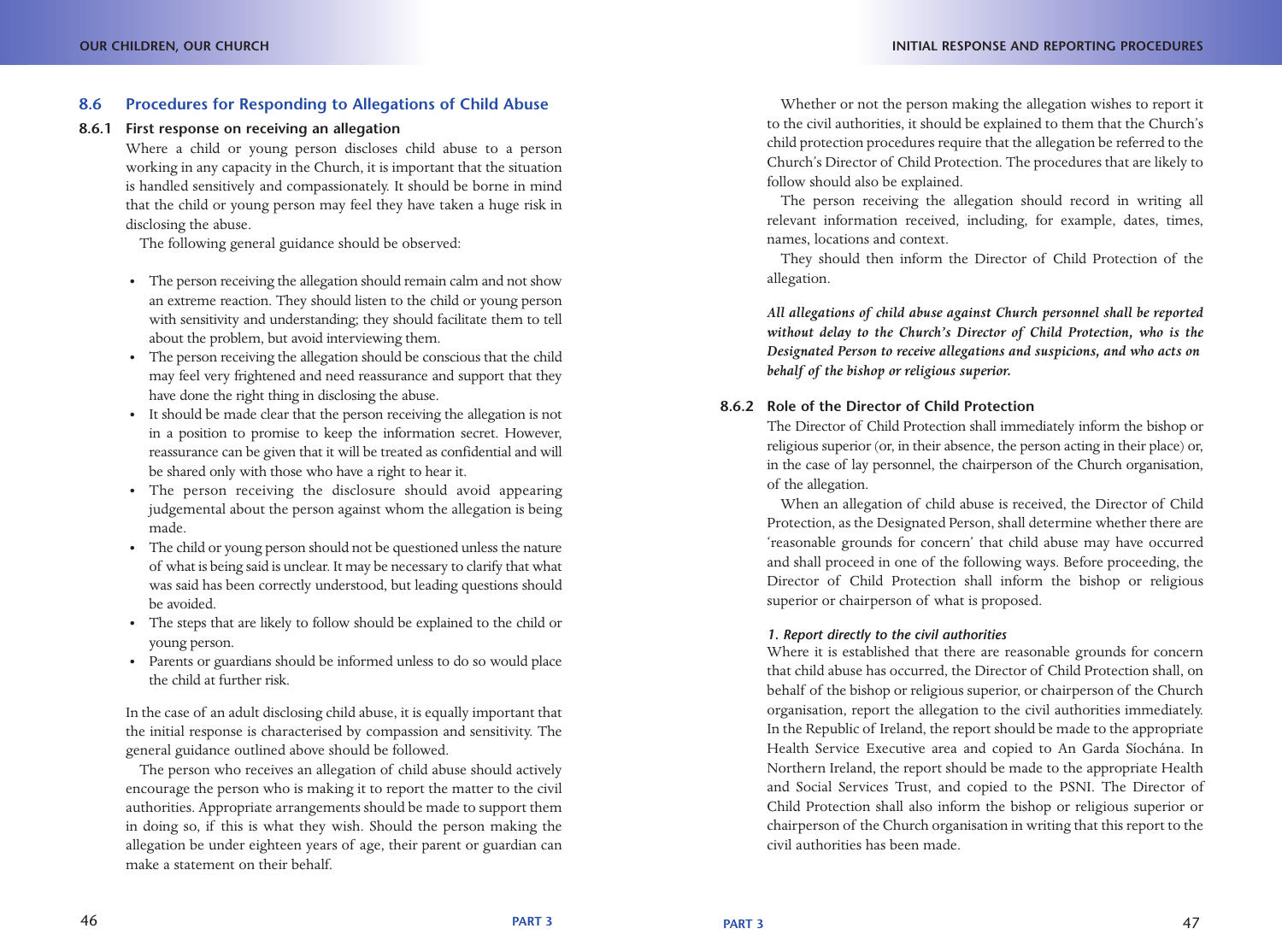In reporting these matters, the Director will have satisfied him or herself that there is at least a semblance of truth to the allegation.

#### *2. Seek further clarification*

The Director of Child Protection may need to seek greater clarification and further information in establishing whether 'reasonable grounds for concern' exist.

Where there is any uncertainty, then the procedure for considering suspicions of child abuse should be followed (Section 8.7 below).<sup>43</sup>

#### *3. Take no further action against the accused person*

This will only occur where the Director of Child Protection is satisfied immediately that it would have been impossible for the person complained of to have committed the alleged action or offence, for example where it was established that he or she was absent from the alleged location (perhaps out of the country) at the time that the alleged offence took place.

Where no further action is to be taken, it will be the responsibility of the Director of Child Protection to:

- Advise the complainant in writing of the action taken on foot of the complaint and its outcome, including information on other means of pursuing their complaint if they remain dissatisfied.
- Keep a record of the complaint indicating its nature, when, by whom and to whom it was made, and a brief explanation of why it was considered that no further action should be taken, together with any correspondence on the case.
- Advise the accused person that a complaint has been made and inform them of its nature; advise them that it is considered to be without substance and that no further action is being taken. Appropriate support should be offered.
- Consider whether the child or young person may have been abused by someone else and, if necessary, report the matter to the civil authorities for follow-up.

## **8.7 Procedures for Responding to Suspicions of Child Abuse**

#### **8.7.1 Response of the person who has suspicions**

A suspicion that a child or young person is at risk of abuse or is being abused is less direct or specific than an allegation. A person might, for example, become suspicious as a result of rumours; anonymous claims; signs of behavioural, psychological or emotional change; fear on the

part of a child or young person; contact with a known abuser; unexplained injury.

Where suspicions of child abuse arise, and the suspected person is working for the Church, the person who encounters the suspicion must record the details in writing and refer the matter to the Director of Child Protection immediately.

Even when a person has suspicions but is not sure if child abuse is involved, they should nevertheless record the details and refer the matter to the Director of Child Protection without delay.

#### **8.7.2 Role of the Director of Child Protection**

When the suspicion has been referred to the Director of Child Protection, he or she will examine whether 'reasonable grounds for concern' exist. The following would constitute 'reasonable grounds for concern':

- Evidence, such as an injury or behaviour, which is consistent with abuse and unlikely to be caused in any other way.
- An injury or behaviour which is consistent both with abuse and with an innocent explanation but where there are corroborative indicators supporting the concern that it may be a case of abuse. An example of this would be a pattern of injuries, an implausible explanation, other indications of abuse and/or dysfunctional behaviour.
- Consistent indication over a period of time that a child is suffering emotional or physical neglect.<sup>44</sup>

A suspicion which is not supported by any objective indication of abuse or neglect would not constitute a reasonable suspicion or reasonable grounds for concern.45

If it is established that reasonable grounds for concern do exist, the Director of Child Protection shall inform the bishop or religious superior or chairperson of the Church organisation and then report the matter without delay to the civil authorities – the Health Service Executive area in the Republic of Ireland or Health and Social Services Trust in Northern Ireland, and copy the report to An Garda Síochána or the PSNI.

Where there is any doubt or uncertainty, but concerns remain, the Director of Child Protection will, without delay, consult with the civil authorities on the appropriate steps to be taken.<sup>46</sup>

The Director of Child Protection will keep a written record of the outcome of the consultation with the civil authorities.

The outcome of the consultation may be that it is established that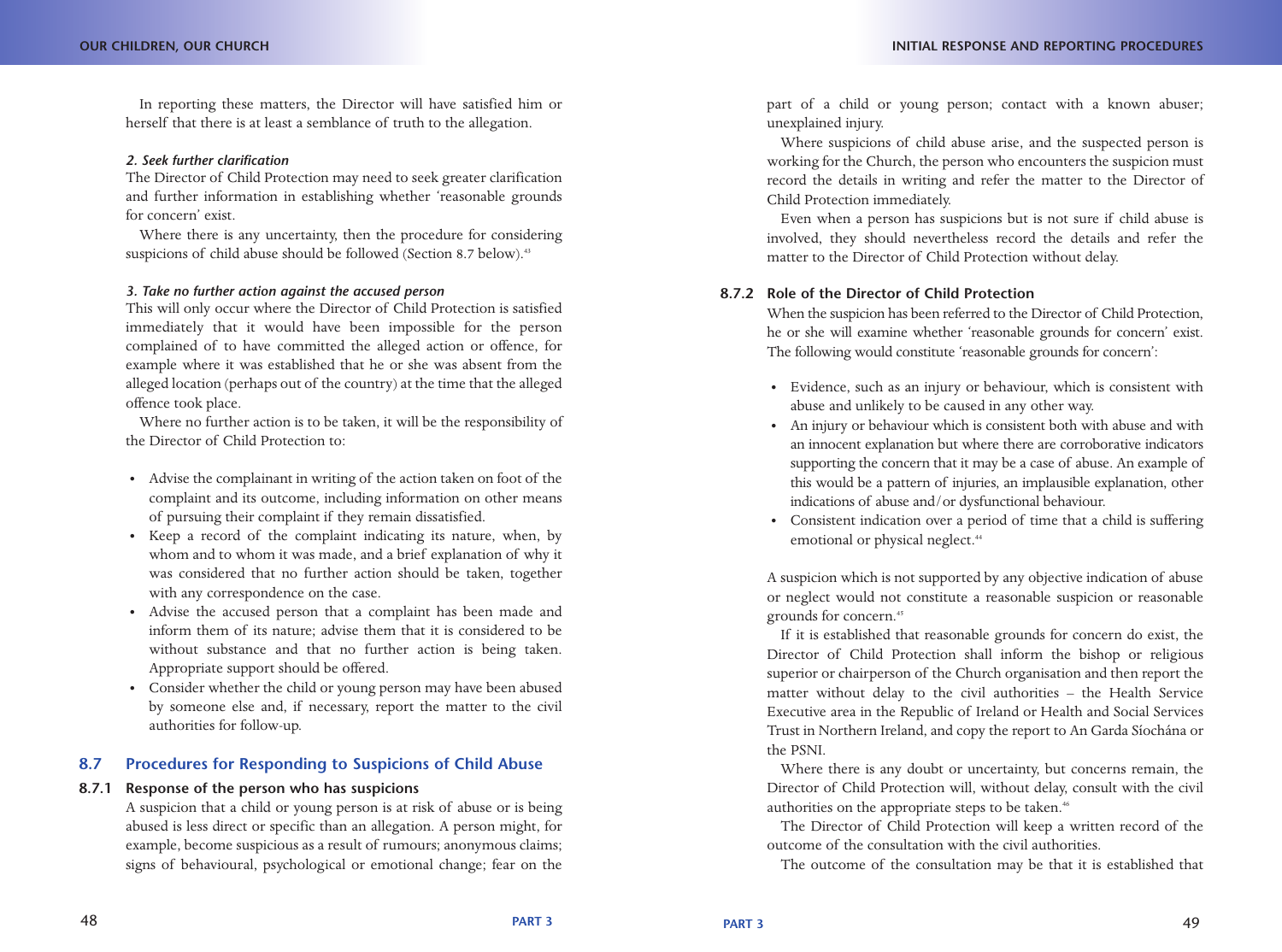reasonable grounds for concern do exist. In this case, the Director of Child Protection shall inform the bishop or religious superior or chairperson of the Church organisation and make a formal report of the suspicion to the civil authorities.

It may be decided following the consultation that there are no grounds for the Director of Child Protection to formally report the matter to the civil authorities. In this case, the person who referred the matter should be given a written statement by the Director of Child Protection outlining the reasons no further action is being taken and indicating that, if they remain concerned about the situation, they are free to consult with, or report to, the civil authorities themselves.<sup>47</sup>

## **8.8 Historical Allegations**

Those who have been abused in their childhood may not actually disclose the abuse until many years, or even decades, later. It is Church policy to create a caring and responsive atmosphere in which people can disclose child abuse, regardless of how long ago it took place.

A person who approaches the Church concerning abuse in the past should receive a prompt, compassionate and sensitive response. In addition, the child protection implications of the complaint must be treated with as much urgency as those arising from allegations of current or recent child abuse. This is because there may be a continuing risk to children and young people by the person against whom the allegation has been made.<sup>48</sup>

The following procedures shall apply in respect of all historical allegations of child abuse:

- The policies and procedures for responding to allegations of current or recent abuse must be fully operated for historical cases which come to the attention of Church personnel, in particular in regard to the reporting procedures (as outlined in Section 8.6 above), dealing with the alleged abuser (Chapters Nine and Ten) and pastoral interaction with the person making the complaint (Chapter Thirteen).
- Where an adult discloses abuse they experienced as a child or young person, they should be encouraged and supported to report the matter directly to the civil authorities. Whether or not the person making the allegation wishes to report it to the civil authorities, it should be explained to them that the Director of Child Protection must nevertheless be informed of the allegation, as there may be implications for the current safety of children or young people, or for the investigation of historical allegations made by others.
- The Director of Child Protection, after informing the bishop or religious superior or chairperson of the Church organisation, and having established that there are 'reasonable grounds for concern' that child abuse has occurred, must report the allegation to the civil authorities in accordance with the procedures in Section 8.6 of this chapter.
- Where historical allegations arise in the course of civil or other enquiries and these have not been already referred to the authorities, they should be reported using the procedures outlined in Section 8.6.
- Similarly, previous allegations of child abuse that were known to Church personnel in the past but were not reported at the time they were received should be dealt with in this way.
- Where the person against whom the allegation is being made is deceased, the police authorities should still be informed as there may be implications for the investigation of other cases.
- It is possible that, due to lapse of time, third party disclosures of some historical cases may not provide sufficient information to assess if there are 'reasonable grounds for concern' that child abuse occurred. In these instances, the process detailed above regarding suspicions of abuse (Section 8.7) should be followed.

## **8.9 Inappropriate Behaviour and Misconduct**

There may be instances where, in the judgement of the Director of Child Protection, the complaint does not constitute 'reasonable grounds for concern' that child abuse has occurred, but rather indicates inappropriate behaviour, misconduct or a breach of standards on the part of the person in question. In such instances, it may be necessary for the bishop, religious superior or chairperson of the Church organisation to take further action and/or implement disciplinary procedures.<sup>49</sup> Such action might include obtaining a professional assessment of fitness to carry out duties; advice and counselling; a requirement to undertake special training or seek specialised assistance.<sup>50</sup>

## **8.10 Allegations or Suspicions not Involving Church Personnel**

In situations where a person working within the Church has concerns that a child or young person with whom they have contact is at risk of or is experiencing child abuse, either within or outside their family, they have a civil and moral responsibility to report the matter directly to the civil authorities, as outlined in *Children First<sup>51</sup>* and *Co-operating to Safeguard Children*. <sup>52</sup> It is the role of the civil authorities to assess the situation and to take action to safeguard the child or young person, if required.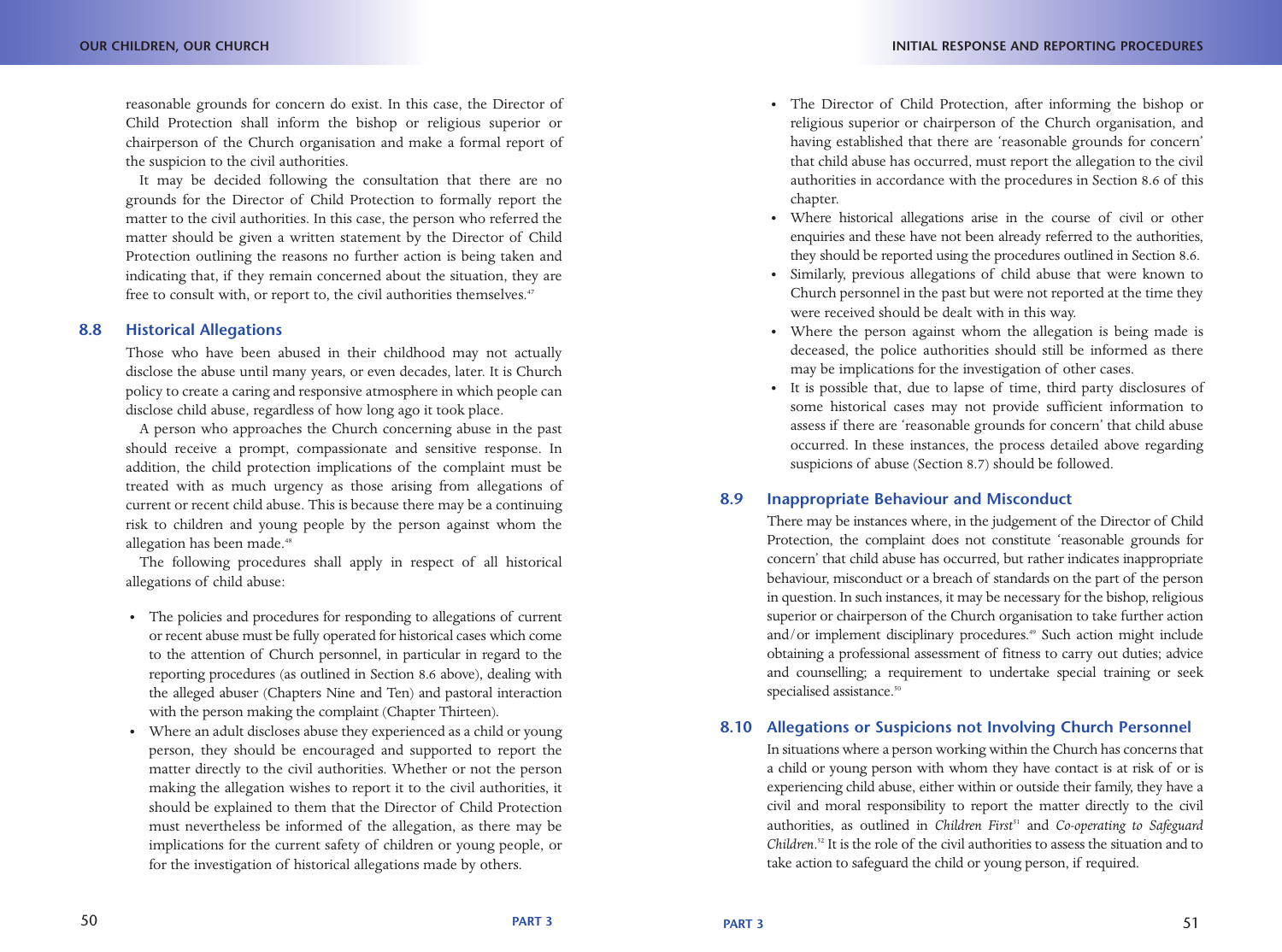# **Post-Reporting Issues**

## **9.1 Introduction**

**9**

As indicated in Chapter Eight (Section 8.5), a Church organisation holds a dual responsibility when an allegation or suspicion of child abuse arises: to ensure that children are protected and that the accused person is dealt with appropriately.<sup>53</sup>

The Director of Child Protection has specific responsibilities in regard to child protection issues, including the reporting of allegations and suspicions to the civil authorities (Sections 8.6 and 8.7). Issues in regard to the accused person are the particular responsibility of the bishop, religious superior or chairperson of the Church organisation, depending on whether the accused person is a priest, religious or lay employee or volunteer.

#### **9.2 Actions Following Reporting**

#### **9.2.1 Consultation with civil authorities**

Once an allegation or suspicion of child abuse has been reported to the civil authorities and the bishop, religious superior or chairperson has been informed, the Director of Child Protection will arrange an initial meeting with the civil authorities as a matter of urgency.

This meeting will look at the child protection issues arising from the allegation or suspicion of child abuse with a view to ensuring that no child is exposed to unnecessary risk. The meeting will consider protective measures: such measures should be proportionate to the level of risk and should not unreasonably penalise the person accused, financially or otherwise.<sup>54</sup>

The meeting will also consider the manner and timing by which the person concerned is informed that an accusation of child abuse has been made against them and has been reported to the civil authorities. While the timing must take into account the need to ensure that it in no way endangers a child, or enables the accused person to interfere with the civil investigation, a person against whom an allegation is made should in natural justice be informed as soon as possible.

Where the civil authorities ask that there be a delay in informing the accused person, the Director of Child Protection should seek written confirmation of the request.

#### **9.2.2 Meeting with the bishop, religious superior or chairperson**

Immediately after the meeting with the civil authorities, the Director of Child Protection will inform the bishop, religious superior or chairperson of its deliberations regarding: the level of risk posed to children; actions in relation to the accused person pending the outcome of the civil investigation, and the question of informing the accused person.

#### **9.3 Next Stages in Procedures: Priests or Religious**

If the person against whom the allegation is made is a priest or religious, then the procedures outlined in Chapter Ten should be followed.

#### **9.4 Next Stages in Procedures: Lay Employees or Volunteers**

#### **9.4.1 Informing the accused person**

Following the meeting between the Director of Child Protection and the chairperson (Section 9.2.2), the chairperson should advise the person accused of the allegation, in accordance with the proposal about timing made in the consultation with the civil authorities (Section 9.2.1).

The chairperson will:

- Communicate a summary of the allegation to the accused person.
- Remind them of their right not to respond to or to admit to any offence.
- Ensure that they understand that anything they say may be introduced as evidence in court.
- Ask the accused person to meet with the Director of Child Protection to hear the details of the allegation.

The chairperson will also encourage the accused person to obtain legal advice and counselling support as soon as possible.

#### **9.4.2 Administrative leave**

The consultations between the Director of Child Protection and the civil authorities (Section 9.2.1) may have recommended that the accused person be required to 'step aside' or take 'administrative leave'.

If this is the case, the chairperson will inform the accused person of the recommendation and explain to them that the taking of such leave is a standard procedure in employment settings and organisations while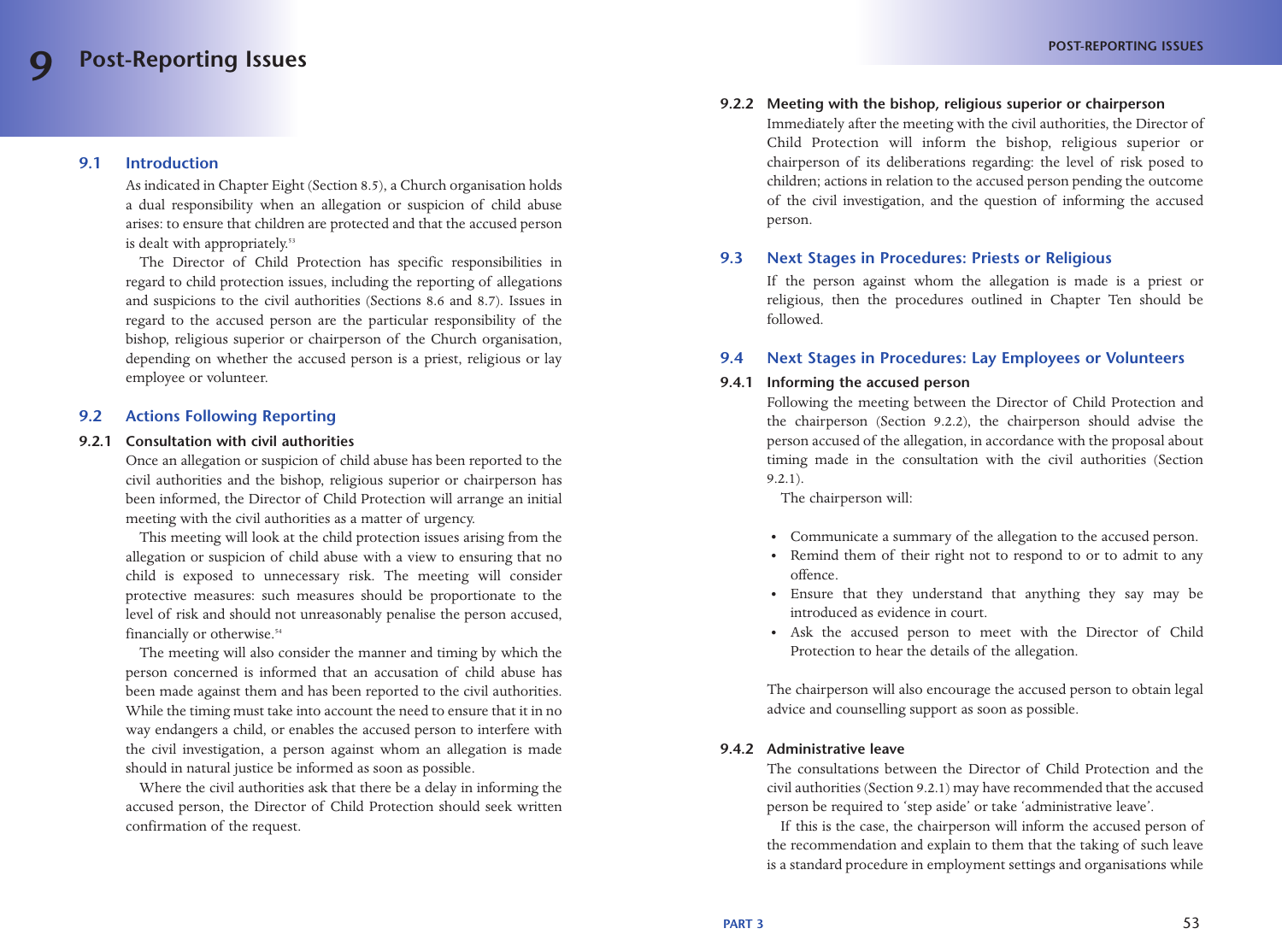an investigation is underway and is not an indication of guilt. Any person who is asked to take such leave is still entitled to his or her rightful income and his or her right to be provided with a residence (where applicable).

While a request to take administrative leave may cause significant distress, it may be an essential and precautionary process to protect children and to allow time to establish if there is a basis to an allegation or suspicion of child abuse.

The right to natural justice and presumption of innocence must be preserved.

#### **9.4.3 Other considerations**

Given the gravity of an allegation of child abuse, care must be taken by employers, relevant management committees, and any others involved in dealing with the matter, to ensure that any communication with the person accused, or with their colleagues, or other associates, is clear and non-judgemental. The presumption of innocence must be preserved until guilt or responsibility is proven and the principles of natural justice must be respected. The accused person should be dealt with in a sensitive and compassionate manner.

Employers or managers should take care to ensure that actions taken by them do not undermine or frustrate any investigations being conducted by the civil authorities.

While an investigation is in progress, the chairperson of the Church organisation, or the person so delegated, will remain in contact with the Director of Child Protection in regard to any ongoing child protection issues. The Director of Child Protection should, in turn, consult with the civil authorities as required.

Aspects of dealing with allegations or suspicions of child abuse concerning employees or volunteers can vary considerably from case to case and it may therefore be appropriate for a Church organisation to seek legal advice.

## **10.1 Introduction**

In parallel with its duties regarding the reporting of allegations or suspicions of child abuse to the civil authorities, the Church will also implement the procedures required by canon law where an allegation or suspicion concerns a diocesan priest, religious cleric, lay religious,<sup>55</sup> bishop or religious superior.

Canon law confers on bishops and on religious superiors the authority to act decisively in relation to any risk posed to children; they exercise both the responsibility and competence to do whatever is necessary to ensure the welfare of children. 'Ecclesiastical authority is entitled to regulate, in view of the common good, the exercise of rights which are proper to Christ's faithful.'<sup>56</sup> The regulation of these rights shall always hold as paramount the welfare of children.

If a doubt exists as to whether a person is deemed to pose a risk to the welfare of children, bishops and religious superiors have the authority to restrict the ministry of a cleric as long as this situation prevails. This is a precautionary administrative procedure taken for the common good.

Care should be taken to ensure that any canonical procedure does not undermine a civil investigation.

Canon law has particular procedures relating to sexual abuse, with specific requirements arising when the accused person is:

- a diocesan priest or religious cleric (Section 10.2);
- a lay religious (Section 10.3);
- a bishop or religious superior (Section 10.4).

When the allegation relates to abuse which is other than sexual abuse, different procedures apply. These are outlined in Section 10.5.

## **10.2 Procedures Relating to Diocesan Priests and Religious Clergy**

#### **10.2.1 Introduction**

The canonical procedure outlined below must be followed when an allegation of child sexual abuse is made against a diocesan priest or a religious cleric.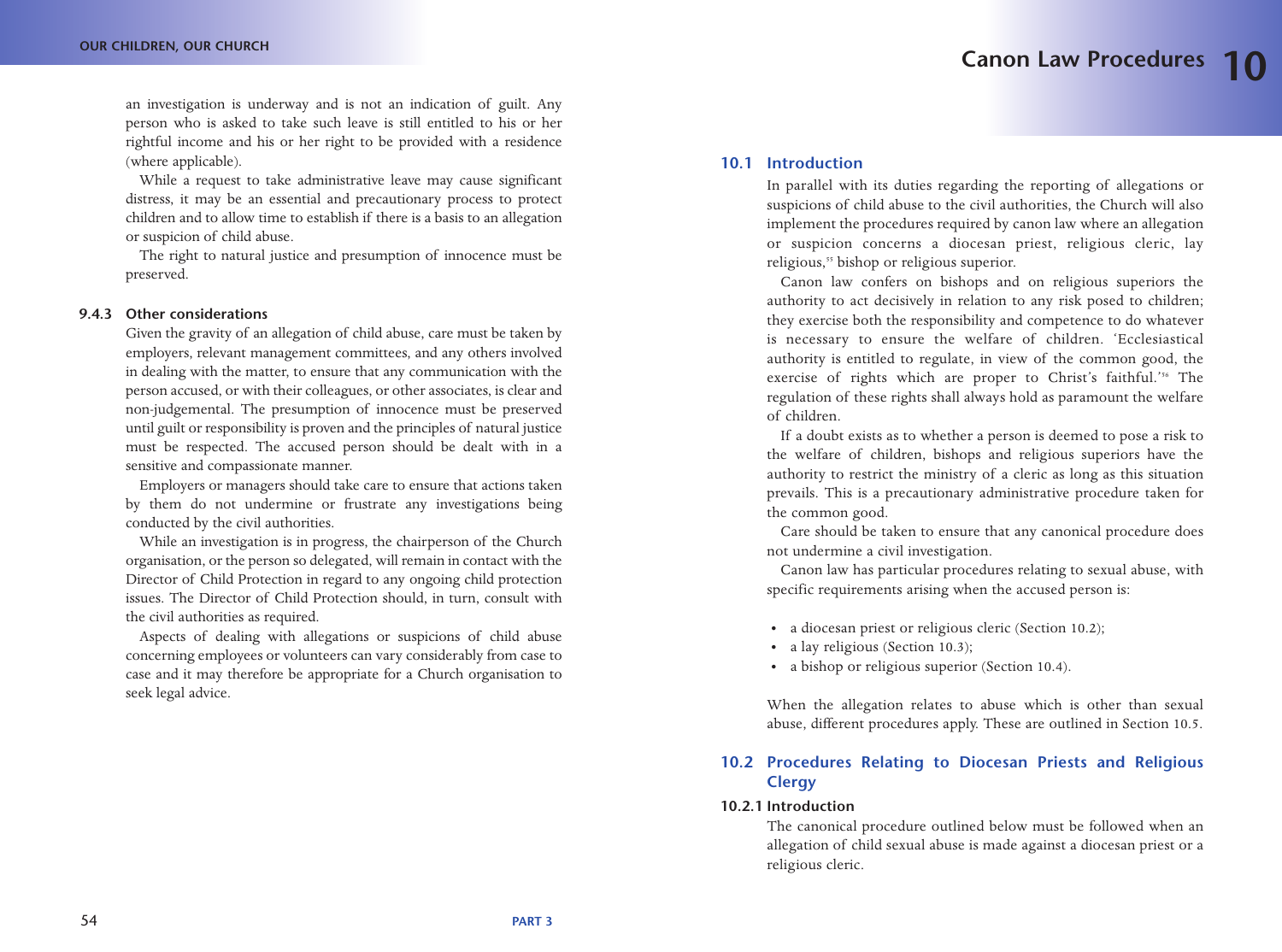#### 10.2.2 Responsibilities of the Ordinary<sup>57</sup>

Following the meeting between the Director of Child Protection and the civil authorities (Section 9.2.1), the Ordinary will meet the cleric in person and inform him that an allegation has been received and that it is being dealt with in accordance with the Church's policies and procedures for the protection of children. The manner and timing by which the Ordinary is to inform the accused cleric is to be guided by the conclusions of the meeting between the Director of Child Protection and the civil authorities, bearing in mind the rights in natural justice of the cleric who is accused.

On communicating the allegation:

- The Ordinary will provide a summary of the substance of the allegation to the accused cleric.
- The Ordinary will remind the accused cleric of his right not to respond to or admit to any offence and his right to legal representation and a canonical advisor.
- The Ordinary will ensure that the accused cleric understands that anything he says may be introduced as evidence in a canonical or civil court.
- The Ordinary cannot request the accused cleric to confess, sacramentally or non-sacramentally, to the allegation, nor should the Ordinary hear the sacramental confession of the accused cleric.
- The Ordinary will ask the accused cleric to meet the Director of Child Protection to hear the details of the allegation as soon as he has chosen a legal and canonical advisor.

In addition, the Ordinary will provide a list of Support Persons who will be available to meet the accused cleric to offer him pastoral support. The Support Person may be a lay person, or a priest or religious.

The Ordinary will also provide the accused cleric with a list of canonical advisors but will respect the right of the accused cleric to choose a canonical advisor other than one of those listed.

The Ordinary will explain that pastoral care will be offered to the accused person's family.

The Ordinary will direct the accused cleric, and any person representing him, to have no contact prior to the completion of an investigation with the person who has made the allegation, their family or the person who brought forward the allegation. This shall be communicated by means of a Precept.<sup>58</sup>

If the accused cleric is not incardinated in the diocese in which the allegation originates, the bishop will inform the accused cleric's Ordinary. With this communication the bishop will request that the accused cleric's Ordinary direct, by Precept, the cleric and those acting on his behalf not to have any contact prior to the completion of the investigation with the complainant, their family or the person who brought forward the allegation. A copy of the Precept is to be sent to the bishop of the diocese in which the allegation originates.

The Ordinary is to convene a meeting with the Child Protection Committee of the diocese or religious congregation as soon as possible, to assist him in the ongoing response to the allegation.

#### **10.2.3 Preliminary investigation**

When the Ordinary receives information, which has at least the semblance of truth, from the Director of Child Protection or any other source, about an allegation of sexual abuse by a cleric, he will decree the initiation of a preliminary investigation, unless this inquiry would appear to be entirely superfluous (canon 1717, §1). This is without prejudice to any civil investigation.

When the Ordinary determines that sufficient evidence has been gathered to initiate a canonical process, he will issue a written decree closing the preliminary investigation, with the reason for his determination at least summarily expressed.

If the result of the preliminary investigation is that the accusation is credible, the Ordinary must refer the case to the Congregation for the Doctrine of the Faith.

#### **10.2.4 Responsibilities of the Director of Child Protection**

The Director of Child Protection will meet the accused cleric to inform him of the name of the person who made the allegation, and provide details of the allegation.

In the event of the accused cleric not yet having chosen one, a Support Person will be made available to him.

The Director of Child Protection will remind the accused cleric of his right not to respond to the allegation or admit to any offence, and that he is not required to implicate or incriminate himself.

If the accused cleric has not already sought out legal or canonical advisors, the Director of Child Protection will remind him of his right to legal representation and to a canonical advisor.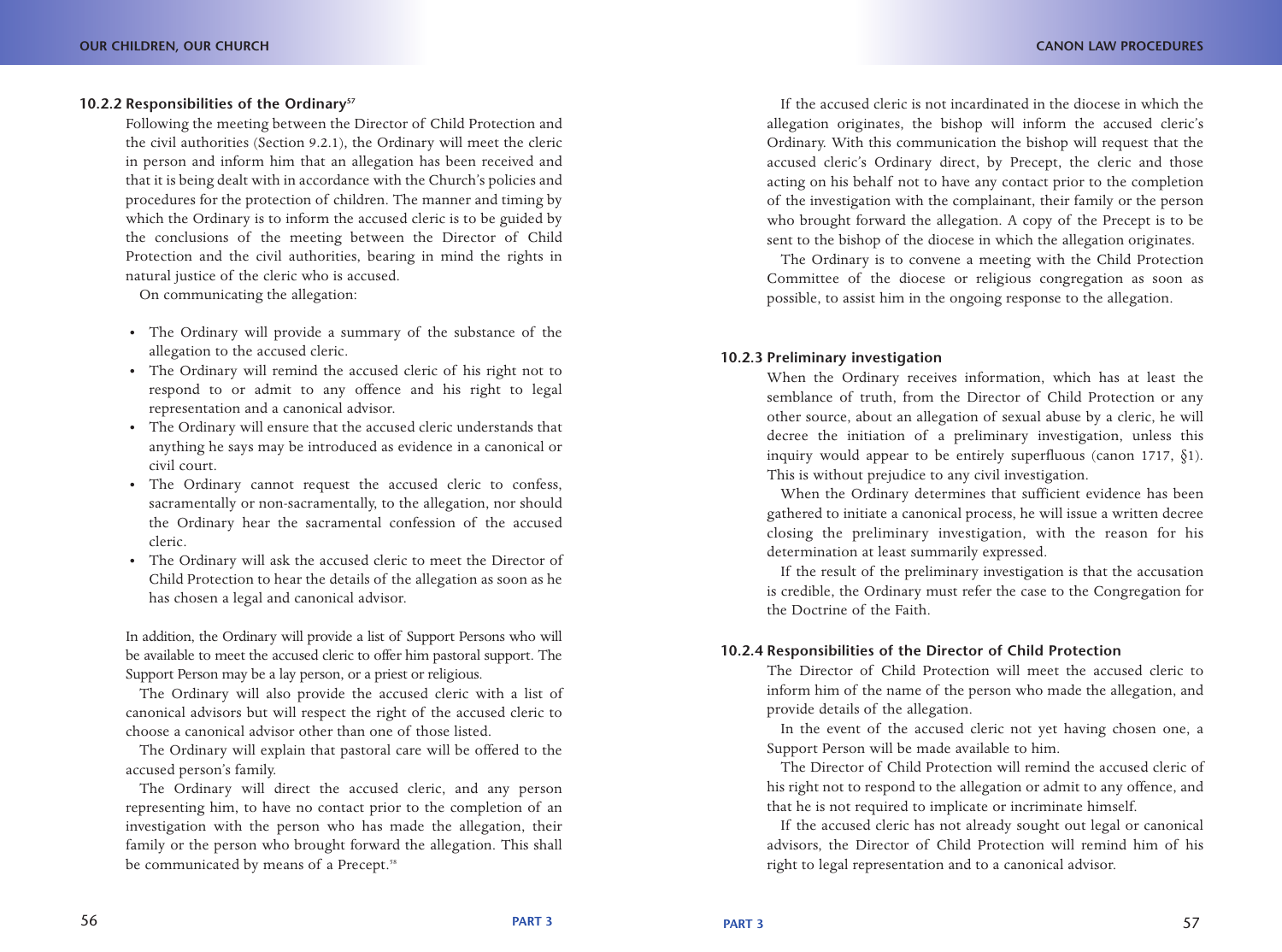It may be necessary for the meeting to be adjourned to facilitate this process. The accused cleric will be offered appropriate help in obtaining this legal and/or canonical assistance. The accused cleric may choose a canonical advisor from the information provided for him by the Director of Child Protection, or he may choose his own. A notary shall be present to minute the meeting between the

Director of Child Protection and the accused cleric.

#### **10.2.5 Leave from ministry for diocesan or religious clergy**

Leaving intact the rights of the accused cleric to hold a particular ecclesiastical office, the Ordinary can ask the accused cleric to voluntarily refrain from the exercise of that office, and from other forms of public ministry, including the public celebration of the Mass and other sacraments, for the duration of the investigation of the allegation.

Where there is a risk that an accused cleric could abuse children or young people but he cannot be persuaded to stand aside from office, if knowledge of the allegation renders a cleric's ministry ineffective or if his continuing ministry would constitute a scandal to the faithful, the ministry of the accused cleric should, for the good of the Church (*pro bono Ecclesiae*), be immediately limited. The Ordinary can proceed by taking disciplinary action (canons 192–193, 1740–44, 552) and/or decree the removal of the faculties of a cleric (for example, to hear confession, to preach or to preside at marriages) for the duration of the investigation. Where necessary, the Ordinary may issue the cleric with a penal Precept requiring him to stand aside from ministry on the pain of incurring a determined penalty (canon 1319,  $\S$ 2).

In the case of a religious cleric, the major religious superior, in accordance with the Constitutions of each institute, will require the accused cleric to take leave from public ministry, pending the outcome of the civil investigation of the complaint. Where necessary, a diocesan bishop can remove a religious from a position in accordance with canon 682, §2.

An accused cleric who is asked to take leave from ministry is still entitled to his rightful income and his right to be provided with a residence. Any deprivation of these rights at this stage is to be interpreted as punitive and can be the subject of canonical recourse to the Congregation for the Doctrine of the Faith.

The accused cleric may be requested to seek an appropriate medical or psychological evaluation at a mutually acceptable facility. This assessment will be carried out by an accredited professional and a contract will be agreed with regard to its future use. However, an accused cleric cannot be forced to undergo this evaluation. If an accused cleric undergoes an evaluation, the results may not be released without his consent.

The fact that an accused cleric is asked to take leave from ministry is not to be understood as determination of his guilt, nor is the acceptance of the request to be considered an admission of guilt, always mindful of the presumption of innocence of the accused cleric until proven guilty and of the fundamental right of every person to their good name.

The accused cleric is to be given the opportunity to express a view regarding how he wishes the fact of his leave from ministry to be communicated to the clergy of his diocese or his fellow religious, his family and any other person he may wish to be informed.

At any point, an accused cleric may voluntarily resign from his ministerial position.

At any point, an accused cleric may request from the Roman Pontiff a dispensation from the obligations of the clerical state (laicisation).

#### **10.3 Procedures Relating to Religious who are not Ordained**

## **10.3.1 Introduction**

The canonical procedure outlined below must be followed when an allegation of child sexual abuse is made against a member of a religious institute, society of apostolic life or secular institute who is not ordained.

#### **10.3.2 Responsibilities of the Major Religious Superior59**

Following the meeting between the Director of Child Protection and the civil authorities (Section 9.2.1), the major religious superior will meet the accused religious in person and inform him or her that an allegation has been received and that it is being dealt with in accordance with the Church's policies and procedures for the protection of children. The manner and timing by which the major religious superior is to inform the accused individual is to be guided by the conclusions of the meeting between the Director of Child Protection and the civil authorities, bearing in mind the rights in natural justice of the accused religious.

On communicating the allegation:

• The major religious superior will provide a summary of the substance of the allegation to the accused religious.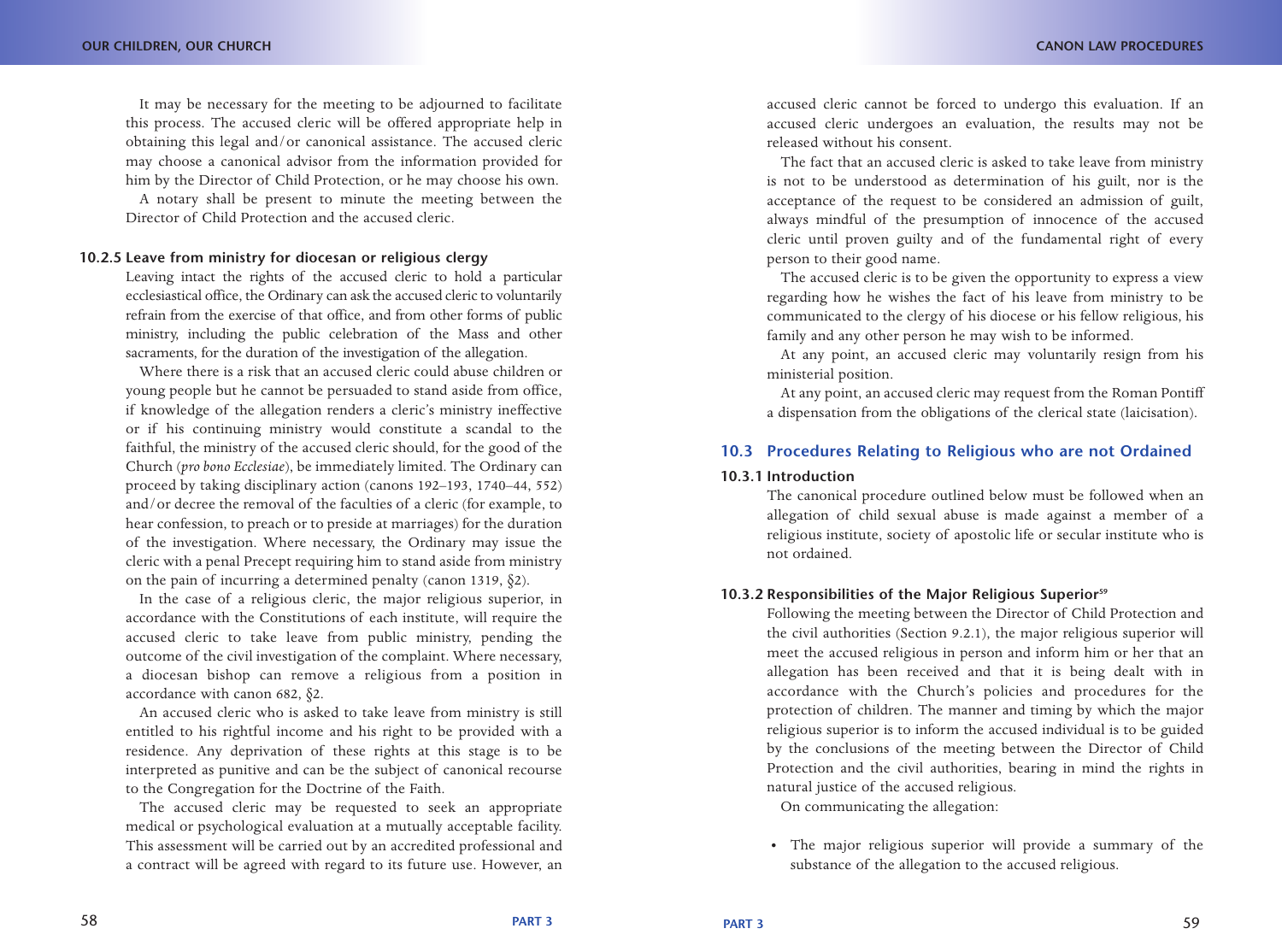- The accused religious is to be reminded of his or her right not to respond to or admit to any offence, and of his or her right to legal representation and a canonical advisor.
- The major religious superior will ensure that the accused religious understands that anything they say may be introduced as evidence in a civil court or in the canonical process outlined in canon 695.
- The accused religious cannot be obliged to confess, sacramentally or non-sacramentally, to the allegation, nor should the major religious superior who is also a priest agree to hear the confession of an accused religious.
- The major religious superior will ask the accused religious to meet the Director of Child Protection to hear the details of the allegation as soon as he or she has chosen a legal and canonical advisor.
- The major religious superior is to provide a list of Support Persons who will be available to meet the accused religious to offer him or her pastoral support.
- The major religious superior will provide the accused religious with a list of canonical advisors, but will respect the right of the accused religious to choose a canonical advisor other than one of those listed.
- The major religious superior will explain that pastoral care will be offered to the family of the accused religious.

The major religious superior will communicate to the accused religious a Precept directing that he or she have no contact prior to the completion of an investigation with the person who has made the allegation, their family and/or the person who brought forward the allegation.

The major religious superior is to convene a meeting of his or her Child Protection Committee as soon as possible, to assist him or her in the ongoing response to the allegation.

## **10.3.3 Canonical investigation**

The major religious superior is to collect the evidence concerning the facts and the imputability of the offence. The accusation and the evidence are then to be presented to the accused religious, who will be given an opportunity to present a defence. All the acts of evidence, signed by the major religious superior and the notary, are to be forwarded, together with the written and signed replies of the accused religious, to the superior general (canon 695,  $\S$ 2).<sup>60</sup>

#### **10.3.4 Responsibilities of the Director of Child Protection**

The Director of Child Protection will follow the same procedure as that outlined above for diocesan and religious clergy (Section 10.2.4).

#### **10.3.5 Leave from ministry for religious who are not ordained**

A religious against whom an allegation of child abuse has been made can be removed from ministry at the discretion of the authority which made the appointment, with prior notice being given to the religious superior, or by the religious superior, with prior notice being given to the appointing authority. Neither requires the other's consent (canon  $682, \, \&2$ ). The rights of the accused religious remain intact.

At any point, an accused religious or member of a society of apostolic life is free to seek an indult of departure.

#### **10.4 Procedures Relating to a Bishop or Religious Superior**

When an allegation or suspicion of child abuse has been reported to the civil authorities about a bishop, the bishop himself must immediately inform the Holy See. If he fails to do so, the Metropolitan is to refer the matter at once to the Holy See;<sup>61</sup> if there is no Metropolitan, or if he is the person against whom an allegation or report of suspicion has been made, it is the Suffragan senior by promotion who is to refer the matter in a manner similar to that outlined in canon 415. In the case of a major religious superior, the matter must be referred immediately to the superior general.

## **10.5 Procedures where Child Abuse is Non-Sexual**

When an accusation of non-sexual child abuse (that is, physical or emotional abuse or neglect) has been received and reported to the relevant civil authorities, the following are the procedures to be followed.

#### **10.5.1 Diocesan cleric**

The diocesan bishop will initiate an investigation and if, after consulting with the Child Protection Committee, he concludes that the ministry of the accused priest constitutes a risk to children and young people or is a cause of scandal to the faithful, he may limit the ministry of the accused cleric for the good of the Church (*pro bono Ecclesiae*) by appropriate disciplinary action, such as a singular Precept (canons 48–58).

If the facts demonstrate that the ministry of the priest has become harmful or at least ineffective, the diocesan bishop can, in accordance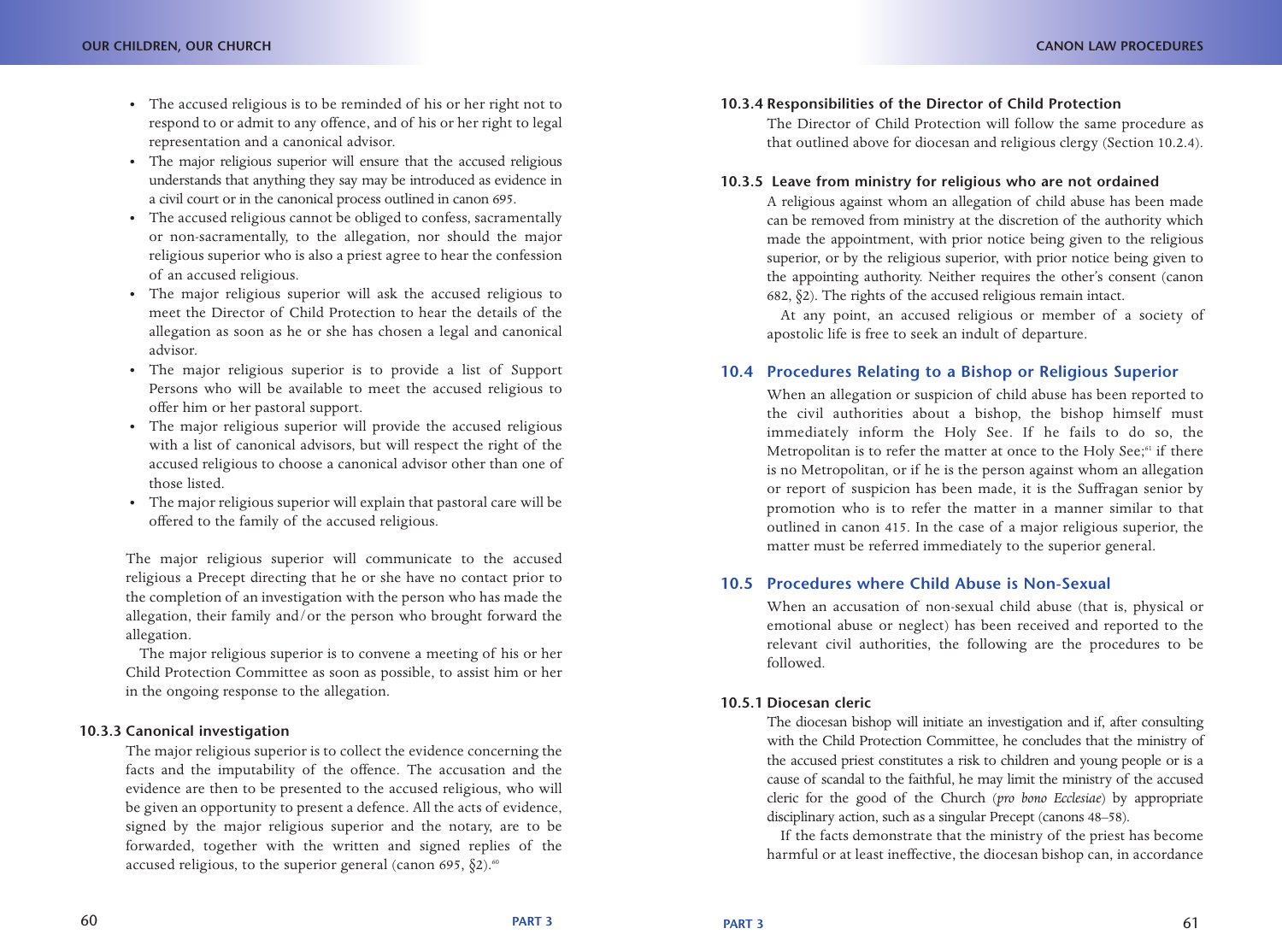with canons 1740–1747, remove a parish priest from his parish or, in accordance with canon 552, remove a curate from office.

#### **10.5.2 Religious**

In the case of a religious or a member of a society of apostolic life, the religious superior is to collect the evidence and consult with his or her Council about how to proceed (canons 696–699).

#### **11.1 Investigation Process**

In the Republic of Ireland, allegations of child abuse are investigated by the Health Service Executive and by An Garda Síochána. These investigations may run concurrently or at different times.

In Northern Ireland, joint investigations and interviewing arrangements by the the Health and Social Services Trusts and the PSNI have been established under a joint protocol.<sup>62</sup>

#### **11.1.1 Health services investigation**

Investigations by the Health Service Executive or the Health and Social Services Trusts are undertaken to assess whether a child has been abused; they can lead to three possible outcomes:

- Confirmed child abuse occurred.
- Inconclusive unable to determine whether or not child abuse occurred.
- Confirmed non-abuse child abuse did not occur.

#### **11.1.2 Garda or PSNI investigation**

Investigations by An Garda Síochána or the PSNI are undertaken to assess whether a criminal offence occurred. Following the investigation, the file is forwarded to the Director of Public Prosecutions.

If the Director of Public Prosecutions decides that the case should proceed to court, the outcome may be:

- conviction;
- acquittal;
- mis-trial no determination of whether an offence occurred;
- *nolle prosequi* where the prosecution withdraws the charge of an offence.

The Director of Public Prosecutions may, however, decide that the case should not proceed to court. This decision may indicate that the Director of Public Prosecutions considers that the evidence would not meet the standard of proof required by a criminal court, but it does not necessarily imply innocence.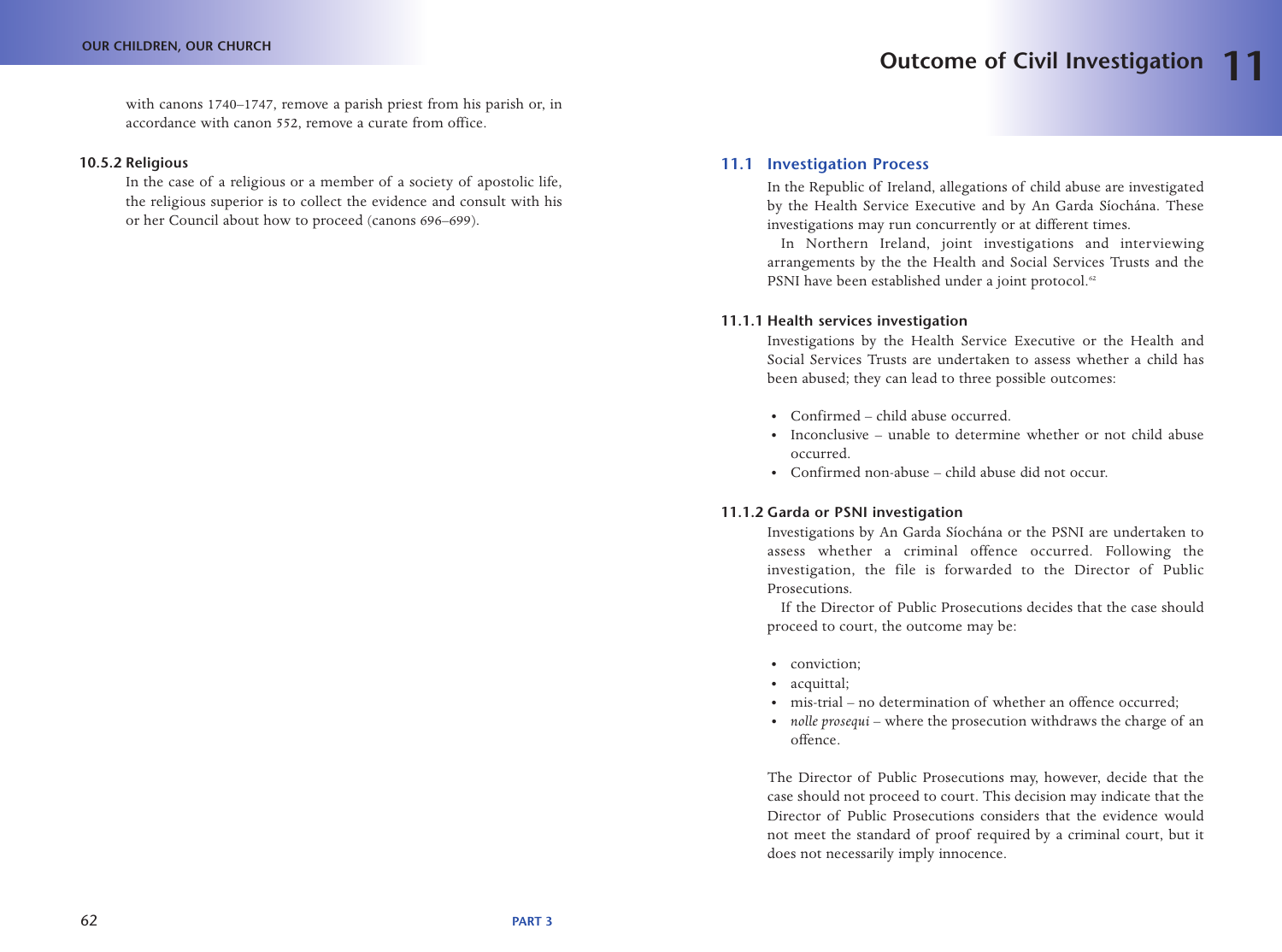## **11.2 Outcome of Investigation**

#### **11.2.1 Outcome unclear as to whether child abuse occurred**

If the outcome of the investigations by the civil authorities is unclear as to whether child abuse did occur, the Professional Practice Committee of the National Board for Child Protection (see Chapter Two, Section 2.2.2) will assess the situation, having regard to the safety and protection of children and young people, and shall inform the bishop or religious superior or chairperson of the Church organisation of its assessment.

#### **11.2.2 Finding that child abuse did occur**

Where the determination is that child abuse did occur, and the person is a priest or religious, the procedures outlined in Chapter Twelve should be followed.

## **11.2.3 False or mistaken allegations**

Few allegations of child abuse are deemed to be false; however, those that are unfounded cause profound distress to the people who are wrongly accused. Given the gravity of an accusation of child abuse, it is important that when an allegation is deemed to be false or mistaken, all appropriate steps are taken by the Church authorities to restore the good name of the priest, religious or lay person who has been wrongly accused. The bishop, religious superior or chairperson, in consultation with the person against whom the allegation was made, shall decide on how they are to be supported and facilitated in resuming their duties.

Depending on the particular circumstances of the person falsely accused, the steps that should be taken by the bishop, religious superior or chairperson to publicly restore the good name of the person could include:

- Issuing a press release and making a statement from the pulpit explaining that the allegation or allegations had been deemed to be false.
- The manager or chairperson of the relevant organisation or group making a statement to all staff and parent groups that the allegation or allegations had been deemed to be false.
- Appointing a mentor to support the person falsely accused, particularly in regard to their re-entry into ministry or employment.
- Publicly reinstating the exonerated person in the presence of the bishop or relevant religious superior.

In addition, a falsely accused person can institute a canonical and/or civil action against those who made the false allegation. In the Republic of Ireland, the Protections for Persons Reporting Child Abuse Act, 1998 (s. 5) provides that it is a criminal offence for a person to make a report of child abuse to the appropriate authorities 'knowing that statement to be false'.

In Northern Ireland, where an allegation is made in bad faith, the person wrongly accused can seek recourse under the laws of slander, libel or malicious prosecution.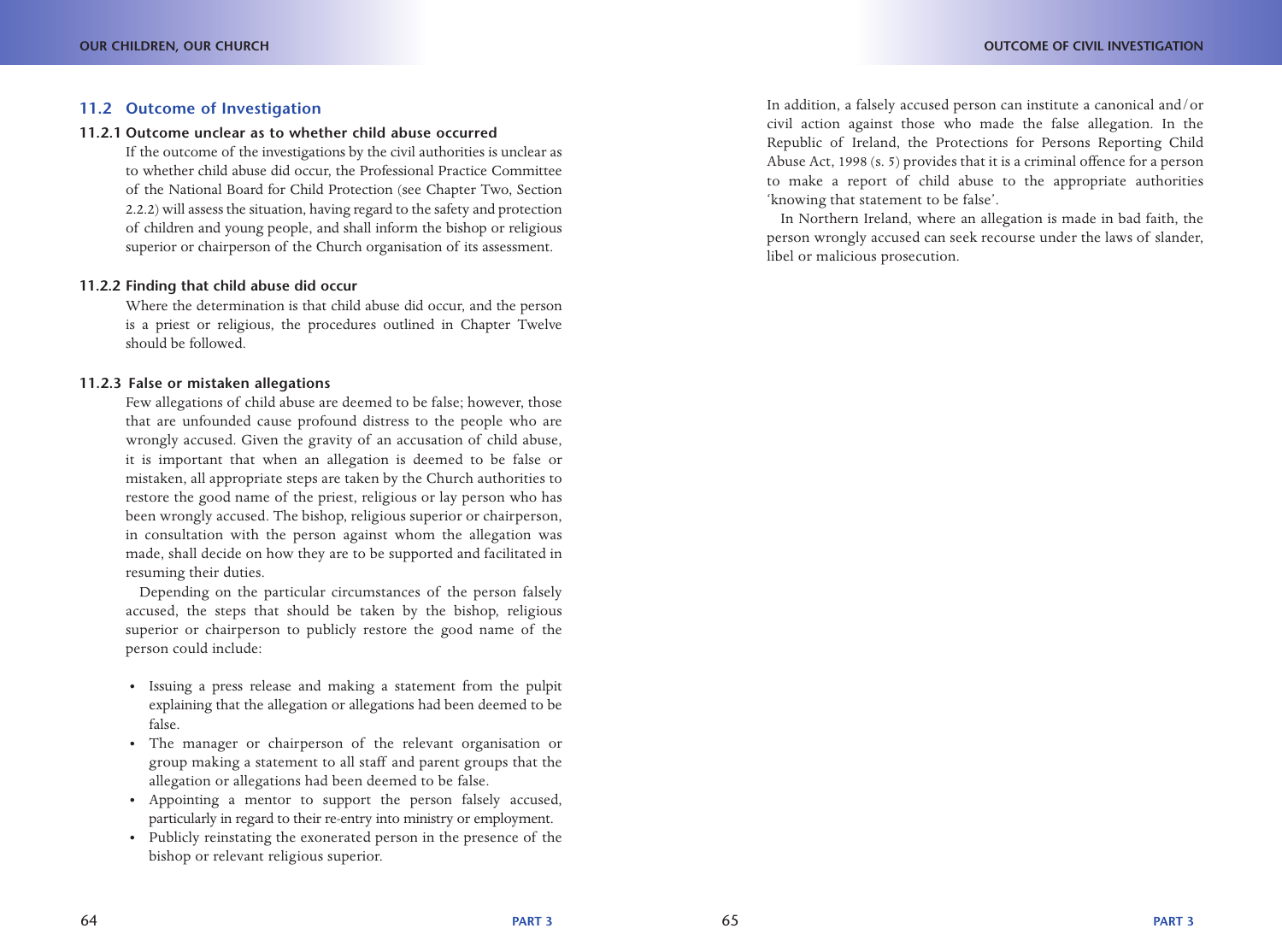## **Protecting Against Future Risk 12**

## **12.1 Introduction**

Taking just and appropriate action to protect against future risk is an essential element of an effective child protection policy in which the welfare of the child is paramount. This chapter outlines actions to be taken to protect against future risk once a priest or religious has been convicted of child abuse, or where such abuse has been admitted or established but there has not been a conviction.

## **12.2 Assessment and Treatment**

The effective protection of children and the elimination of future risk require rigorous and professional assessment, treatment and ongoing management of those who have abused children or who are considered to pose a risk. Bishops and religious superiors require professional support and advice in meeting their complex responsibilities in this area. With the welfare of the child as the paramount consideration, the following procedures should be observed.

#### **12.2.1 Assessment**

Assessment is a complex and specialised process which should be carried out by an accredited multi-disciplinary team of clinicians, trained and experienced in assessing such cases. All priests and religious who have abused children or who are considered to pose a risk shall be requested to undergo such an assessment.

It is important that an agreement or contract is made between those who are carrying out the assessment and the person being assessed, whereby:

- a commitment is given that all relevant information will be made available to the assessment process;
- a commitment is given that those who carry out the assessment will make all reports available to the person assessed and to his or her bishop or religious superior.

## **12.2.2 Treatment**

Where, as a result of assessment, a priest or religious is deemed to require professional treatment, such treatment should be provided. It is essential that all treatment programmes used by Church authorities are

properly accredited. Advice on this matter will be available from the National Office for Child Protection.

In order to benefit from treatment, it is important that the person concerned acknowledges that he or she has committed an offence, recognises the harm done to the person (or persons) abused and shows a willingness to participate actively in treatment.

## **12.3 Future Status Regarding Ministry**

Given that the abuse of children is a crime and a profound breach of the sacred trust vested in a priest or religious, the options for the future ministry of those who have abused are greatly diminished and, in some cases, removed altogether.

Where a priest or religious has been convicted of the criminal offence of the abuse of a child, that person shall not be allowed to return to any form of ministry which would permit any access to, or contact with, children or young people. (This is without prejudice to a person's right to appeal under canon law or civil law.)

Where child abuse has been admitted or it has been established that a priest or religious has abused a child or is a risk to children, but investigations by the civil authorities have not resulted in a conviction of child abuse, the bishop or religious superior is to initiate the appropriate process in canon law.

A suitably trained Support Person shall be appointed to provide ongoing pastoral support to a priest or religious convicted of child abuse, or about whom concerns exist.

## **12.3.1 Referral to Professional Practice Committee**

In the process of considering the future of a priest or religious who has been the subject of concerns regarding child abuse, a bishop or religious superior will have available the expertise of the Professional Practice Committee (Chapter Two, Section 2.2.2).

Before referring a case to the Professional Practice Committee, however, the bishop or religious superior should be satisfied that the following conditions have been met:

- The priest or religious concerned has completed a comprehensive professional assessment and treatment programme.
- An appropriate period of time after treatment has passed, during which the behaviour of the priest or religious has been observed.
- An after-care programme, involving individual and group therapy,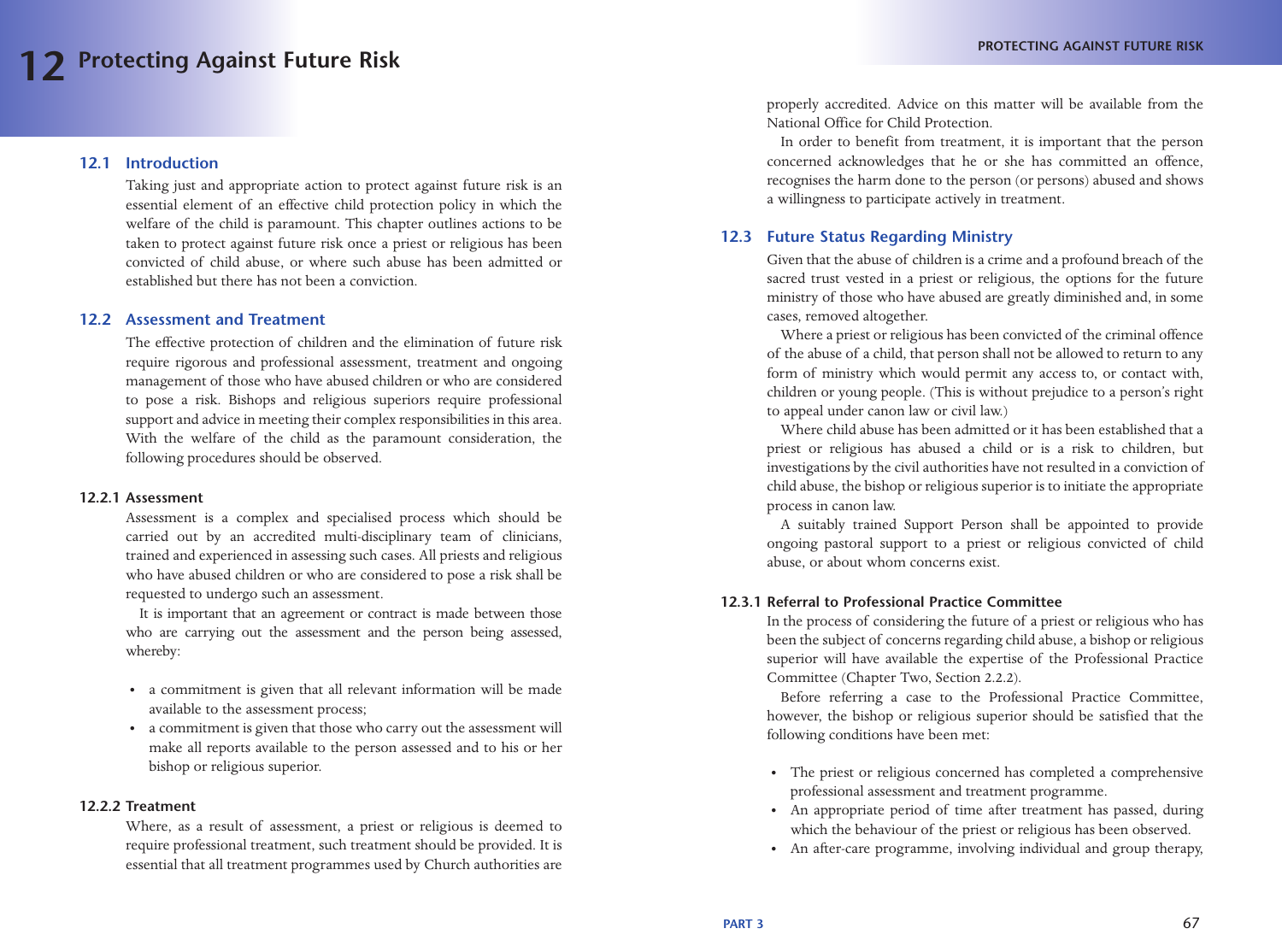has been put in place to provide continuing support and guidance to the priest or religious.

- The priest or religious has accepted that should there be any proposal to assign him or her to some form of limited ministry, it will be necessary to disclose his or her past abusing to those in authority in the proposed assignment and to such others as might need to know.
- A system of individual supervision and monitoring has been put in place to ensure accountability.

In making its determination, the Professional Practice Committee will satisfy itself that it has available to it all the relevant information and reports in relation to the priest or religious, as well as access to the necessary expertise in risk assessment.

The Professional Practice Committee will then advise on whether and in what circumstances, if at all, the person may ever again be permitted to resume some form of limited public ministry.

#### **12.3.2 Future ministry not possible**

If the Professional Practice Committee rules out appointment to any ministry, the options available are described below. In the case of a diocesan priest these include:

- retirement under strictly monitored conditions;
- laicisation sought by the priest;
- the imposition of ecclesiastical penalties, not excluding, if the case so warrants, dismissal from the clerical state, in accordance with the processes prescribed in canon law.

In relation to a religious who has offended, an option may be that the person will live the religious life within their religious community, without being permitted access to children. This will require careful supervision of the person concerned and attention to the practical and pastoral needs of the religious community, as outlined in Section 12.4.3 below.

#### **12.3.3 Limited assignment to ministry**

If the Professional Practice Committee advises that a limited assignment to ministry is possible, the bishop or religious superior should make the assignment by way of a written Precept, which will include the following elements:

- a recommitment by the priest or religious to the way of life into which they have been ordained and/or professed;
- details of the place of residence of the priest or religious and the specific terms of their assignment;
- the conditions of supervision which will apply during the assignment;
- the requirement that the priest or religious will participate in an appropriate and specified programme of therapy;
- the requirement that the priest or religious will avoid being alone with children;
- the requirement that the priest or religious will abide by the Code of Behaviour for personnel which is operative in the position to which he or she is assigned;
- an acceptance that his or her past in relation to concerns about suitability for ministry with children will be disclosed to those in authority at the place of assignment and to such others as may need to know;
- a clear and unequivocal statement that violation of the requirements outlined in the Precept shall result in the person's immediate removal from the assignment.

## **12.4 Supervision**

The supervision of those convicted of child abuse is a civil responsibility, but relevant religious authorities also have an important role in this area.

#### **12.4.1 Formal notification of supervision**

The bishop or religious superior shall advise the priest or religious in writing of the monitoring process which is to be put in place.

The priest or religious concerned shall acknowledge in writing acceptance and understanding of the monitoring process.

#### **12.4.2 Supervision of the monitored priest or religious**

Each priest or religious who is to be supervised should be assigned to a willing, competent priest or religious who has their confidence and that of the bishop or religious superior. This person should have an understanding of the nature of the abuse and have professional support.

It is important that the proposed supervision, living arrangements and meaningful activity or work are agreed with the priest or religious concerned in ways that maximise their cooperation and compliance.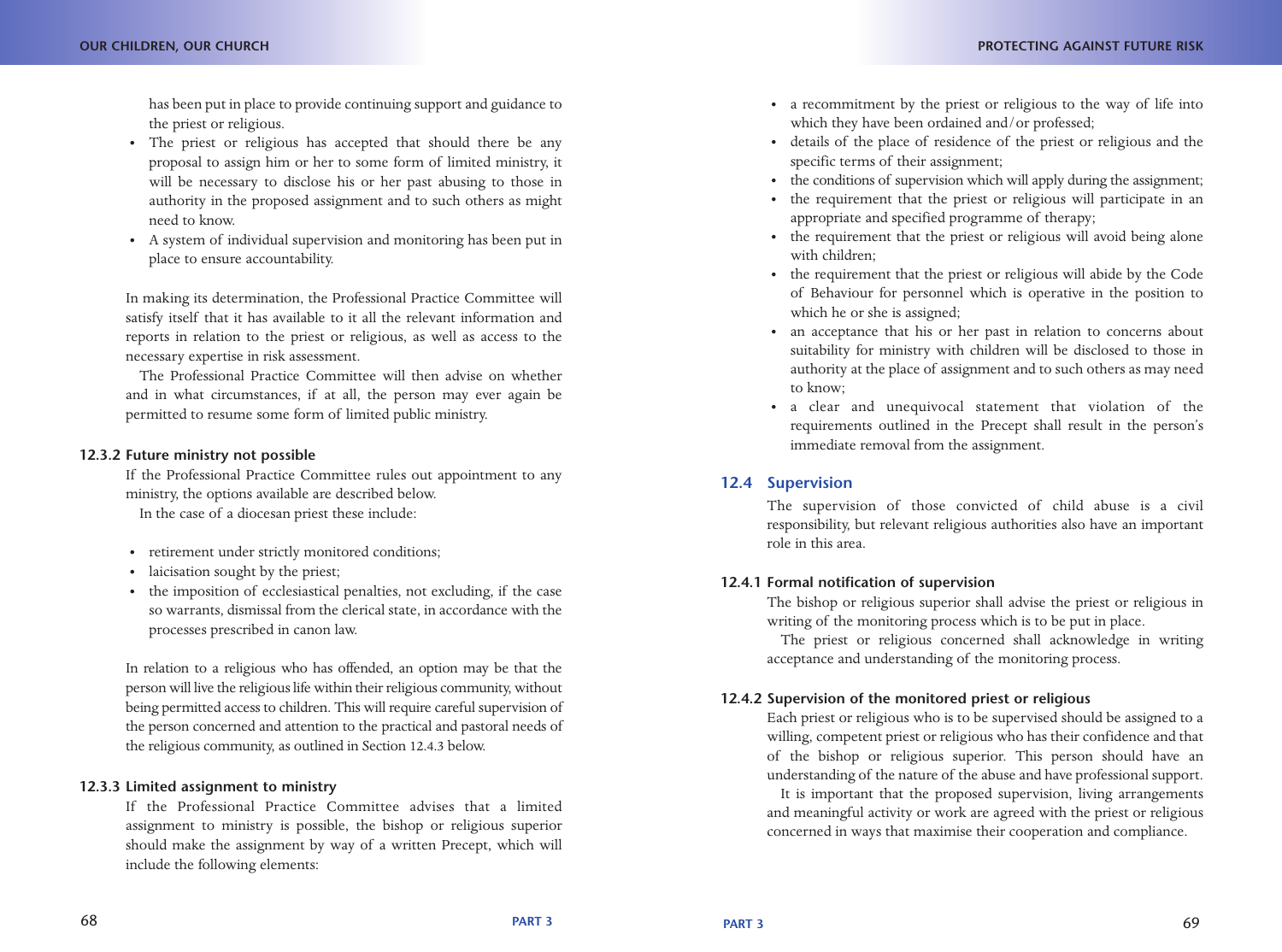#### **12.4.3 Supervision within religious communities**

Where the person to be supervised is to be part of a religious community, it is important that the other members of the community are given adequate advice and support in relation to their role, including information on the relevant clinical and practical issues involved. In particular:

- The community should discuss the matter in advance of the person concerned taking up residence. It may also be helpful to have a meeting in the presence of the person to be supervised, once they have arrived.
- Other members of the community may find the situation particularly stressful. It is important that they are provided with adequate support, including the assistance of qualified counsellors, if necessary.
- The person being supervised may also have difficulty integrating into the life of the religious community. They, too, should be provided with adequate support, including qualified counselling, if necessary.
- It is important that the person being supervised is encouraged to co-operate sensitively and constructively with the community as it seeks to support them in observing the agreed monitoring process.
- The person being supervised should meet regularly with the local superior and/or regional superior to review their life in the religious community.

## **13.1 Introduction**

Throughout his ministry, Jesus reached out to those who were hurt or wounded in any way. The Church is called to continue this vital ministry of healing and reconciliation.

The principles and procedures outlined in this chapter seek to ensure that those affected by child abuse are supported on the journey towards healing and reconciliation through the provision of a comprehensive range of human, practical, professional and spiritual supports.

These supports are based on a recognition that the abuse or alleged abuse of a child or young person in the Church can have far-reaching and painful consequences not only for the child or young person themselves, but also for their family and their local community, as well as for the accused person's family, colleagues and community.

The supports are based also on an acknowledgement that an effective pastoral care response requires the involvement of those who have awareness of the short- and long-term effects of child abuse and sensitivity towards the needs of all of those concerned, as well as relevant professional expertise.

#### **13.2 Victims of Abuse and their Families**

#### **13.2.1 Impact of abuse**

The pastoral response to victims must take account of the profound effects of child abuse, the devastating impact it may have had on the life of the victim and the reality that, in some instances, he or she will have been living with the pain of their abuse for many years before reporting.

Furthermore, for most people, the process of disclosing abuse will be an emotionally distressing experience. In particular, the possibility that they will not be believed may cause anxiety. For this reason, it is important that assurance is given to those who have reported allegations in good faith that they have done the right thing in disclosing the abuse.

In some instances, people may experience feelings of anger and depression which can lead them to reject offers of pastoral help. However, it should be recognised that there may be other times when they will be more open to accepting pastoral support. Pastoral outreach should take cognisance of this: there must be respect for the wishes of those who do not want to avail of pastoral care when it is first offered, while at the same time ensuring that it can be accessed later, if so wished.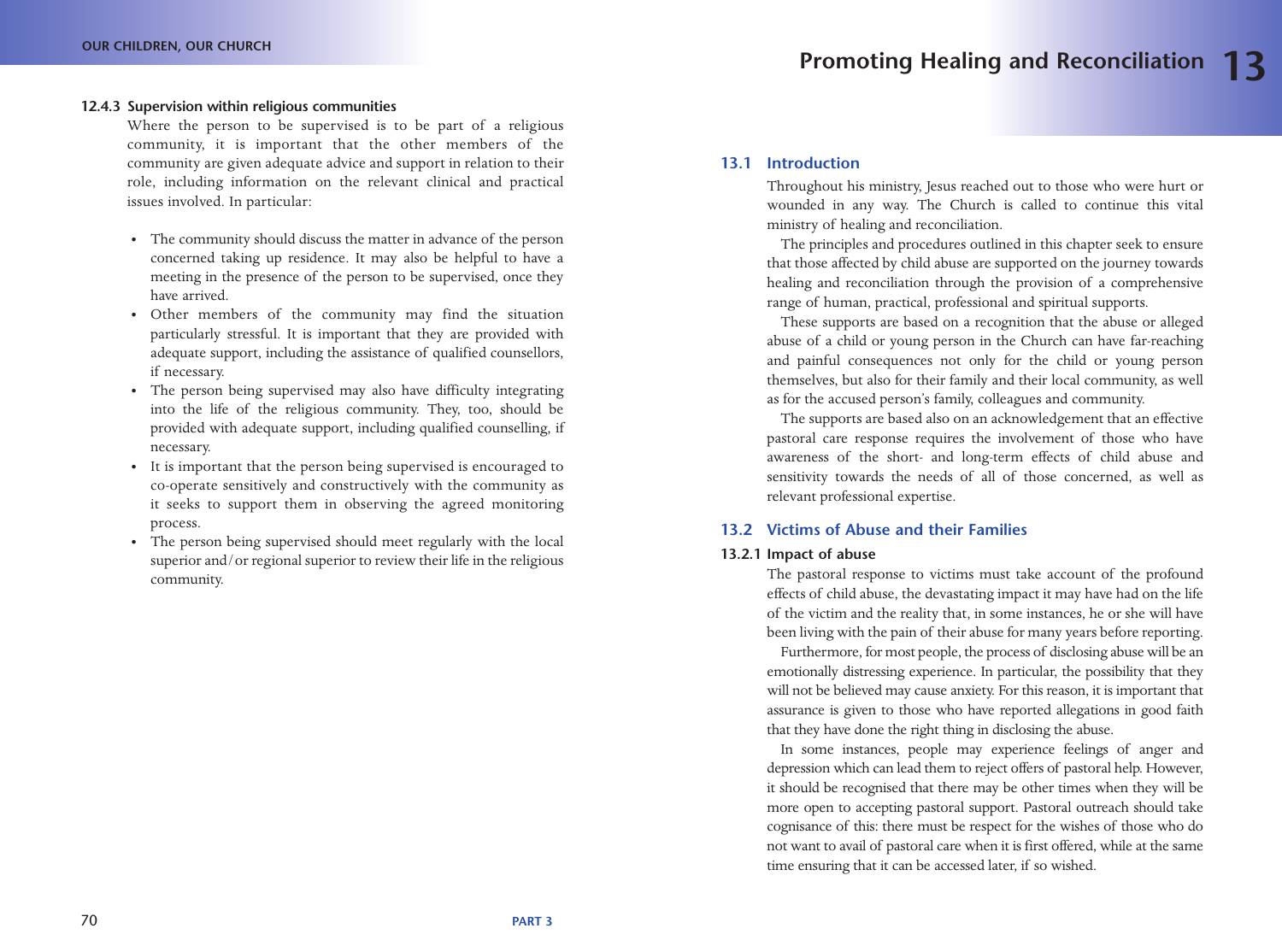#### **13.2.2 Pastoral care needs**

The person who has been abused, or the families of children who have been abused, may have the following pastoral needs:

- to know that they are being listened to, believed and respected;
- to know that they are recognised as individuals with particular needs;
- to know that the suffering and the pain they have experienced prior to the time of the disclosure will be acknowledged;
- to be given information regarding the Church and civil processes which will follow;
- to be kept informed;
- to know whether the alleged offender has admitted or denied the allegation;
- to have access to support;
- to have access to professional counselling;
- to have spiritual guidance and help with the practice of their faith.

## **13.2.3 Recommended steps**

- Following the reporting of an allegation of child abuse by the Director of Child Protection, the bishop or religious superior (or person so delegated) should communicate immediately with the alleged victim, acknowledging the allegation and offering them support.
- The bishop or religious superior should offer to meet the alleged victim or their family, if the victim is a minor.
- Where a victim does not want contact with the Church, this should be respected.
- If the alleged victim does wish to have contact, the Church will offer the services of a Support Person to the victim and their family. A choice of male or female, clerical or lay Support Person should be offered.
- The victim should be kept informed of developments as they unfold, including being told of the outcome of the meeting between the Director of Child Protection and the civil authorities (Chapter Nine, Section 9.2.1). Where the offer of a Support Person has been accepted, the Support Person will act as a liaison between the alleged victim and the Director of Child Protection.
- Spiritual help should to be offered to the victim. The person providing spiritual help and support must have a knowledge and appreciation of the dynamics and impact of child abuse. The spiritual advisor may be a priest, religious or lay person. The victim

should have the option of having an advisor from outside his or her local area.

- The victim of child abuse should have access to professional counselling, if they so wish. The Support Person should facilitate this through referral to an appropriate professional counsellor.
- In the case of an allegation being reported to the Church by a third party, pastoral support should be offered to the person alleging the abuse through that third party and not directly.
- Where possible, the victim should be informed of the response of the accused to the allegation, including whether they are admitting or denying the allegation.
- The Director of Child Protection should regularly review the support being provided to victims and their families by the relevant diocese or religious congregation.
- Where appropriate, the Support Person should be available to accompany the victim to criminal court proceedings.
- Where appropriate, and after a suitable period of time, a follow-up letter should be sent by the bishop or religious superior (or person so delegated) as a statement of continuing concern.

## **13.3 Local Church Communities**

## **13.3.1 Impact of revelations of abuse**

An allegation of abuse against a priest, religious, employee or volunteer will have a major impact on the parish, religious congregation, school or Church organisation concerned. Reactions may include anger, hurt, confusion or alienation from the Church.

Many parents will also have anxiety about any interactions their children may have had with the alleged offender. A lack of an immediate response in this situation and a failure to provide appropriate information can lead to the circulation of erroneous rumours which are not in the interests of the alleged victim(s) or the person accused. Addressing the particular needs of Church communities in which an allegation of child abuse has been made is, therefore, a vital and urgent part of an effective response.

## **13.3.2 Pastoral care needs**

Whether an allegation concerns current, recent or historical abuse, the Church communities affected will need: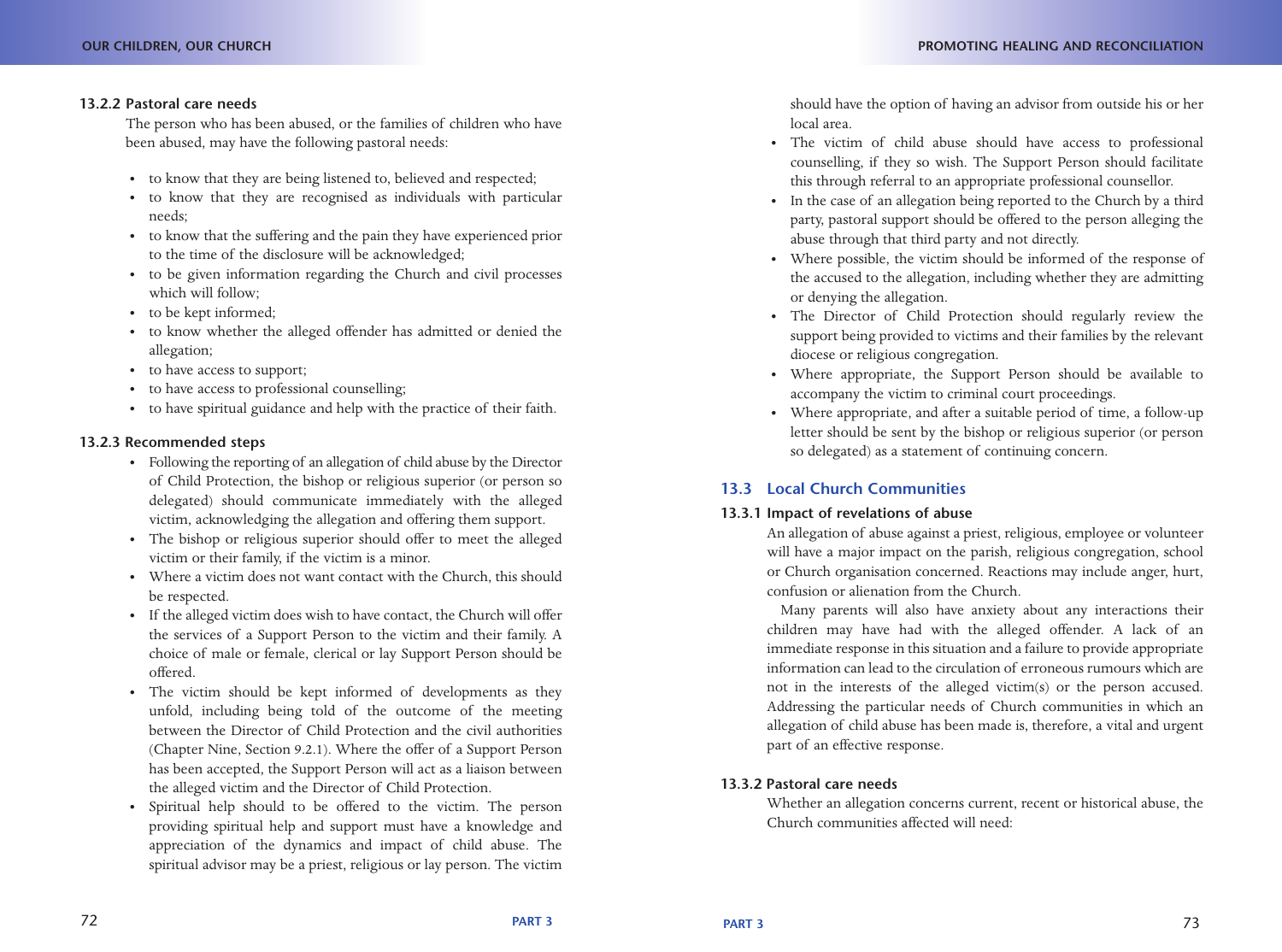- appropriate and accurate information;
- assurance that the relevant civil authorities have been advised and that appropriate action is being taken;
- advice on child protection principles and procedures;
- spiritual support;
- emotional support, particularly for parents of other children in the community concerned.

## **13.3.3 Recommended steps**

- The bishop or religious superior should respond promptly to the needs of the relevant community once an allegation has become public.
- Following an allegation, it may be appropriate for those with immediate responsibility for the pastoral care of the particular community to facilitate a 'community forum'. The purpose of such a forum will be to identify areas of specific support needed; to enable anxieties within the community to be expressed; and to begin to identify strategies to address damaged relationships within the Church community.
- When an allegation of child abuse has been received, the parish priest, or local religious superior, in any other place where the accused person held an appointment shall be informed.
- When an allegation has been proven, the bishop or religious superior will visit the community and publicly acknowledge the hurt caused to the victim (or victims), their family, the Church community and all those affected.
- The bishop or religious superior should be conscious that there may be other people within the community who have been abused but who have not yet approached the Church. Assurances should be given that should any such person wish to come forward their concerns will be listened to and dealt with sensitively and with compassion.
- Priests or religious appointed to a parish or community where there has been an allegation of child abuse should be given adequate preparation so that they can respond sensitively to the needs of the parish or local community. They should be assured that continuing support will be available to them.
- Consideration should be given to holding special liturgical services which reflect and respond to the needs of the parish or community. The timing and frequency of these services should be decided in consultation with representatives of the local community.

## **13.4 The Person Accused**

A person who has been accused of child abuse will require emotional, spiritual and practical support. They may be subject to a range of feelings including fear, isolation, guilt, anger, depression and denial. They may have particular concerns in regard to practical issues such as future income and accommodation. For these reasons, it is important that the person accused receives reassurance that the necessary emotional, spiritual and legal supports will be provided in accordance with the procedures outlined in Chapters Nine and Ten. This includes the offer of a Support Person and access to professional counselling, if requested.

The procedure to be followed when a priest or religious, or lay church employee or volunteer has been found to be the subject of a false or mistaken allegation is outlined under 'False or mistaken allegations' in Chapter Eleven, Section 11.2.3.

## **13.5 Family of the Person Accused**

## **13.5.1 Pastoral care needs**

Once aware of the allegation, the accused person's family will have to cope with many conflicting emotions. They may feel isolated, ashamed, stigmatised, concerned for the well-being of the accused and unsure as to where to turn for help.

The family of the accused person may have the following pastoral care needs:

- to have their concerns and anxieties heard and acknowledged;
- to know that their family member will be treated in a fair and just manner;
- to know how the civil and Church processes involved will proceed;
- to be kept informed on a regular basis;
- to have practical advice and support;
- to have advice on how to respond to the media, should the situation arise;
- to have spiritual guidance and support.

## **13.5.2 Recommended steps**

• If the alleged offender has given permission, the bishop or religious superior should write to the family of the alleged offender acknowledging the distress that arises following an allegation, offering support and indicating a willingness to meet with them should they so wish.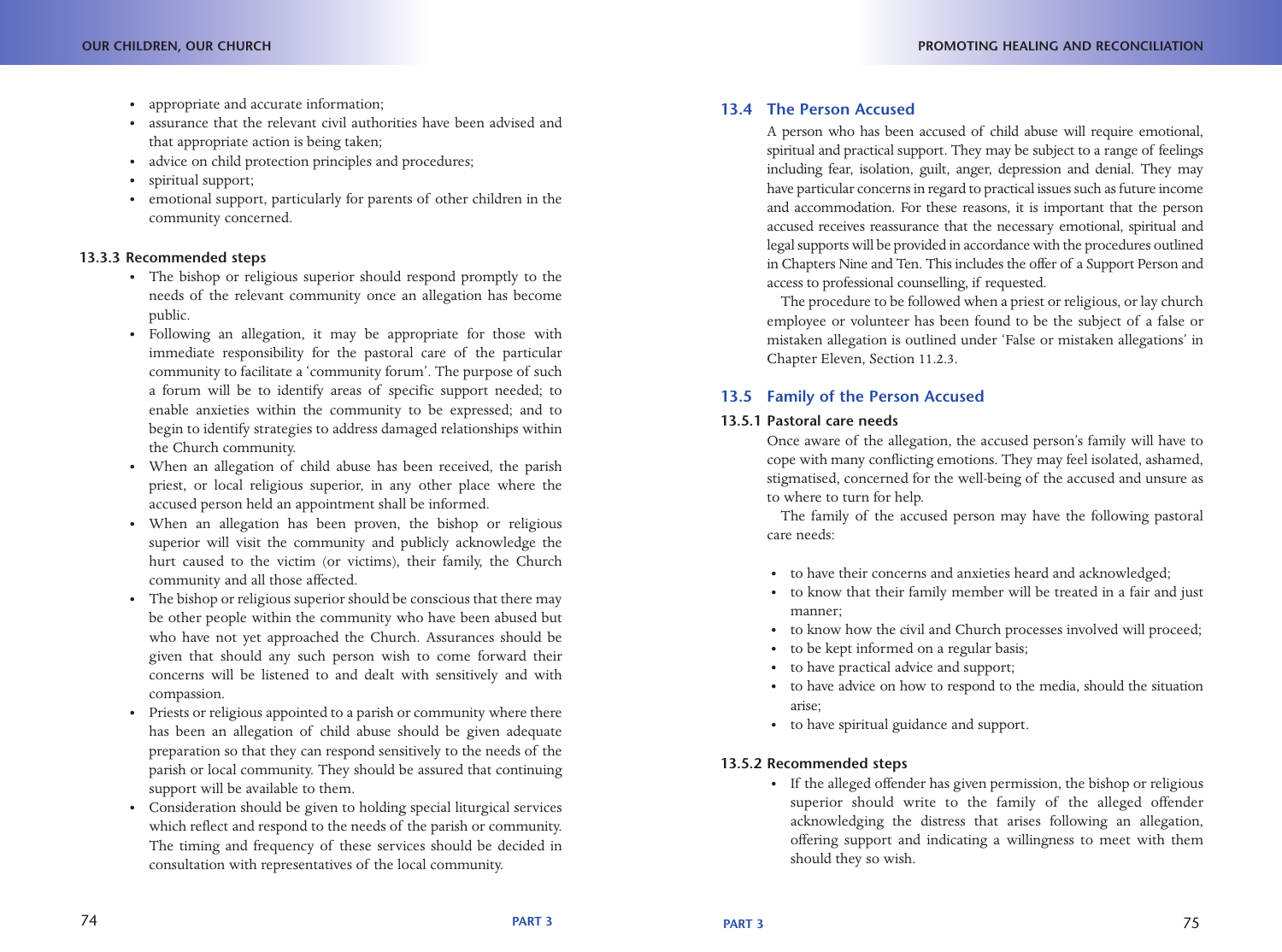- A follow-up letter should be sent as a statement of continuing interest.
- The Church should indicate that a Support Person will be provided for family members, should they so wish.
- Advice should be given on how to respond to any media queries.
- Family members may wish to have the support of professional counselling; the Support Person should facilitate them in accessing this.

## **13.6 Colleagues of the Person Accused**

#### **13.6.1 Impact of allegation of abuse**

The colleagues of an accused person in a parish or religious congregation may experience a range of emotions when they learn that an allegation of child abuse has been made. They may feel anxiety about the welfare of both the alleged victim and the accused, about the impact of the allegation on the parish or religious community, about the practical implications for the administration of the parish or the work of the religious community and about the impact of such an allegation on their own reputation and identity. Their anxieties and concerns, may, in turn, lead to a general loss of morale.

#### **13.6.2 Pastoral care needs**

Colleagues of an accused person will have the following specific needs:

- to be given initial information and to be kept informed about all relevant aspects of the process as it unfolds, where legally appropriate;
- to know that the practical and emotional impact on them of the allegation is recognised, including the possible increase in workload that may arise as a result of the accused person taking administrative leave;
- to be assured that the process for dealing with the allegation against their colleague will be fair and just;
- to be advised on how to respond sensitively and adequately to all those immediately affected, including parishioners;
- to have advice on how to deal with media queries;
- to have ongoing practical and emotional support from their leaders.

### **13.6.3 Recommended steps**

- The bishop or religious superior will appoint an appropriate person to meet the colleagues of an accused person as soon as possible after an allegation has been reported. Arrangements for the ongoing support of colleagues should be discussed and agreed at this meeting. The alleged offender should be informed that this process has taken place.
- Colleagues should be given advice and support on how to respond in a sensitive, honest and non-defensive way when the allegation becomes public.
- A meeting should also be arranged with the accused person's former colleagues in places where he or she previously ministered, was employed or worked as a volunteer.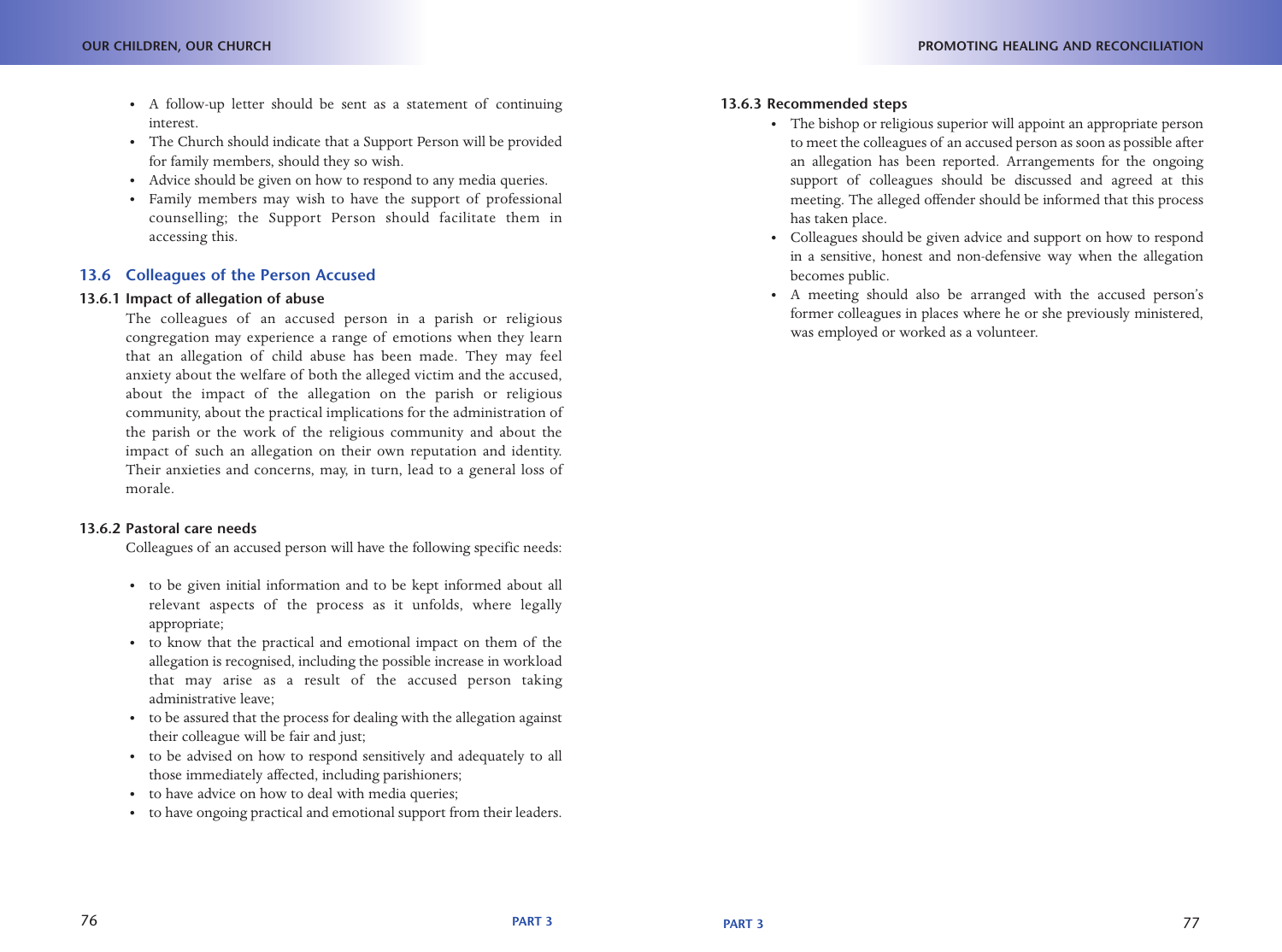# **APPENDICES**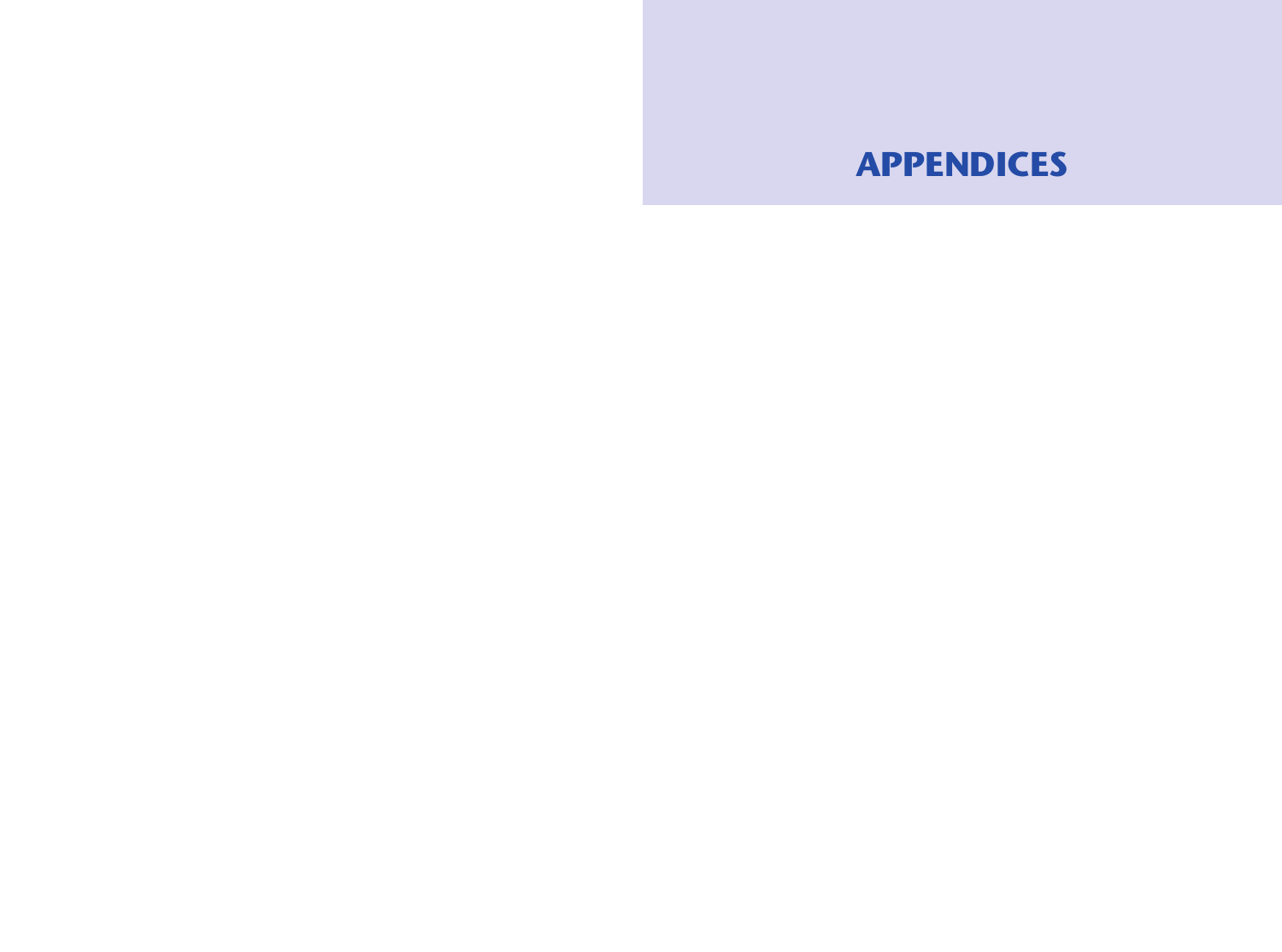# **Appendix One**

## **Working Group on Child Protection**

**Ms Maureen Lynott** (Chairperson)

**Mr Paul Bailey**, Director of Child Protection Office, Irish Bishops' Conference

**Sr Martina Barrett**, CORI Child Protection Task Force

**Ms Margaret Burns,** former Administrator, Council for Social Welfare **Ms Marie Collins**, Survivor of Clerical Child Sexual Abuse

**Fr Hugh Connolly**, Lecturer in Theology, St Patrick's College, Maynooth **Monsignor John Crowley**, Representative of the National Conference of Priests in Ireland

**Sr Evelyn Greene**, CORI Child Protection Task Force – Education **Ms Kay Hyden**, National Co-ordinator of Training and Development, Child

Protection Office, Irish Bishops' Conference

**Dr Kevin McCoy**, Consultant, Social Care Services

**Fr Michael Mullaney**, Lecturer in Canon Law

**Fr Paul Murphy**, Director CORI Child Protection Office

**Ms Marguerite O'Neill**, Senior Clinical Psychologist

**Mr Patrick O'Toole**, Retired Assistant Garda Commissioner

**Ms Suzanne Phelan**, Background in child protection and social work

**Ms Gemma Rowley**, Social Worker; Representative of Bishops' Committee on Child Protection

**Fr David Smith**, CORI Child Protection Task Force

**Mr Michael Waters**, Chairperson, Survivors of Child Abuse (UK)

**Ms Liz Chaloner** (Drafter) **Mr Ger Crowley** (Special Advisor)

## *Administrative Support*

**Ms Andrea Horan**, Child Protection Office, Irish Bishops' Conference **Ms Colma McEvoy**, Child Protection Office, Irish Bishops' Conference

# **Appendix Two**

## **Written Submissions to the Working Group on Child Protection: Main Points**

- There was wide agreement that the Catholic Church should be an example of best practice in the prevention of child abuse and that its new policies and procedures on child protection should be fully consistent with civil law and guidance. These policies and procedures should be implemented uniformly across all Church bodies and by all those working for the Church, in whatever capacity. As a general principle, it was agreed that the safety and welfare of the child should be paramount.
- The importance of transparent auditing and monitoring procedures was emphasised, as was the need for resources for implementation, systematic training and awareness-raising for all those whose work brings them into regular contact with children.
- There was a specific recommendation that there should be a child-friendly version of the Church's new child protection policies. This should include a complaints procedure that would be accessible to children.
- Concern was expressed that all those working with children in the Church should gain police clearance in advance of taking up positions, whether paid or voluntary.
- With regard to the determination of suitability of candidates for the priesthood, it was recommended that a single national database be established and maintained by the Church which would hold information on all applicants for ordained ministry and be available to selection boards, bishops and religious superiors.
- There should be strict adherence to the Instruction of the Holy See and *Decreta Generalia* of the Irish Bishops' Conference on admitting candidates coming from other seminaries or religious houses.
- The challenge of reconciling canon law and civil law was highlighted in several submissions.
- It was pointed out that where there is a lack of pastoral or therapeutic response from either the Church or State to child abuse, the person abused is left isolated and with little alternative but to seek redress through the courts.
- The rights of the accused were raised in a number of submissions. It was emphasised that the person accused has Constitutional rights which need to be safeguarded, while the welfare and protection of children must also be ensured.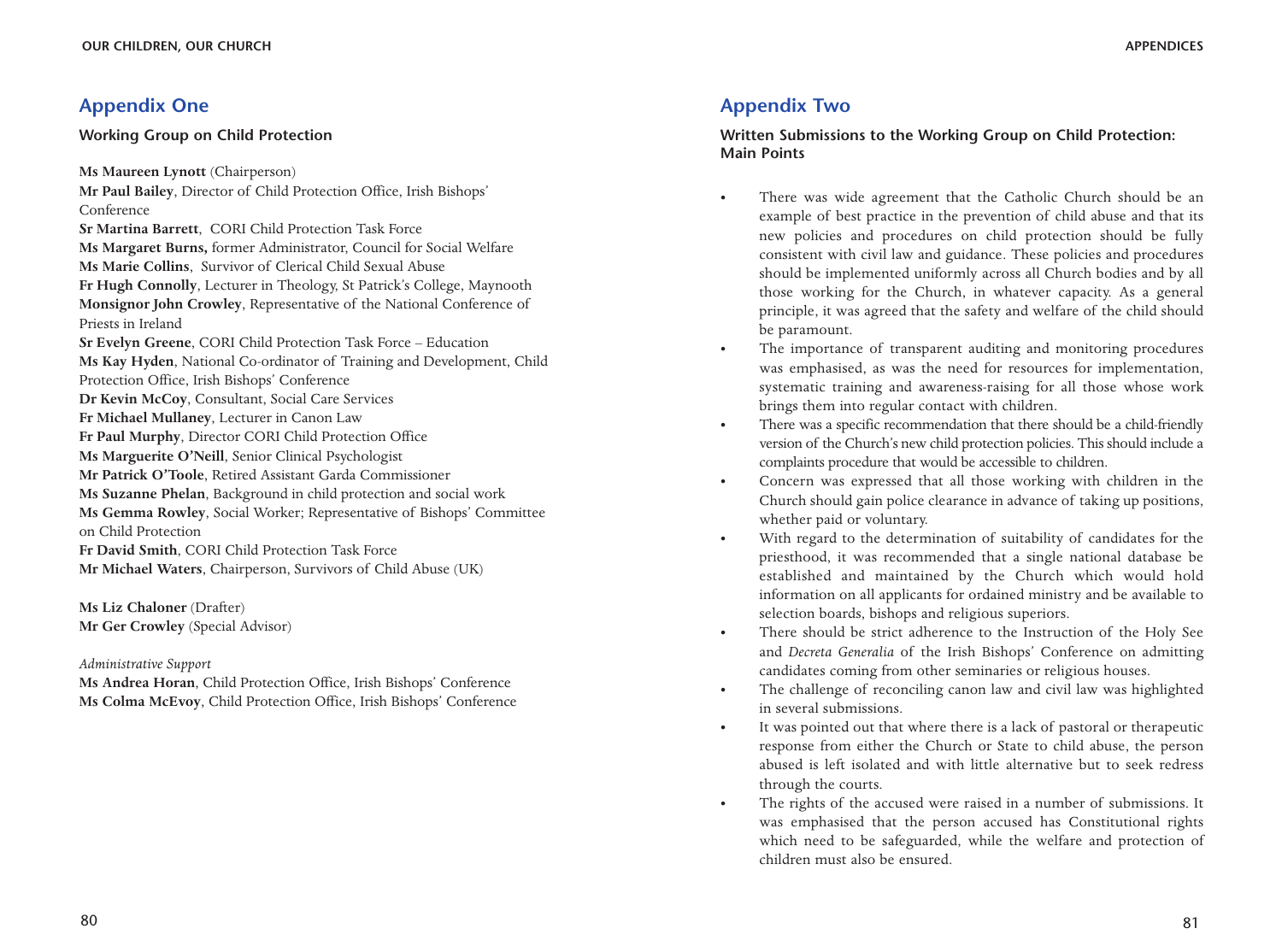- There were differing opinions regarding the placing of those accused on 'administrative leave'. On the one hand, it was recommended that accused persons should be removed from duty, not as a presumption of guilt but as a necessary precaution. On the other hand, major concerns were expressed about the accused being asked to take administrative leave without an investigation being completed.
- Fears were expressed about the possibility of false allegations. The difficulty of restoring the good name of a person who has been falsely accused was stressed.
- Attention was drawn to the need for more expeditious investigations into allegations of child abuse. There was a suggestion that levels of communication between the Church and civil authorities needed to be improved.
- The point was made that lack of a criminal conviction does not necessarily imply innocence, especially in light of the very low rate of prosecution in the criminal courts and the even lower rate of conviction.
- Many submissions expressed concerns about sex education programmes in Catholic schools. Some suggested that these should be withdrawn from the curriculum; others argued that sex education was a central element of a child protection policy.
- A number of submissions sought clarity in reporting procedures.
- It was suggested that clear guidelines were required in relation to allegations of child abuse made against bishops, religious superiors, delegates and others in positions of authority in the Church.

# **Appendix Three**

## **Key Legislative Provisions**

## *Republic of Ireland*

The Child Care Act, 1991 Domestic Violence Act, 1996 The Non-Fatal Offences Against the Person Act, 1997 Freedom of Information Act, 1997 Protections for Persons Reporting Child Abuse Act, 1998 Data Protection Act, 1988 and the Data Protection (Amendment) Act, 2003 The Education Act, 1998 Education (Welfare) Act, 2000 Health Act, 2004

## *Northern Ireland*

The Children (Northern Ireland) Order 1995 The Children's Evidence (Northern Ireland) Order 1995 Data Protection Act 1998 Family Homes and Domestic Violence (Northern Ireland) Order 1998 Human Rights Act 1998 The Public Interest Disclosure Order 1998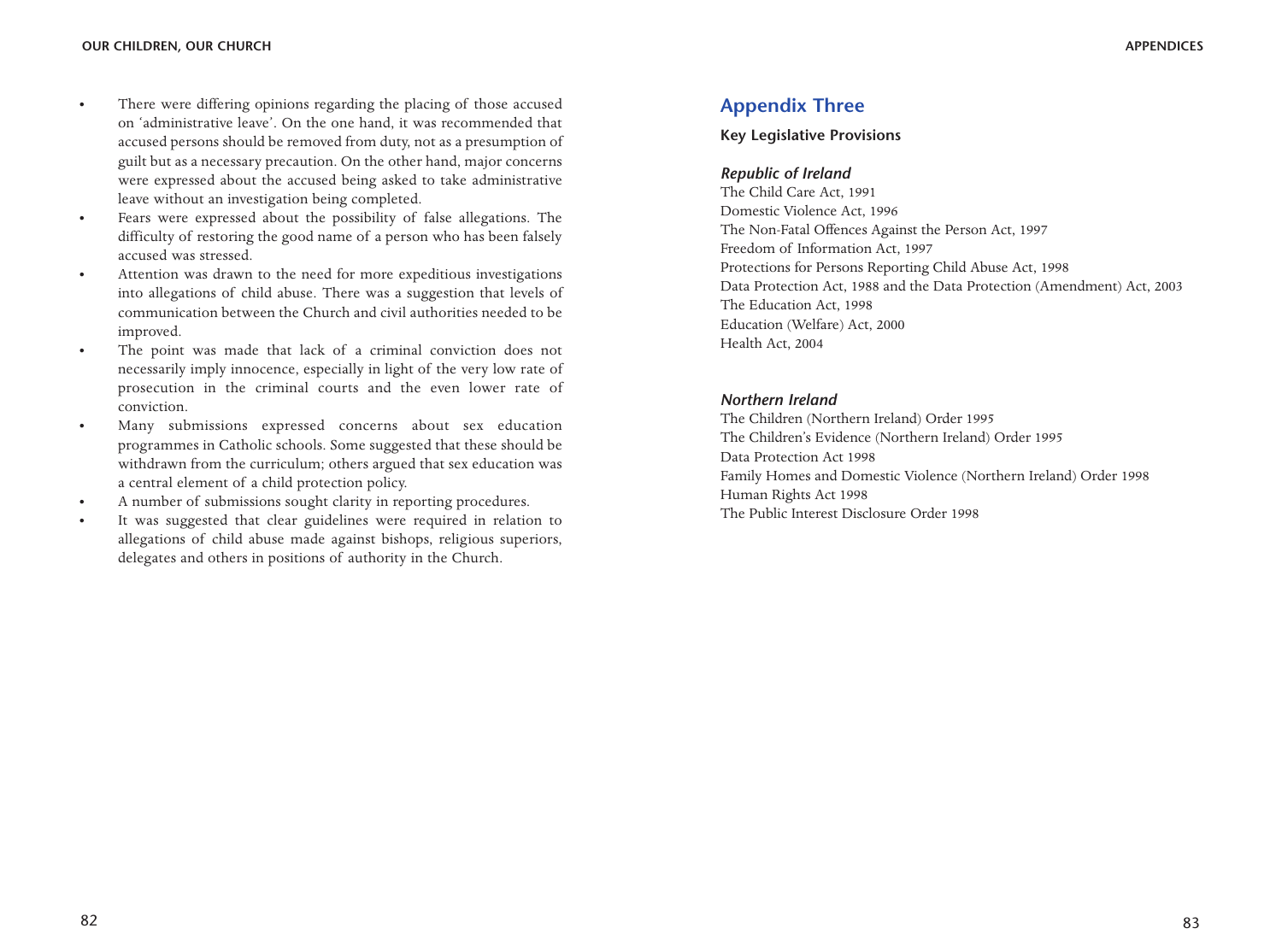## **Appendix Four**

## **Recommended Supervision Ratios**

In the Republic of Ireland, the Childcare (Pre-School Services) Regulations, 1996 and Child Care (Pre-School Services) (Amendment) Regulations, 1997 have the following requirements for adult:child ratios:<sup>63</sup>

| <b>Service</b> | Age             | Adult:Child |
|----------------|-----------------|-------------|
|                |                 | Ratio       |
| Full Day Care  | $0-1$ year      | 1:3         |
|                | $1-3$ years     | 1:6         |
|                | 3-6 years       | 1:8         |
| Sessional      | $0 - 6$ years   | 1:10        |
| Drop-in Centre | $1-6$ years     | 1:8         |
|                | under 12 months | 1:3         |

The *Code of Practice – Child Protection for the Youth Work Sector recommends the* following:

> The minimum adult: young person ratio should ideally be **one adult per group of eight plus one other adult, and allowing an additional adult for each group of eight thereafter**. Local circumstances, the ages of the children, the experience of the volunteers and the staff should be taken into consideration. Safety, ability/disability of young people and the nature of the activities being undertaken may require that these ratios be considerably lower.<sup>64</sup>

In Northern Ireland*, Our Duty to Care: Principles of Good Practice for the Protection of Children and Young People* recommends the following ratios:

| Age              | <b>Staff:Child Ratio</b>                   |
|------------------|--------------------------------------------|
| $0 - 2$ years    | 1 member of staff to 3 children            |
| $2-3$ years      | 1 member of staff to 4 children            |
| $3-7$ years      | 1 member of staff to 8 children            |
| 8 years and over | 2 members of staff (preferably one of each |
|                  | gender) for up to 20 children              |

There should be one additional staff member for every ten extra children. The ratio of staff and volunteers to children with disabilities is dependent on the needs of the individual child.<sup>65</sup>

## **Appendix Five**

**Sample Application Form for Volunteers\*** *Confidential* Surname -------------------------------------------------------------------------------------------------- Forename -------------------------------------------------------------------------------------------------- Address -------------------------------------------------------------------------------------------------- -------------------------------------------------------------------------------------------------- Date of Birth ------------------------------ Tel. ---------------------------------------------------- Are you *(Please tick)* Employed ---------------- Unemployed ------------------ Student -------------------- Homemaker ---------------- Retired ------------------ Other -------------------- Previous work experience: -------------------------------------------------------------------------------------------------------------------- -------------------------------------------------------------------------------------------------------------------- -------------------------------------------------------------------------------------------------------------------- Have you previously been involved in voluntary work? Yes ------ No ------If yes, give details: -------------------------------------------------------------------------------------------------------------------- -------------------------------------------------------------------------------------------------------------------- -------------------------------------------------------------------------------------------------------------------- --------------------------------------------------------------------------------------------------------------------

How much time can you commit to voluntary work? (*Please tick*)

|           | Mon | Tues | Wed | Thur | Fri | Sat | Sun |
|-----------|-----|------|-----|------|-----|-----|-----|
| Morning   |     |      |     |      |     |     |     |
| Afternoon |     |      |     |      |     |     |     |
| Evening   |     |      |     |      |     |     |     |

\* From: Department of Health and Children, *Our Duty to Care: the Principles of Good Practice for the Protection of Children and Young People*, Dublin: Stationery Office, 2001, pp 41–2.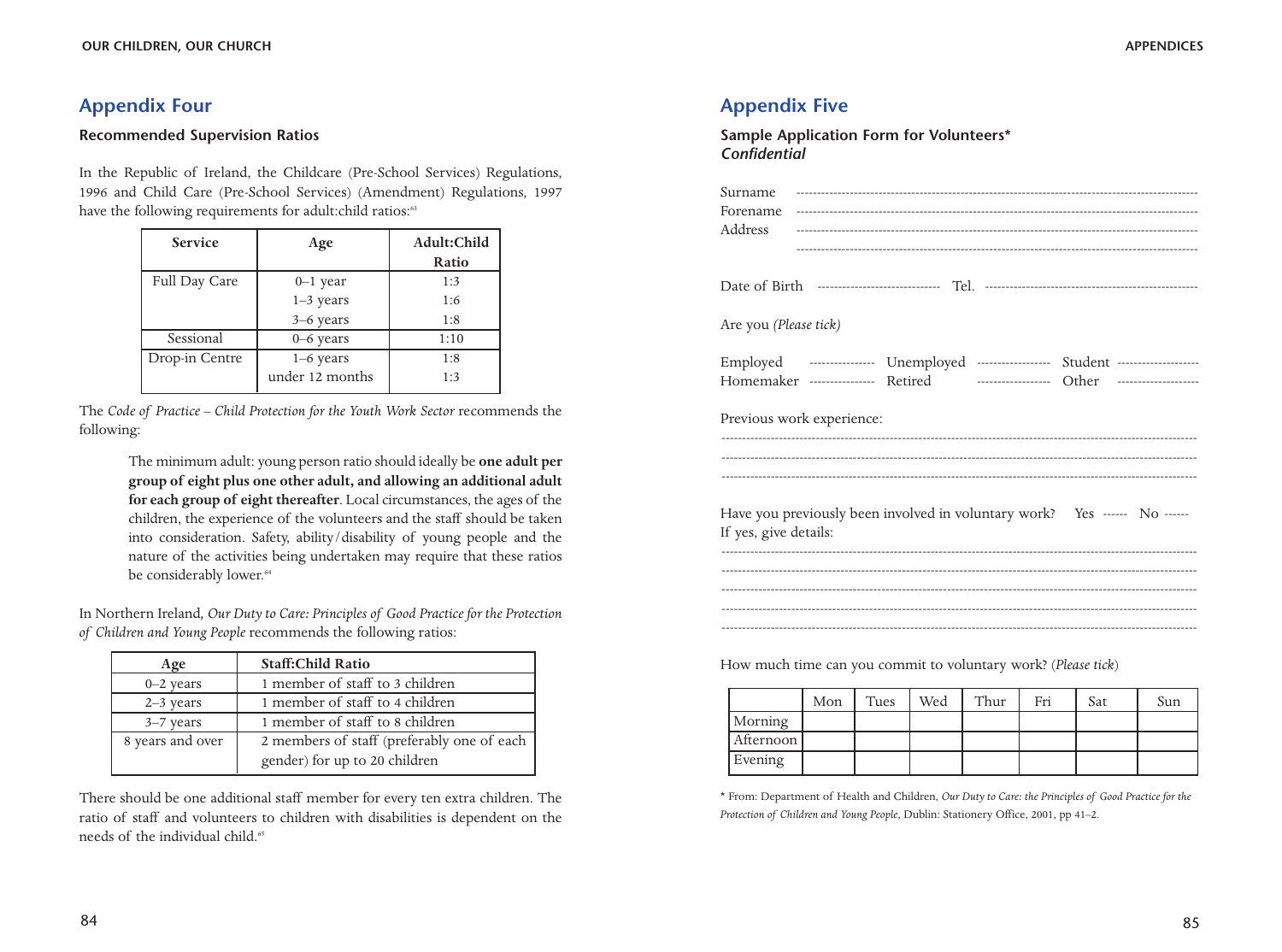Do you have any spare time hobbies, interests or activities?

Any other relevant information?

Please provide the names and addresses of two people whom we could contact for a reference (not relatives)

-------------------------------------------------------------------------------------------------------------------- --------------------------------------------------------------------------------------------------------------------  $-$ 

-------------------------------------------------------------------------------------------------------------------- --------------------------------------------------------------------------------------------------------------------  $-$ 

| Name ----------------------------------    |      |  |
|--------------------------------------------|------|--|
|                                            |      |  |
|                                            |      |  |
|                                            |      |  |
|                                            |      |  |
|                                            |      |  |
|                                            |      |  |
|                                            |      |  |
| Signed ----------------------------------- | Date |  |

#### *Other information which might be sought on the application form*

- Can you drive? Do you have access to a car?
- How did you learn about this volunteering opportunity?
- Why do you want to do voluntary work?
- Have you any disability which would affect your voluntary work?
- Have you ever committed a criminal offence?

## **Appendix Six**

**Sample Declaration Form to be Completed by Staff and Volunteers\*** *Confidential*

Declaration from all staff and volunteers working with children and young people

| ---------------------------- | Place of Birth | ------------------------------------ |
|------------------------------|----------------|--------------------------------------|
|                              |                |                                      |

Any other name previously known as ----------------------------------------------------------

Do you have any prosecutions pending or have you ever been convicted of a criminal offence or been the subject of a caution or of a bind over order?

Yes ---------- No ----------

If yes, please state below the nature and date(s) of the offence(s), the court responsible for dealing with the matter, the approximate date of the court hearing.

|  | ---------------------- |
|--|------------------------|
|  |                        |
|  |                        |
|  |                        |
|  |                        |
|  |                        |

\* Adapted from: *Our Duty to Care: Principles of Good Practice for the Protection of Children and Young People*, Information Pack, Belfast: Volunteer Development Agency, 2000.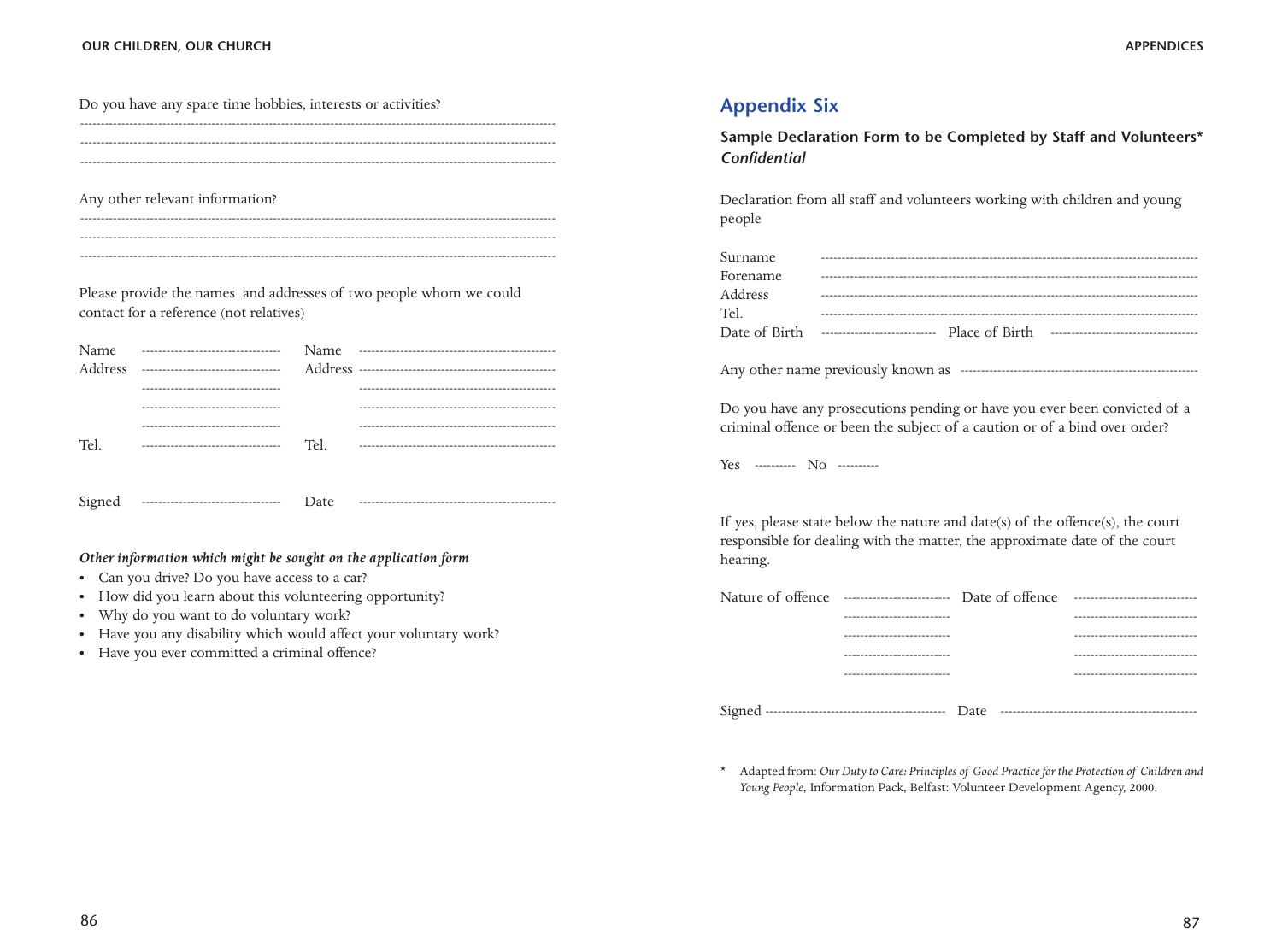## **Appendix Seven**

## **Pre-Employment Consultancy Service (Northern Ireland)**

Organisations or groups wishing to use this service need to make an application to the Child Care Unit of the Department of Health, Social Services and Public Safety (see details below). The Pre**-**Employment Consultancy Service (PECS) can be used by those organisations which clearly meet the criterion of having posts involving 'substantial access' to children or to adults with a learning disability.

*In applying to use the service the following information must be included:*

- A description of the organisation
- Details of the organisation: its structure and constitution, the names and addresses of all office bearers (chairperson, treasurer, secretary, committee members)
- Details of the posts which involve 'substantial access' to children (or adults with a learning disability), including the nature of the access, and the reasons why such access cannot be avoided
- Written confirmation that the organisation will conform as far as possible to the principles outlined in *Our Duty to Care: Principles of Good Practice for the Protection of Children and Young People.*

*For further information contact:*

Pre-Employment Consultancy Service Child Care Unit Department of Health, Social Services and Public Safety Room 508a Dundonald House Upper Newtownards Road Belfast BT4 Tel 028-9052 2559 Email: pecs@dhsspsni.gov.uk

Further information about the service is contained in the Department of Health, Social Services and Public Policy booklet, *Safer Organisations: Safer Children*, which is also available from the Child Care Unit.

# **Appendix Eight\***

**Sample Questionnaire for the Bishop or Religious Superior of a Priest or Religious Applying for Transfer**

Name of applying priest or religious

Name of his Diocese or Religious Congregation

------------------------------------------------------------------------------------------------------------------ 1. Why does the applying priest or religious want to minister in the Diocese of ------------------------------------------------------------?

------------------------------------------------------------------------------------------------------------------

2. Does he seek ministry in the Diocese of ------------------------------------------------- with a view to permanence and/or incardination?

Yes ------------ No ------------

3. Is he coming temporarily?

Yes ------------ No ------------

4. If he is a member of an Institute of Consecrated Life or Apostolic Life, is he currently Exclaustrated?

Yes ------------ No ------------

5. Has he ever petitioned the Holy See for secularisation *praevio experimento* in accord with canon 693? If yes, give details.

Yes ------------ No ------------

6. Have you any specific concerns about the performance of his ministry? If yes, give details.

-------------------------------------------------------------------------------------------------------------------- --------------------------------------------------------------------------------------------------------------------

--------------------------------------------------------------------------------------------------------------------

--------------------------------------------------------------------------------------------------------------------

-------------------------------------------------------------------------------------------------------------------- --------------------------------------------------------------------------------------------------------------------

Yes ------------ No ------------

7. Have there ever been accusations or charges against him for sexual misconduct? If yes, give details.

--------------------------------------------------------------------------------------------------------------------

Yes ------------ No ------------

8. Have there ever been accusations against him concerning any form of impropriety towards children or young people? If yes, give details. Yes ------------ No ------------

--------------------------------------------------------------------------------------------------------------------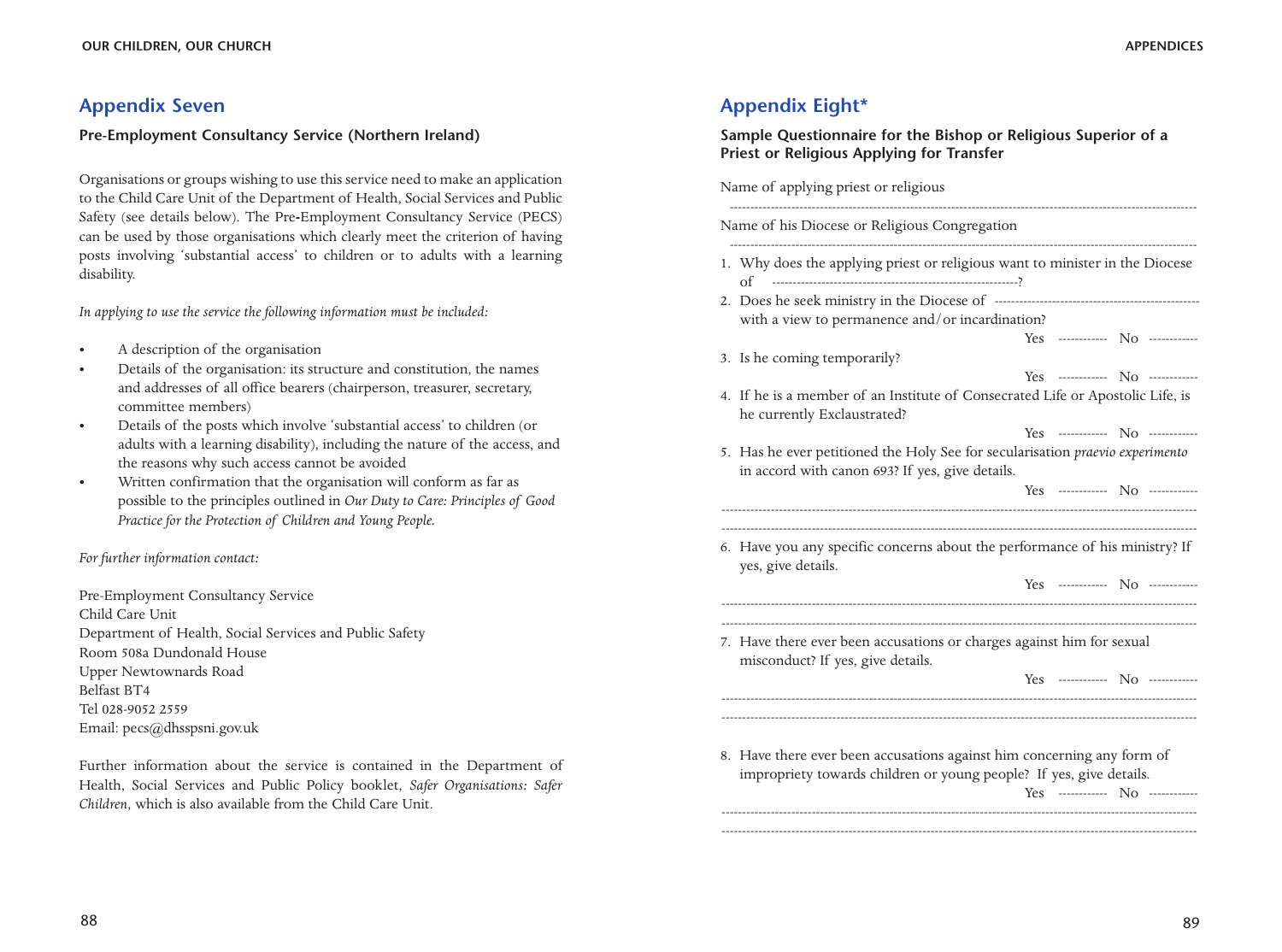| 9. Has he ever shown any behaviour that would indicate that he is a risk to<br>children or young people? If yes, give details. |  |                                                                                                                                               |  |
|--------------------------------------------------------------------------------------------------------------------------------|--|-----------------------------------------------------------------------------------------------------------------------------------------------|--|
|                                                                                                                                |  | $Yes$ ------------ No ------------                                                                                                            |  |
| yes, give details.                                                                                                             |  | 10. Has he ever been arrested or had a criminal charge made against him? If                                                                   |  |
|                                                                                                                                |  | $Yes$ ------------ No ------------                                                                                                            |  |
| pastoral ministry? If yes, please give reasons.                                                                                |  | 11. Are there any other reasons why you would not recommend him for<br>ministry in this diocese, or accept him back into your own diocese for |  |
|                                                                                                                                |  | $Yes$ ------------ $No$ ------------                                                                                                          |  |
| 12. Any additional comments                                                                                                    |  |                                                                                                                                               |  |
|                                                                                                                                |  | I testify that the above-named priest, who is applying for ministry in the                                                                    |  |
|                                                                                                                                |  | is a priest in good standing in his Diocese/Religious Congregation and has my                                                                 |  |

Signature ------------------------------ Date ----------------------------------------

Diocesan Seal

## **Statement Concerning a Priest Transferring to another Diocese**

This is to state that ----------------------------------------------------------------------------------- is a priest in good standing in (name of Diocese or Religious Congregation) -------------------------------------------------------------------------------------------------------------------- • To the best of my knowledge in the external forum, I am of the opinion that he is of good character and reputation. • I believe that he is qualified to perform his ministerial duties in an effective and suitable manner. • I am unaware of anything in his background which would render him unsuitable to work with children or young people under the age of eighteen years. • To the best of my knowledge, no accusations of sexual misconduct or sexual impropriety have ever been made against him; no criminal charge has ever been made against him, and he has never been suspended or otherwise canonically disciplined. • I have no knowledge that he has a current untreated alcohol or substance abuse problem. Therefore, I present ------------------------------------------------------------ (name of priest) for faculties and/or appointment in the Diocese of -------------------------------------------------------------------------------------------------------------------- Name (please print) ------------------------------ Title ---------------------------------------- Signature ------------------------------ Date ---------------------------------------- Diocesan Seal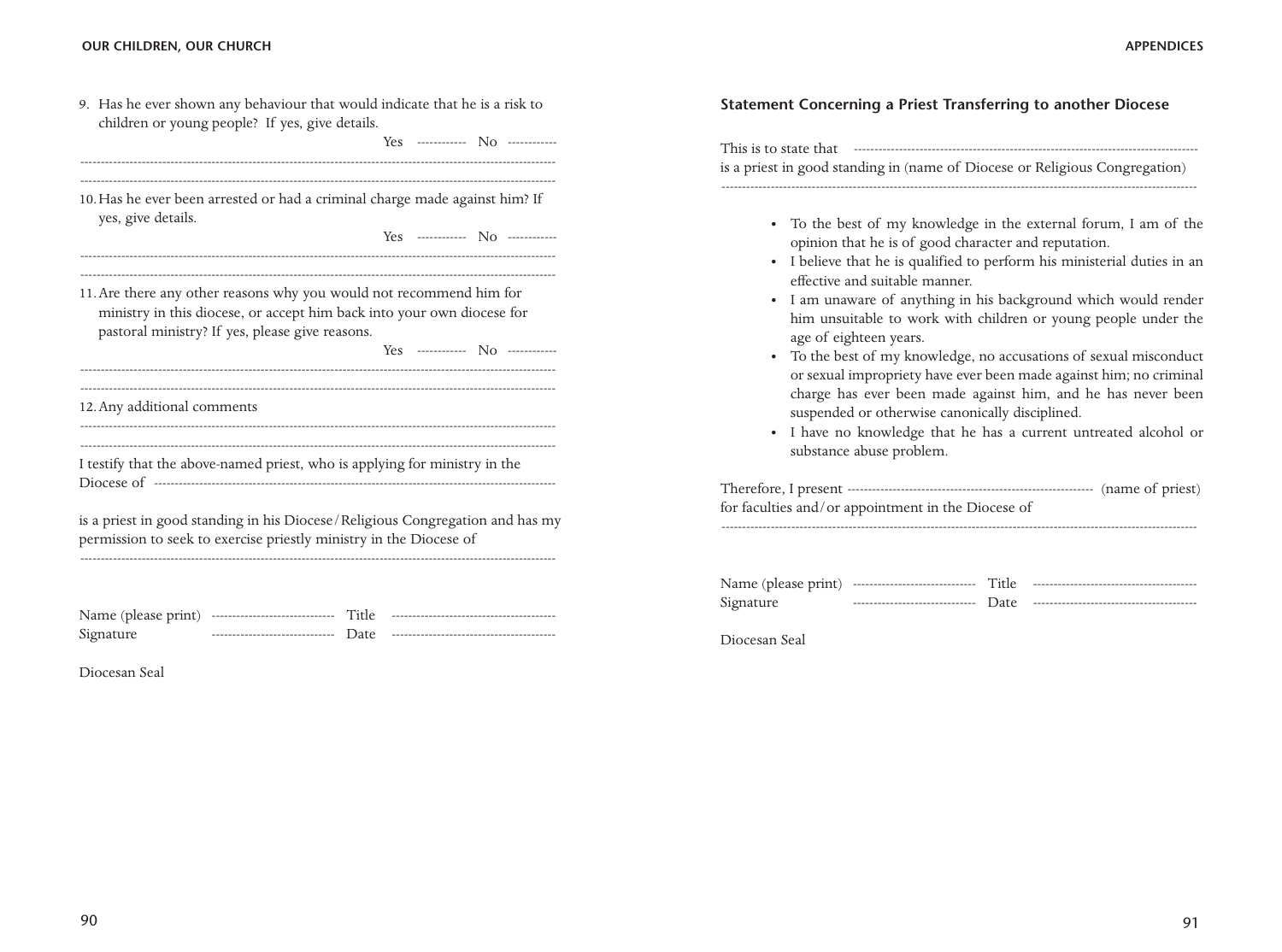## **Appendix Nine**

## **Clearance for a Member of a Religious Congregation Transferring to Ireland**

When a member of a religious congregation is transferring to Ireland they are advised to bring two letters with them, one being a Letter of Clearance from their religious leader or major superior and the other a letter from their previous employer or from someone who has had first-hand knowledge of their previous work with children and young people.

## **The Letter of Clearance needs to contain the following information:**

- Name of the person giving the Letter of Clearance;
- Position/occupation of that person;
- Name of the religious concerned;
- Length of time they have known the person concerned and in what capacity.

**In addition, the Letter of Clearance should contain a response to the following question:**

*Is there any reason why the above-named person should not be given a position which involves working with children and young people? If so, please give details:*

Signed ---------------------------------------- Date --------------------------------------------------

# **Appendix Ten**

## **Role of State Agencies**

## **Central Government**

Central Government has the overall responsibility for safeguarding children and young people. It provides the legislative and structural framework through which services for the care and protection of children can be delivered. It provides national policies and guidelines, sets objectives and standards, monitors and reviews the delivery of services and has the responsibility of ensuring that the necessary resources are in place to achieve the targets set.

The statutory agencies with specific responsibilities for child protection and for investigating allegations and suspicions of child abuse are the Health Service Executive in the Republic of Ireland; the Health and Social Services Boards and Health and Social Services Trusts in Northern Ireland, and the police – An Garda Síochána and the PSNI.

## **Health Service Executive**

In the Republic of Ireland, the Health Service Executive (HSE), established under the Health Act, 2004, took over the functions previously carried out by the health boards. The HSE has a range of statutory responsibilities in the area of child welfare, family support, child protection and child care arising from the provisions of the Child Care Act, 1991. The HSE is responsible for delivering services to children and young people in line with national objectives and standards. It has a statutory responsibility to assess child abuse cases from a child protection and welfare perspective and to take appropriate action to promote the welfare of the child.

#### **Health and Social Services Boards and Health and Social Services Trusts**

In Northern Ireland, Health and Social Services Boards (HSS Boards), in consultation with other agencies, have the duty to assess the requirements of, and plan services for, children in need in their area. They have the lead responsibility for the establishment and effective functioning of Area Child Protection Committees – the multi-agency committees which act as a focal point for local co-operation to safeguard children considered to be at risk of significant harm.

The Health and Social Services Trusts (HSS Trusts) have a statutory responsibility to investigate child abuse from a child protection and welfare perspective.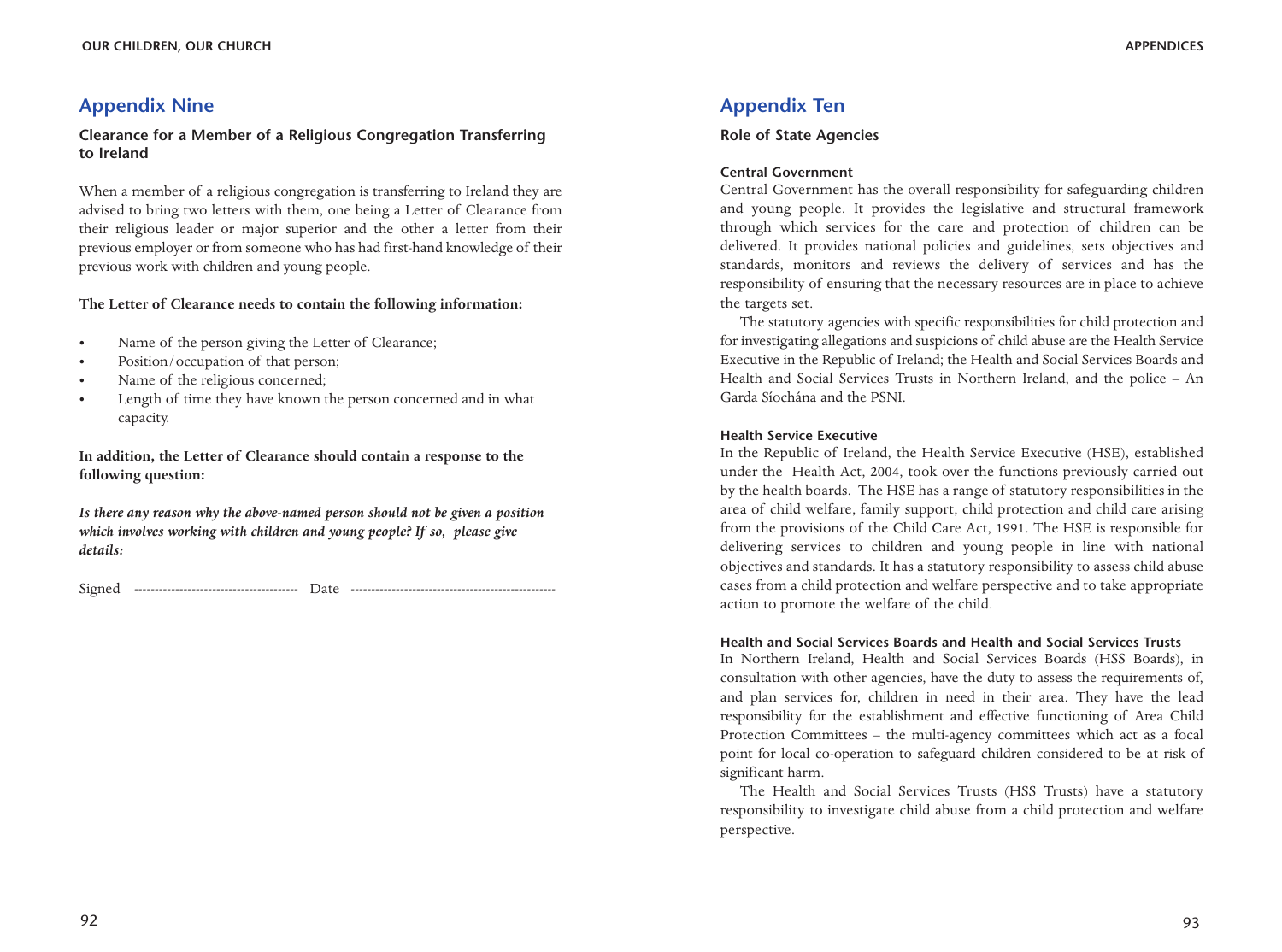#### **Police Authorities**

The involvement of An Garda Síochána and the PSNI in child abuse cases stems from their responsibilities to protect the community and bring offenders to justice. Where it is suspected that a crime has been committed, the police authorities will have overall responsibility for the direction of any criminal investigation. It is the function of the police authorities to interview and take statements which will form part of the criminal investigation file.

Although it is the task of the police authorities to investigate a possible crime, it is the Director of Public Prosecutions who has the ultimate responsibility for deciding whether a case will be prosecuted through the criminal courts.

Criminal courts require proof beyond reasonable doubt that the defendant committed the crime. The burden of proof rests with the prosecution to establish guilt to this standard of evidence. Where the Director of Public Prosecutions decides that a case should not proceed to court, this may be because it has been decided that the evidence available would not meet the standard of proof required by a criminal court; a decision not to prosecute does not necessarily imply that the accused person is innocent.

# **Appendix Eleven**

## **Signs and Symptoms of Child Abuse\***

- **1. Signs and Symptoms of Child Neglect**
- Abandonment or desertion.
- Children persistently left alone without adequate care and supervision.
- Malnourishment, lacking food, inappropriate food or erratic feeding.
- Lack of warmth.
- Lack of adequate clothing.
- Lack of protection and exposure to danger, including moral danger, or lack of supervision appropriate to the child's age.
- Persistent failure to attend school.
- Non-organic failure to thrive, that is, a child not gaining weight, not alone due to malnutrition but also due to emotional deprivation.
- Failure to provide adequate care for a child's medical problems.
- Exploited, overworked.

## **2. Signs and Symptoms of Emotional Child Abuse**

- Rejection.
- Lack of praise and encouragement.
- Lack of comfort and love.
- Lack of attachment.
- Lack of proper stimulation (for example, fun and play).
- Lack of continuity of care (for example, frequent moves).
- Serious over-protectiveness.
- Inappropriate non-physical punishment (for example, locking in bedrooms).
- Family conflicts and/or violence.
- Inappropriate expectations of a child's behaviour relative to his or her age and stage of development.
- Every child who is abused sexually or physically or who is neglected is also emotionally abused.

\* Adapted from *Children First, National Guidelines for the Protection and Welfare of Children*, Dublin: Stationery Office, 1999, pp. 125–131.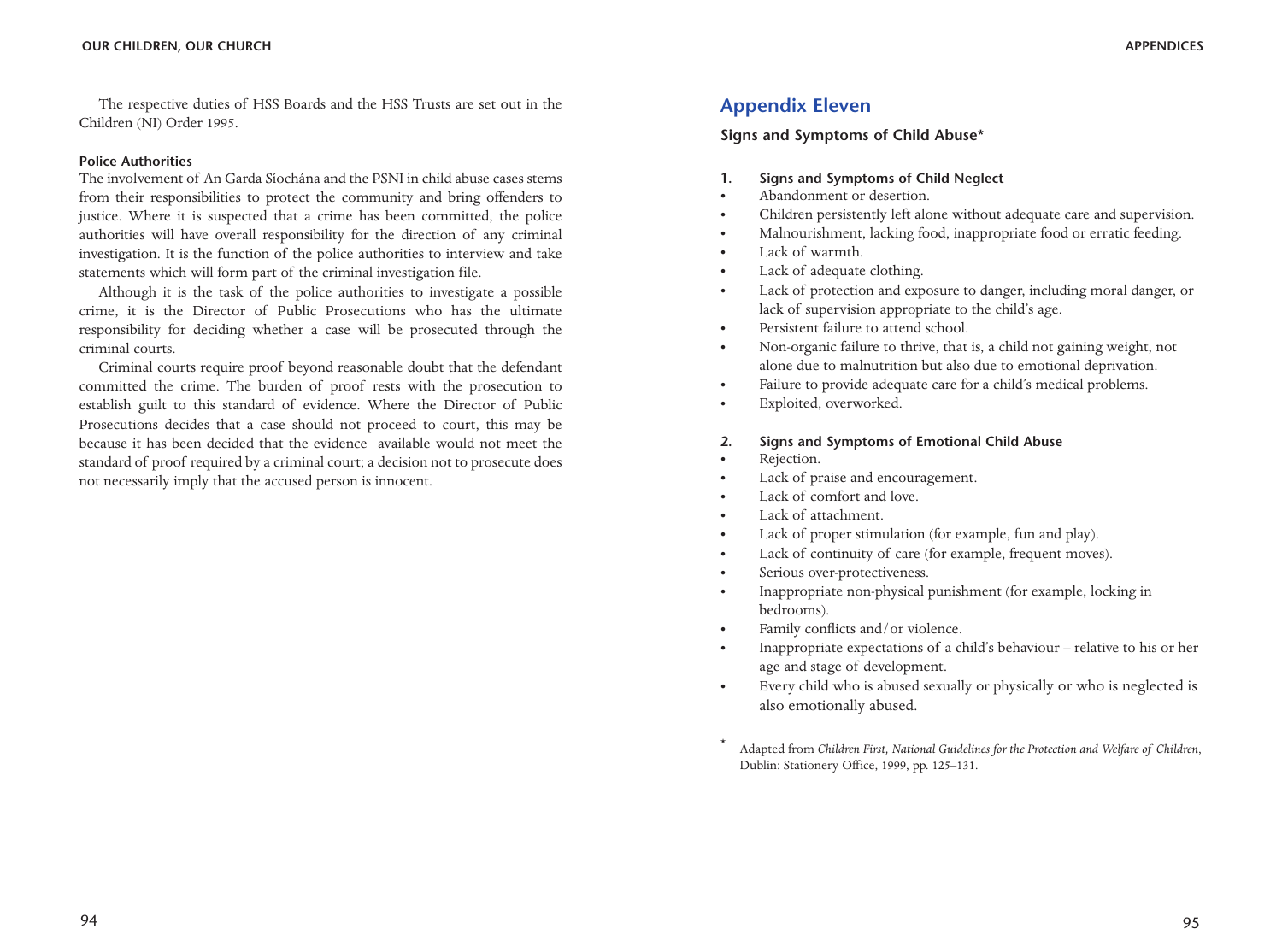## **3. Signs and Symptoms of Physical Abuse**

- Bruises.
- Fractures.
- Swollen joints.
- Burns or scalds.
- Abrasions or lacerations.
- Haemorrhages (retinal, subdural).
- Damage to body organs.
- Poisonings repeated (by, for example, prescribed drugs or alcohol).
- Failure to thrive.
- Coma or unconsciousness.
- Death.

## **4. Signs and Symptoms of Child Sexual Abuse**

#### *Non-contact sexual abuse*

- Offensive sexual remarks, including statements the offender makes with regard to the child's sexual attributes, what he or she would like to do to the child and other sexual comments.
- Obscene phone calls.
- Independent 'exposure' involving the offender showing the victim his or her private parts and/or masturbating in front of the victim.
- 'Voyeurism' involving instances when the offender observes the victim in a state of undress or in activities that provide the offender with sexual gratification. These may include activities that others do not regard as even remotely sexually stimulating.

#### *Sexual contact*

• Any touching of the intimate body parts. The offender may fondle or masturbate the victim and/or get the victim to fondle and/or masturbate them. Fondling can be either outside or inside clothes. Also includes 'frottage', that is where the offender gains sexual gratification from rubbing his or her genitals against the victim's body or clothing.

#### *Oral-genital sexual abuse*

• Involves the offender licking, kissing, sucking or biting on the child's genitals or inducing the child to do the same to them.

## *Interfemoral sexual abuse*

Sometimes referred to as 'dry sex' or 'vulvar intercourse', involves the offender placing his penis between the child's thighs.

### *Penetrative sexual abuse*

- 'Digital penetration' involving putting fingers in the vagina or anus, or both. Usually the victim is penetrated by the offender, but sometimes the offender gets the child to penetrate them.
- 'Penetration with objects' involving penetration of the vagina, anus or occasionally mouth with an object.
- 'Genital penetration' involving the penis entering the vagina, sometimes partially.
- 'Anal penetration' involving the penis penetrating the anus.

## *Sexual exploitation*

- Involves situations of sexual victimisation where the person who is responsible for the exploitation may not have direct sexual contact with the child. Two types of this abuse are child pornography and child prostitution.
- 'Child pornography' includes still photography, videos and movies and, more recently, computer-generated pornography.
- 'Child prostitution' for the most part involves children of latency age or in adolescence. However, children as young as four and five are known to be abused in this way.

## *Sexual abuse in combination with other abuse*

• The sexual abuses described above may be found in combination with other abuses, such as physical abuse and urination and defecation on the victim. In some cases, physical abuse is an integral part of the sexual abuse; in others, drugs and alcohol may be given to the victim.

Carers and professionals should be alert to the following physical and behavioural signs that may indicate sexual abuse:

- Bleeding from the vagina or anus.
- Difficulty or pain in passing urine or faeces.
- An infection may occur secondary to sexual abuse, which may or may not be a definitive sexually transmitted disease. Professionals should be informed if a child has a persistent vaginal discharge or has warts or a rash in the genital area.
- Noticeable and uncharacteristic change of behaviour.
- Hints about sexual activity.
- Age-inappropriate understanding of sexual behaviour.
- Inappropriate seductive behaviour.
- Sexually aggressive behaviour with others.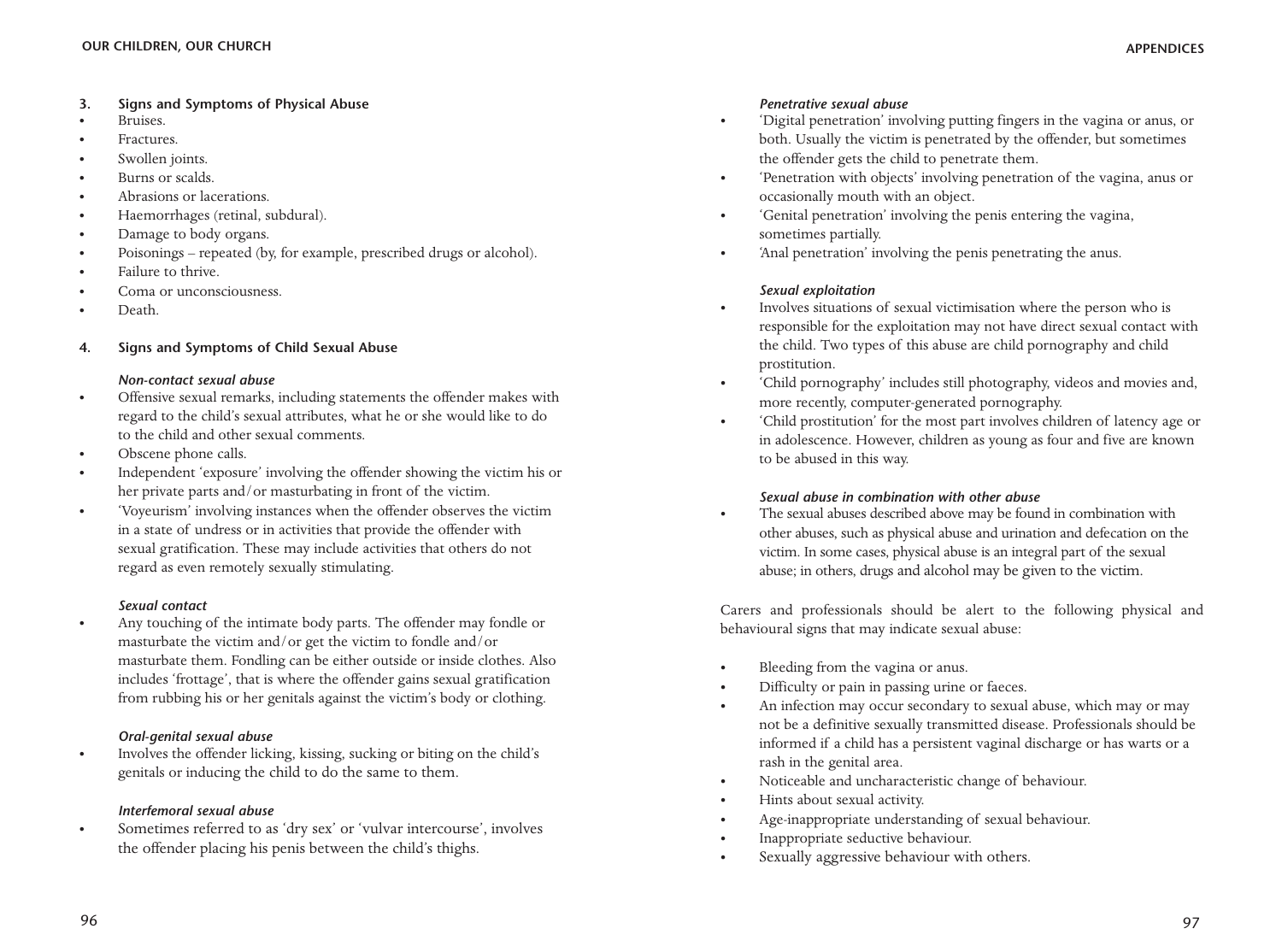- Uncharacteristic sexual play with peers or with toys.
- Unusual reluctance to join in normal activities which involve undressing, for example, games or swimming.

Particular behavioural signs and emotional problems suggestive of child abuse in young children (0–10):

- Mood change, for example acting out or the child becomes fearful or withdrawn.
- Lack of concentration (change in school performance).
- Bed wetting, soiling.
- Psychosomatic complaints: pains, headaches.
- Skin disorders.
- Nightmares, changes in sleep patterns.
- School refusal.
- Separation anxiety.
- Loss of appetite.
- Isolation.

Particular behavioural signs and emotional problems suggestive of child abuse in older children (over 10):

- Mood change, for example, depression, failure to communicate.
- Running away.
- Drug, alcohol, or solvent abuse.
- Self-mutilation.
- Suicide attempts.
- Delinquency.
- Truancy.
- Eating disorders.
- Isolation.

# **Endnotes**

- 1. *Child Sexual Abuse: Framework for a Church Response Report of the Irish Catholic Bishops' Advisory Committee on Child Sexual Abuse by Priests and Religious*, Dublin: Veritas, 1996.
- 2. In the Republic of Ireland, the following are the key documents: Department of Health and Children, *Children First: National Guidelines for the Protection and Welfare of Children*, Dublin: Stationery Office, 1999; Department of Health and Children, *Our Duty to Care: the Principles of Good Practice for the Protection of Children and Young People*, Dublin: Stationery Office, 2001; Department of Education and Science, *Child Protection: Guidelines and Procedures*, Dublin: Department of Education and Science, 2002; Department of Education and Science, *Code of Good Practice – Child Protection for the Youth Work Sector*, 2nd edition, Dublin: Stationery Office, 2003. In Northern Ireland, the key guidelines are: *Our Duty to Care: Principles of Good Practice for the Protection of Children and Young People*, 3rd edition, Belfast: Volunteer Development Unit, 2000; Department of Health, Social Services and Public Safety, *Co-operating to Safeguard Children*, Belfast: Department of Health, Social Services and Public Safety, 2003.
- 3. Helen Goode, Hannah McGee and Ciarán O'Boyle, *Time to Listen: Confronting Child Sexual Abuse by Catholic Clergy in Ireland*, Dublin: Liffey Press, 2003.
- 4. See Appendix One for membership of the Working Group.
- 5. Appendix Two summarises the main points made in these submissions.
- 6. Based on *Pacem in Terris* (Peace on Earth), 1963, various, in Austin Flannery OP, general editor, *Vatican Council II: Conciliar and Post-Conciliar Documents*, Dublin: Dominican Publications, 1998.
- 7. These principles are, for the most part, variously based upon and derived from the following documents of the Church: *Gaudium et Spes* (Pastoral Constitution on the Church in the Modern World) 1963; *Pacem in Terris* (Peace on Earth), 1963; *Decree on the Apostolate of Lay People*, 1965; *Declaration on Christian Education*, 1965, all available in Austin Flannery OP, general editor, *Vatican Council II: Conciliar and Post-Conciliar Documents*, Dublin: Dominican Publications, 1998; Pope John Paul II, *Familiaris Consortio: Apostolic Exhortation Regarding the Role of the Christian Family in the Modern World*, 22 November 1981, London: Catholic Truth Society; Pontifical Council for the Family, *Children: Springtime of the Family and Society*, Vatican, 11–13 October 2000; *Catechism of the Catholic Church*, Dublin: Veritas, 1994.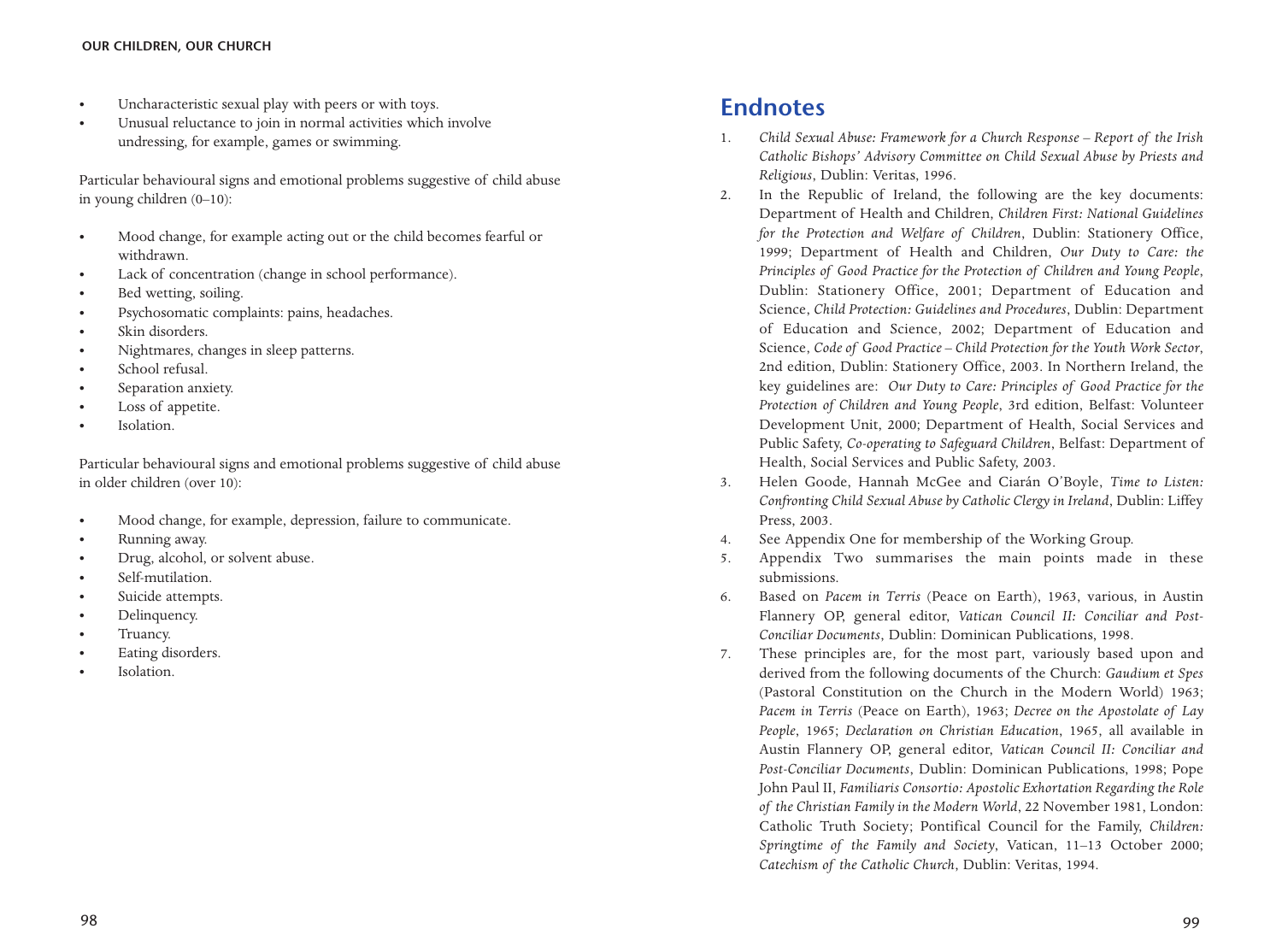- 8. See Article 3; Article 34; Article 36; Article 39. The text of the UN Convention on the Rights of the Child can be found in *The National Children's Strategy, Our Children: Their Lives*, Dublin: Stationery Office, 2000, Appendix D, pp. 112–129. (Available www.nco.ie)
- 9. Note 2 details the publications containing these guidelines. Appendix Three lists child welfare legislation in both jurisdictions and other relevant legal provisions.
- 10. *Co-operating to Safeguard Children*, p. 11. The principle of the paramountcy of the welfare of the child is also reflected in various international and national legal instruments, including the UN Convention on the Rights of the Child, the Child Care Act, 1991 (Republic of Ireland) and the Children (Northern Ireland) Order 1995. For example, Section 3.2 (b) 1 of the Child Care Act 1991 states that those in positions of responsibility will 'regard the welfare of the child as the first and paramount consideration'.
- 11. For instance, hospitals, seminaries and houses of formation.
- 12. Some of the material in Section 3.2 is based on *Working with Children and Young People in the Catholic Church Community in Ireland: Good Practice and Guidelines*, July 2003, www.cpo.ie
- 13. The requirements of the data protection legislation of the relevant jurisdiction must be adhered to in retaining records – in the Republic of Ireland, the Data Protection Act, 1998 and the Data Protection (Amendment) Act, 2003 and in Northern Ireland, the Data Protection Act 1998. For further information, see www.dataprotection.ie and www.informationcommissioner.gov.uk
- 14. Department of Health and Children, *Our Duty to Care*, p. 8.
- 15. See sample Application Form for Volunteers, Appendix Five.
- 16. See sample Declaration Form to be Completed by Staff and Volunteers, Appendix Six.
- 17. Contact details: Garda Central Vetting Unit, Racecourse Road, Thurles, Co Tipperary, Tel: 0504 27300.
- 18. For further information on the Pre-Employment Consultancy Service (Northern Ireland), see Appendix Seven.
- 19. J. Clarke, *A Guide to Good Employment Practice in the Community and Voluntary Sector*, Dublin: Combat Poverty Agency, 2002, p. 15, par. 1.12.
- 20. For further information, see J. Clarke, *A Guide to Good Employment Practice in the Community and Voluntary Sector.*
- 21. Many of the principles included in this section are contained in *Child Sexual Abuse: Framework for a Church Response.*
- 22. Vatican II, *Gaudium et Spes* (Pastoral Constitution on the Church in the Modern World) (1963); *Decree on the Up to Date Renewal of Religious Life*,

1965; *Decree on the Training of Priests*, all in Austin Flannery OP, general editor, *Vatican Council II*: *Conciliar and Post-Conciliar Documents*, Dublin: Dominican Publications, 1998; Pope John Paul II, *Pastores Dabo Vobis: Apostolic Exhortation on the Formation of Priests in the Circumstances of the Present Day,* London: Catholic Truth Society, 1992; Congregation for Institutes of Consecrated Life and Societies of Apostolic Life, *Directives on Formation in Religious Institutes*, Rome: Vatican Polyglot Press 1990.

- 23. *Children First*, p. 38, ss 4.3.2; see also *Our Duty to Care: Principles of Good Practice for the Protection of Children and Young People*, Belfast: Volunteer Development Unit, 2000, pp. 22–3.
- 24. Department of Education Northern Ireland, *Pastoral Care in Schools: Child Protection*, Bangor, Co Down: Department of Education Northern Ireland, 1999, p. 11.
- 25. *Children First*, p. 41, ss 5.2.1.
- 26. *Children First*, p. 41, ss 5.2.2.
- 27. *Children First*, p. 41, ss 5.2.4.
- 28. In the relevant laws in both jurisdictions 'a child' means a person under the age of eighteen years. However, it excludes a person under eighteen who is or has been married.
- 29. *Co-operating to Safeguard Children*, p. 13.
- 30. *Children First*, p. 31, ss 3.2.1.
- 31. *Children First*, p. 31, ss 3.2.3.
- 32. *Co-operating to Safeguard Children*, p. 13.
- 33. *Children First*, p. 31, ss 3.2.3.
- 34. *Co-operating to Safeguard Children*, p. 13.
- 35. *Children First*, p. 31, ss 3.3.1.
- 36. *Children First*, p. 32, s. 3.4.
- 37. *Children First*, p. 33, ss 3.5.1. See also Sexual Offences (Amendment) Act, 2000, s. 3, hmso.gov.uk/acts/acts 2000
- 38. See *Towards Healing: Principles and Procedures in Responding to Complaints of Abuse against Personnel of the Catholic Church in Australia*, December 2000.
- 39. *Children First*, p. 86, ss 9.4.4.
- 40. *Children First*, p. 33, ss 3.6.1.
- 41. For more detailed information on peer sexual abuse, see *Co-operating to Safeguard Children,* pp. 68–72.
- 42. *Children First*, p. 40, ss 4.7.2.
- 43. Department of Health and Children, *Our Duty to Care*, p. 20.
- 44. *Children First*, p. 38, ss 4.3.1, 4.3.2
- 45. *Children First*, p. 38, ss 4.3.3.
- 46. *Children First,* p. 111; Department of Health and Children, *Our Duty to Care*, p. 21 and p. 25; *Our Duty to Care* (Northern Ireland Guidelines), p. 24.